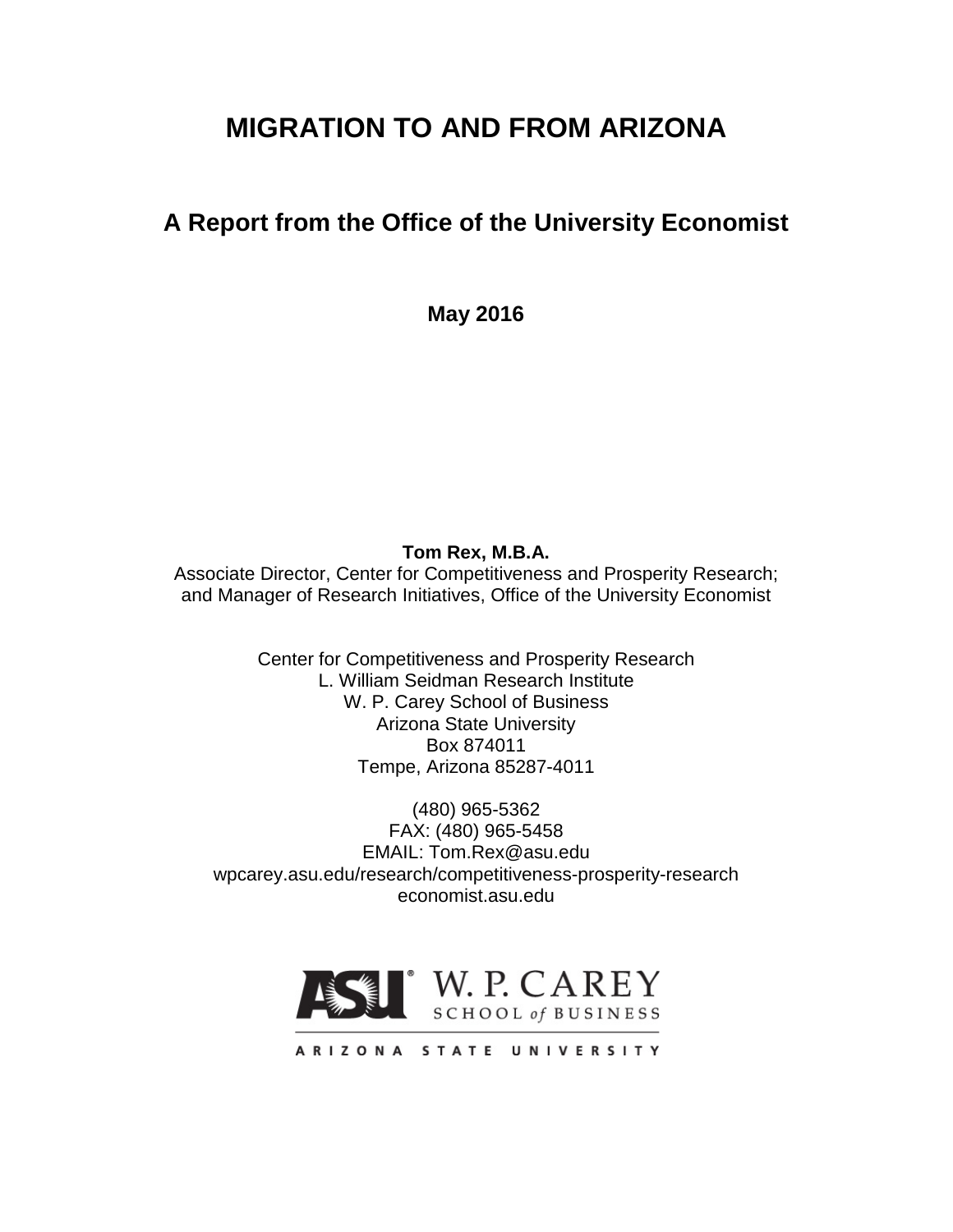# **TABLE OF CONTENTS**

| Summary                                                     |                |
|-------------------------------------------------------------|----------------|
| Data Sources and Definitions                                | $\overline{4}$ |
| Net Migration Estimates From the University of Wisconsin    | 10             |
| Migration and Income Data From the Internal Revenue Service | 19             |
| Migration Estimates From the American Community Survey      | 34             |
| <b>Comparison of Migration Estimates</b>                    | 46             |

# **LIST OF TABLES**

| 1. Migration Between Arizona and Selected States, Cumulative Total From 2001 Through | 23 |
|--------------------------------------------------------------------------------------|----|
| 2014                                                                                 |    |
| 2. Migration by Arizona County, 2014                                                 | 26 |
| 3. Migration Efficiency in the Phoenix and Tucson Metropolitan Areas With Selected   | 27 |
| Metropolitan Areas, 2014                                                             |    |
| 4. Number of Personal Exemptions by Age of Primary Taxpayer, 2014                    | 28 |
| 5. Average Adjusted Gross Income, Western States, 2014                               | 30 |
| 6. Average Adjusted Gross Income by Age of Primary Taxpayer, 2014                    | 31 |
| 7. Educational Attainment Ranks, Arizona, 2010-14                                    | 42 |
| 8. Median Individual Income in Western States, 2010-14                               | 45 |
| 9. Comparison of Domestic Migration Figures, Arizona                                 | 47 |
|                                                                                      |    |

# **LIST OF CHARTS**

| 1. Net Migration by Decade, United States                                                                | 10 |
|----------------------------------------------------------------------------------------------------------|----|
| 2. Net Migration Rate by Age Group by Decade, United States                                              | 11 |
| 3. Net Migration by Decade, Arizona                                                                      | 12 |
| 4. Net Migration Rate by Age Group by Decade, Arizona                                                    | 13 |
| 5. Net Migration Rate by Decade In Selected States                                                       | 14 |
| 6. Net Migration Rate by Age Group, 2000 To 2010, High-Ranking States on Overall Rate and                | 16 |
| <b>Overall Number</b>                                                                                    |    |
| 7. Net Migration Rate by Arizona County, 2000 To 2010                                                    | 17 |
| 8. Number of Domestic Migrants, Arizona                                                                  | 19 |
| 9. Net Number of Domestic Migrants, Arizona                                                              | 20 |
| 10. Number of Domestic Migrants Per 1 Million U.S. Residents, Arizona                                    | 21 |
| 11. Migration To and From Arizona                                                                        | 34 |
| 12. Age Distribution of Population 1 and Older, Arizona Less the National Average, 2010-14               | 38 |
| 13. Educational Attainment of the Population 25 and Older, Arizona Less the National Average,<br>2010-14 | 41 |
| 14. Median Individual Income of Those Earning Income by Mobility Category, 2010-14                       | 43 |
| 15. Domestic Migration Efficiency, Arizona                                                               | 48 |
| 16. Total Net Migration, Arizona                                                                         | 49 |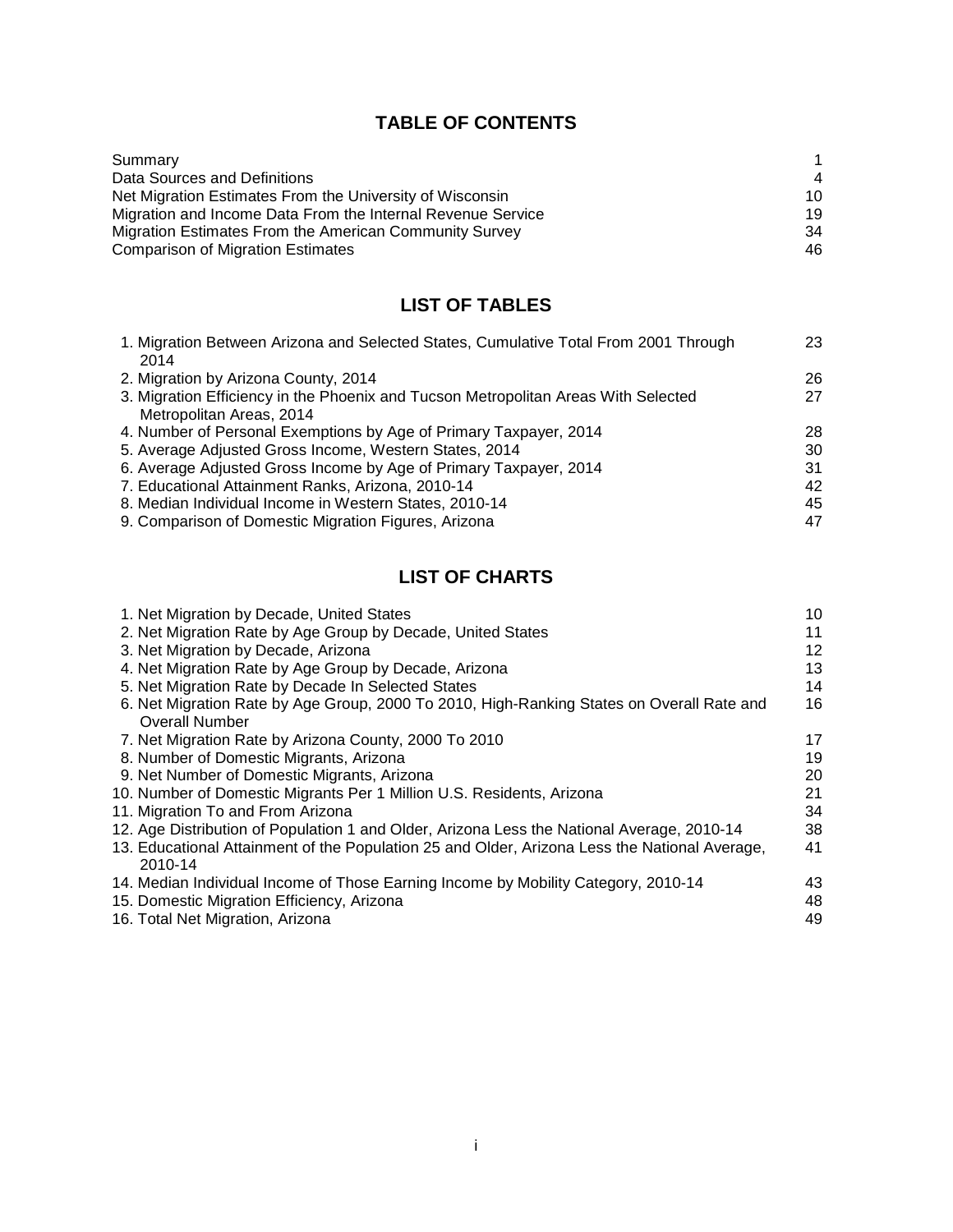#### **SUMMARY**

The migration of individuals to and from Arizona is of particular significance since so much of the state's population growth results from migration. Net migration, from other states and from other countries, accounted for more than 62 percent of Arizona's total population change in each of the last four decades. The share of population change resulting from net migration in Arizona has consistently been one of the highest among the states.

Generally, Arizona's migration patterns have not changed significantly in recent decades. The age distribution of Arizona's migrants differs from the national average. Nationally, migration rates are highest among young adults and lower with age. Arizona's migrants disproportionately consist of older adults, especially those who move after they retire. A comparison of the state's in-migrants and out-migrants shows that on net, Arizona's population growth disproportionately consists of older adults, with younger adults, especially very young adults, underrepresented.

A comparison of income by age group reveals that among younger adults, in-migrants to Arizona have lower incomes than out-migrants from Arizona. The situation is reversed among older adults, with in-migrants to the state having much higher incomes than out-migrants. Compared to the national average, the incomes of the state's in-migrants are below average except among those 65 and older.

The educational attainment of Arizona's migrants is somewhat below the national average, but recent data on the educational attainment of migrants by age group are not available. Combining the recent data on the overall educational attainment of migrants with older data on the educational attainment of migrants by age and recent data on the income of migrants by age suggests that the state's educational attainment benefits from the migration of older adults but suffers from the migration of younger adults. However, few of the migrating older adults are active in the Arizona workforce.

For most individuals other than retirees, migration is dependent upon obtaining a job. Thus, net migration to Arizona is highly correlated to the economic cycle.

Net migration to Arizona — particularly resulting from immigration from other countries — was unusually strong from the early 1990s through mid-2000s, but has been below the historical norm since then. Apart from this and fluctuations tied to the economic cycle, the net number of migrants to Arizona has been steady over the last several decades despite large increases in the state's population. Thus, relative to the state's population, migration rates have fallen substantially. Relative to the national population, in-migration rates have dropped while outmigration rates have held steady.

Numerically, the state with the greatest flow of migrants to and from Arizona is California. However, Arizona's migration rates are highest with Rocky Mountain states.

Three datasets are examined in this paper, each of which provides migration data by state and county. Each data source has advantages and limitations:

• University of Wisconsin. This dataset provides the most complete and accurate migration data since it is based on decennial census counts and the number of births and deaths. It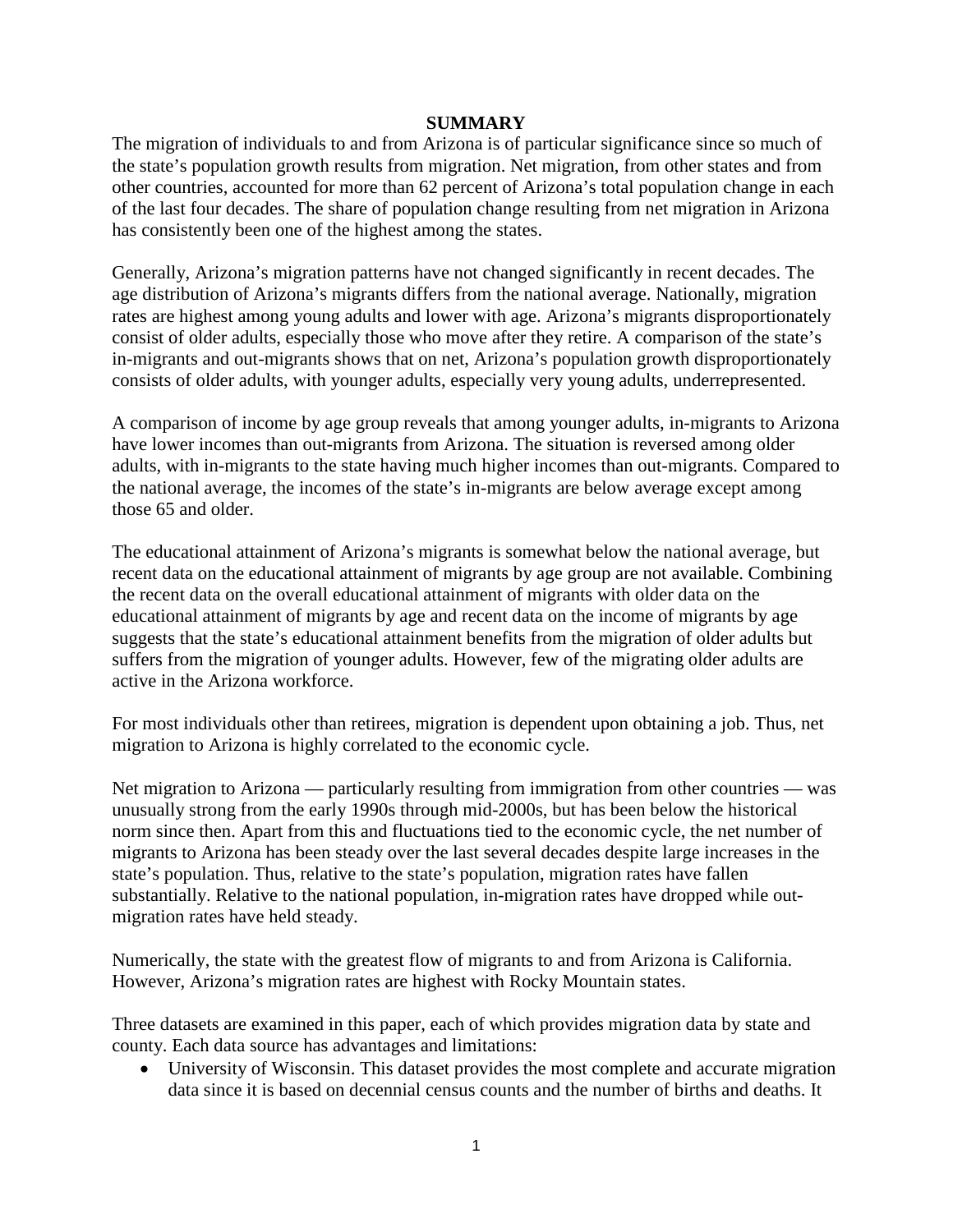also provides data by the age of the migrant. However, only net migration is available, the data are available only by decade, and no distinction can be made between domestic migration and international migration.

- Internal Revenue Service. Reasonably accurate annual data are available on domestic inand out-migration, but only for the subset of the population that files a tax return in a given year. Immigrants are not included. Some information is available by age and income.
- American Community Survey. Annual data are available on domestic in- and outmigration as well as immigration, and a broad range of characteristics, such as educational attainment, are available for migrants. However, since the number of people migrating in any year is small, survey error is very large. Even after aggregating five years of data, survey error remains significant.

# **University of Wisconsin**

Nationally, net migration consists entirely of net international migration: immigration, emigration, and the movement of U.S. citizens to and from other countries. Numeric net migration to the United States rose in the 1980s and 1990s before dropping back in the 2000s, though the net number during the 2000s still was historically high. The net migration rate — the number of migrants relative to the number of residents — also slipped in the 2000s but remained historically high.

By state, net migration consists of net international migration and net domestic migration (migration to and from other U.S. states). Net migration to Arizona rose considerably during the 1990s but was lower during the 2000s. Metropolitan Phoenix has dominated the state's net migration, accounting for more than 70 percent in five of the last six decades.

Nationally, net migration rates are highest among young adults. In Arizona, a peak occurs among young adults, but even higher rates are present at retirement age. Arizona's population growth has disproportionately consisted of the net in-migration of people when they retire.

# **Internal Revenue Service**

Annual domestic in- and out-migration data from the IRS going back to 1981 show that Arizona experiences considerable cyclicality in its migration flows, with in-migration dropping but outmigration rising during economic recessions, with the reverse occurring during economic expansions. Thus, annual net migration is very cyclical.

Despite the state's rapid growth in population, little trend is present in its numbers of in- and outmigrants. Thus, migration rates have fallen considerably as calculated by the state's population. Relative to the national population, the in-migration rate has declined while the out-migration rate has held steady.

California has been the dominant source and destination of Arizona's domestic migrants, though the highest in- and out-migration migration rates, as calculated by the population of the other state, are with other Rocky Mountain states. Net migration has been greatest from California, followed by Illinois, Michigan, and New York. The net migration rate generally has been highest with other western states, including California, but Illinois also is on the list.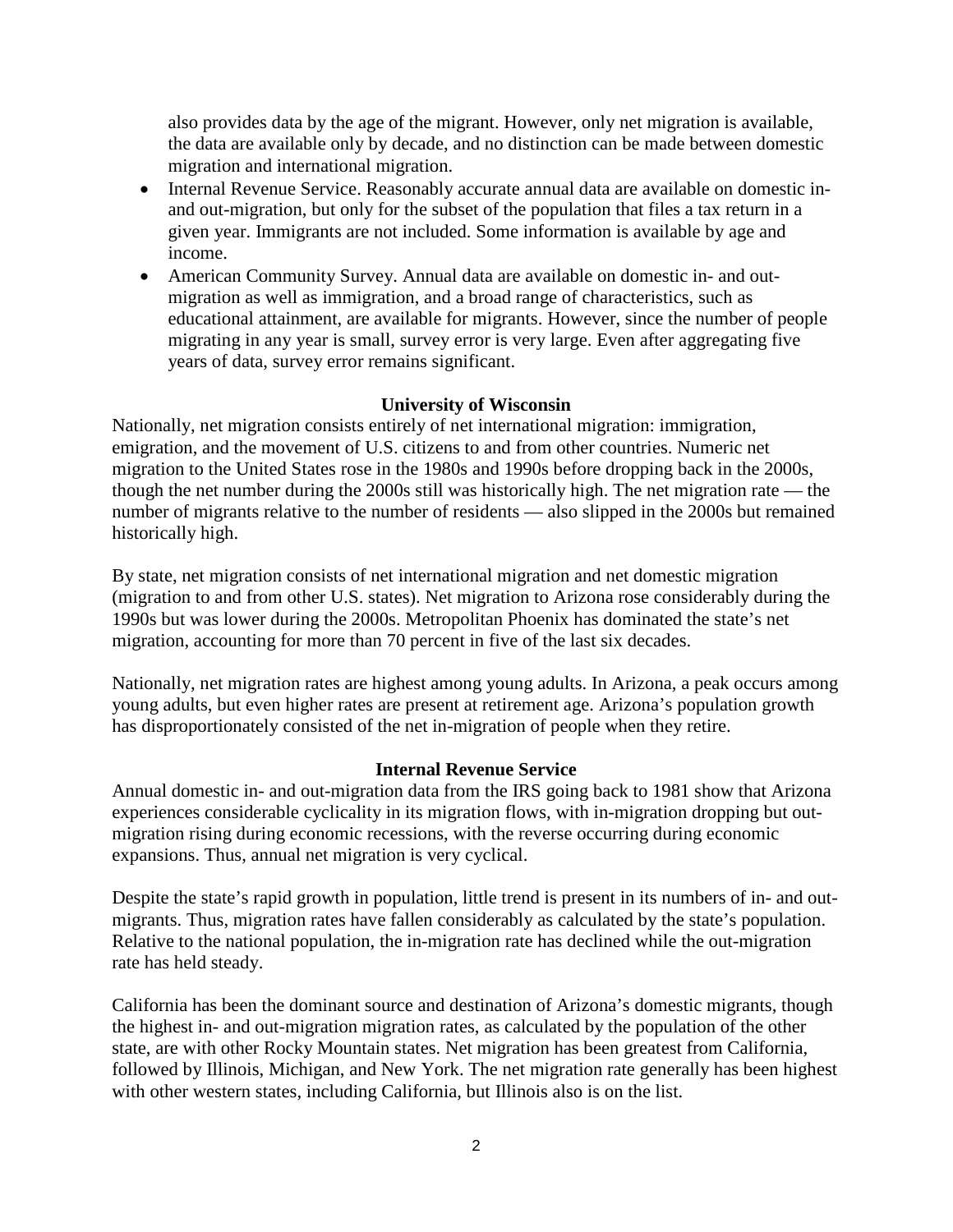Migration by age data, categorized by the age of the primary tax filer, are provided by the IRS. Relative to migrants nationally, Arizona has a higher proportion of in-migrants age 55 and older, with a lesser share younger than 35. The out-migrant proportion is above average for those 65 and older and below average for those 26-to-44 years old.

The IRS also provides income data for migrants, but it is not known what portion of the annual income was earned at the prior address versus the new address. Nationally, migrants have considerably lower incomes than nonmigrants due to the disproportionate share of migrants who are young adults. Though the average income of nonmigrants in Arizona is considerably less than the national average, and the average income of out-migrants also is below average, the average income of in-migrants is nearly equal to the U.S. average, reflecting the disproportionate share of Arizona's in-migrants who are older adults.

In terms of income, Arizona benefits from the migration of older adults — but few of these migrants are active in the workforce. In contrast, the migration of the working-age population was to the state's detriment in recent years, with those moving in having lower incomes than those leaving. Among younger adults, Arizona's ratio of the average income of in-migrants to the average income of out-migrants ranked 40th among the states.

#### **American Community Survey**

The ACS provides more detail on the age of migrants than does the IRS, including all migrants and more narrow age groupings. Nationally, migrants disproportionately consist of adults younger than 30, with relatively low shares among those 45 and older. Relative to the national age distribution of migrants, Arizona's in-migrants are disproportionately between 50 and 69, with relatively few younger than 35. Out-migration from Arizona is lower than average among adults younger than 30 and above average among those from 45 to 54. In recent years, Arizona experienced net out-migration among those 30 to 34 and among young children. The strongest net inflows were among those 55 to 74, followed by 20 to 29.

Nationally, domestic migrants are better educated than nonmigrants. Domestic migrants to and from Arizona are less well educated than the U.S. average, as are nonmigrants. International inmigrants nationally disproportionately have either university degrees or less than a high school education. Relative to the nation, a disproportionate share of international in-migrants to Arizona have little education.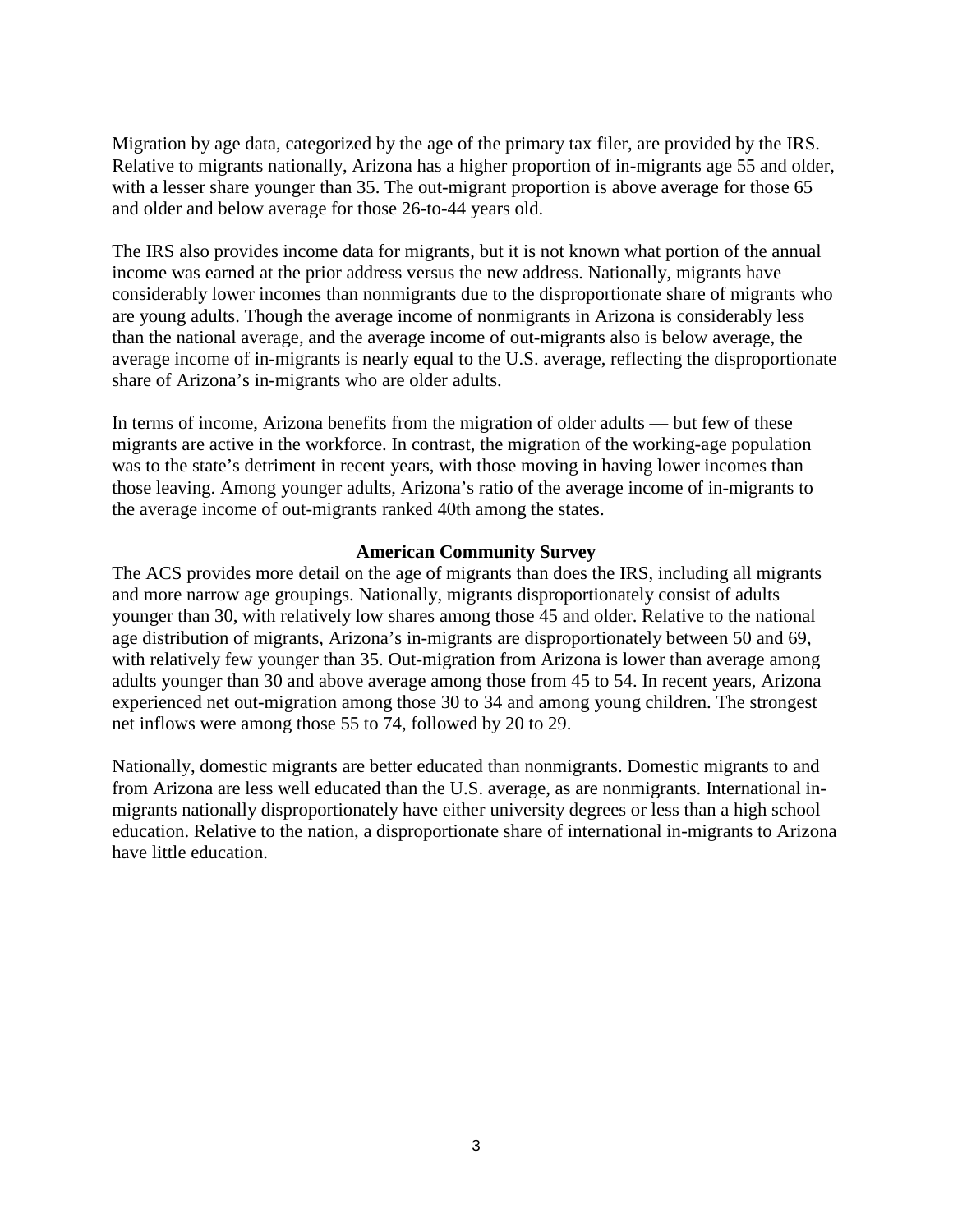### **DATA SOURCES AND DEFINITIONS**

This paper examines migration estimates from each of the three primary sources of migration data for states. Additional sources, such as the Current Population Survey and the Survey of Income and Program Participation, provide reliable data for the nation but not for states.

Migration may be defined in various ways. Conceptually, migration typically is defined as a move of residence from one labor market to another. Migration is therefore distinguished from the movement of people from one dwelling unit to another nearby unit, perhaps without changing their place of employment. However, geographical limitations generally cause migration to be measured as those moving from one state to another, or from one county to another. In both cases, such a move could be within the same labor market. For example, a person could move from Kansas City, Kansas to Kansas City, Missouri without changing jobs.

The number of people moving into a state or county (in-migration) minus the number of people moving from a state or county (out-migration) results in net migration — the net change in population of an area due to people moving into and out of the area. Gross migration — the sum of in-migration and out-migration — sometimes is used as a measure of the overall turnover of people in an area. Migration efficiency is the ratio of in-migration to out-migration.

Frequently, migration from one residence to another within the United States (domestic migration) is distinguished from the migration into the United States of people living outside the country. This international migration consists of immigration — citizens of another country moving to the United States<sup>[1](#page-5-0)</sup> — and the return of U.S. residents to the country after living in another country. Data are available only for the in-migration portion of the international component — no estimate is available of the number of people who move from the United States.

# **Decennial Census/American Community Survey**

Historically, the decennial census conducted by the U.S. Census Bureau was the primary source of information on migrants; migration data were available from the 1940 through 2000 censuses. Migration data were available by numerous characteristics — such as age, race, marital status, etc. — but were subject to significant limitations. One limitation was sampling error, since the migration data were collected only from the long form of the census questionnaire, which was sent to approximately one-in-six households. The other limitation was that the migration data covered a five-year period — respondents supplied the place of residence five years earlier, which was compared to the current place of residence.<sup>[2](#page-5-1)</sup> Any additional move during the prior five years was not recorded.

The American Community Survey (ACS) has replaced the long form of the decennial census questionnaire. This is an ongoing survey conducted by the Census Bureau; results are tallied by

<span id="page-5-0"></span>l <sup>1</sup> Most data sources do not distinguish between documented and undocumented migration. Legal immigration is reported by the U.S. Department of Homeland Security, but only rough estimates of undocumented immigration are available.

<span id="page-5-1"></span><sup>2</sup> In the 1950 census, respondents entered the place of residence one year earlier.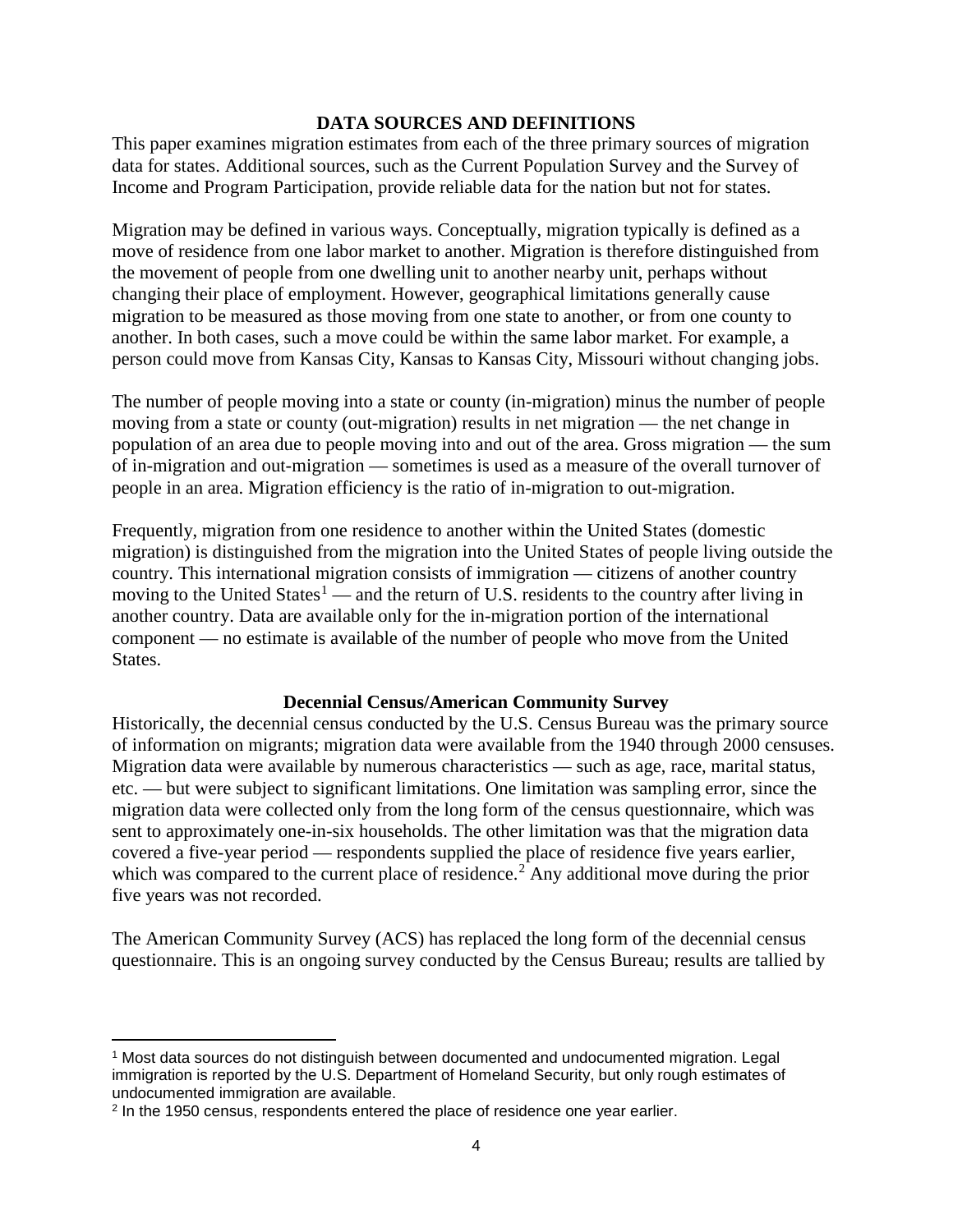calendar year, with data currently available for 2005 through  $2014$ .<sup>[3](#page-6-0)</sup> The ACS was designed to produce a sampling error similar to that of the long form of the decennial census if results for five years were combined. In reality, even with the aggregation of five years of ACS results, the sampling error exceeds that of the 2000 decennial census.

Unlike the decennial census, migration in the ACS is determined by comparing the current residence to the residence one year earlier. Thus, the migration results from the ACS are not consistent with those from the decennial census.

Since only a small proportion of the population migrates to another state in any given year, sampling error is a significant concern when examining migration data from the ACS. The Census Bureau provides the sampling error with each estimate, labeled as the margin of error (MOE). When the MOE is added and subtracted from the estimate, the confidence bounds are determined, but it is important to note that this is based on a 90 percent confidence interval, rather than 95 percent confidence typically used in opinion surveys. At 90 percent confidence, in one of 10 cases, the actual value will be outside the confidence bounds. [4](#page-6-1)

Single-year ACS data have too much sampling error to be used at a state level, except perhaps for the estimate of the total number of in-migrants and out-migrants. Instead, the five-year aggregations are used to examine migration by characteristic, such as age. Arizona is compared to the nation for each of the available and comparable five-year periods — 2006-10 through 2010-14 — while the comparison to other states is limited to the 2010-through-2014 period. Some degree of overlapping observations are present for each of these periods. For example, 80 percent of the observations for the 2009-13 and 2010-14 periods are from the same years (2010 through 2013); even the 2006-10 and 2010-14 periods overlap with 2010 observations.

Aggregating data over five years makes the results difficult to interpret, particularly if the characteristic being examined is affected by the economic cycle and if a significant change in the economic cycle occurred over the five-year period. Migration is closely related to economic conditions and each of the five-year periods include a sharp swing in the economic cycle. For example, the most recent five-year period began with Arizona still in a recession in 2010. This was followed by a slow economic recovery, then by faster economic growth.

Tables of migration cross-tabulated by various characteristics — age, sex, race/ethnicity, citizenship, marital status, educational attainment, income, poverty status, and homeownership — are available from the Census Bureau. [5](#page-6-2) Most of these tables are produced for the population age 1 and older, but the income and marital status tables are for the population 15 and older and the educational attainment table is for those 25 and older. Migration is just one component of these geographic mobility tables produced from the ACS. The following tabulations are available:

<span id="page-6-0"></span> $\overline{\phantom{a}}$ <sup>3</sup> The 2005 ACS only included people living in housing units; those living in group quarters, such as prisons and college dormitories, were not surveyed.

<span id="page-6-1"></span><sup>&</sup>lt;sup>4</sup> The MOE only reflects sampling error. Nonsampling error also may be present; for example, the imputation of a missing data point by the Census Bureau introduces additional error.

<span id="page-6-2"></span><sup>5</sup> The Census Bureau provides an aggregation of five years of data through its data-access tool "American FactFinder" [\(http://factfinder.census.gov/faces/nav/jsf/pages/index.xhtml\)](http://factfinder.census.gov/faces/nav/jsf/pages/index.xhtml).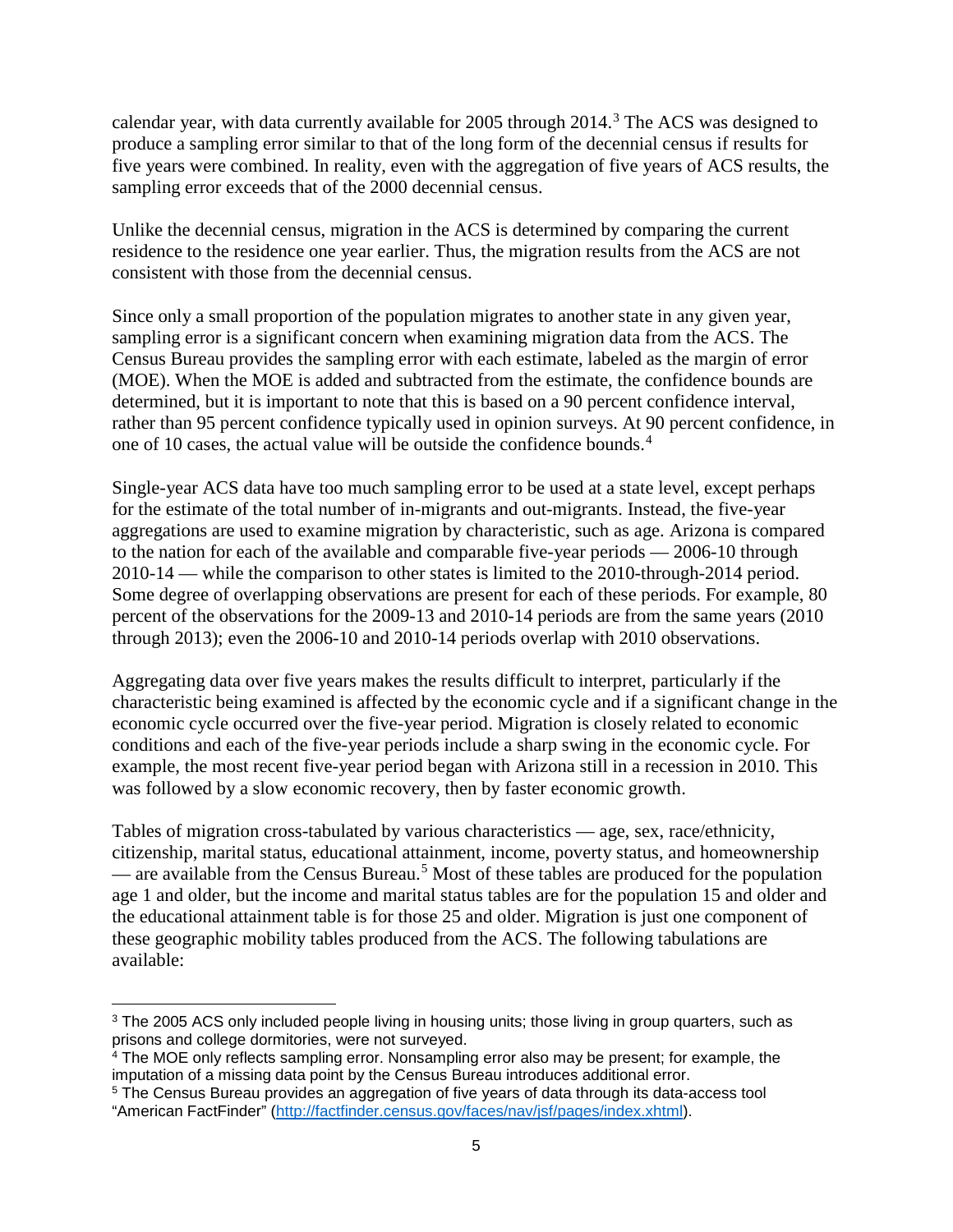- The population living in the state.
- Those who did not move in the last year.
- Those who moved within the same county.
- Those who moved to a different county in the same state.
- Those who moved into the state from another state.
- Those who moved into the state from abroad.

A separate table provides data for those who moved from one state to another state. Domestic net migration can be calculated from those moving into and out of a state but within the United States. Total in-migration can be calculated as the sum of those moving from another state and those moving from abroad.

The analysis in this paper includes mobility by age, educational attainment, and income.<sup>[6](#page-7-0)</sup> Since the five-year period used to determine migration in the decennial census is not comparable to the one-year period used in the ACS or to the periods measured by the two other data sources examined in this paper, migration data from the decennial census are not examined in this paper.

# **Internal Revenue Service**

The migration data from the IRS are derived from its Individual Master File, which contains information from each individual tax return processed by the IRS. Until 2012, all returns filed with the IRS by late September of each year, accounting for approximately 96 percent of the individual income tax filing population, were used to produce the migration data. Since 2012, all tax returns filed during a calendar year have been used.

Annual data on migration are available from the IRS back to 1981, with the data since 1991 available from the IRS website: [https://www.irs.gov/uac/SOI-Tax-Stats-Migration-Data.](https://www.irs.gov/uac/SOI-Tax-Stats-Migration-Data) In this paper, the IRS data are expressed on a tax year basis. For example, the latest data for 2014 represent tax returns filed during calendar year 2014 reporting income for calendar year 2013. These data include the number of returns filed, which approximates the number of households, and the number of personal exemptions claimed, which approximates the number of individuals. Since 1996, data on adjusted gross income also have been available.

The IRS determines migration by comparing each taxpayer's address in two consecutive years. If the two addresses are in different counties, the filer is assumed to have migrated. This assumption may not always be correct. For example, if a taxpayer owns more than one dwelling and files from different houses in consecutive years, the filer will erroneously be counted as a migrant. If a taxpayer moves to an adjacent county within the same labor market, such as from Maricopa to Pinal, the move is included in the IRS data as migration, when it really represents a local move.

The migration data from the IRS understate the total number of people migrating:

• Not everyone is required to file an income tax return. In particular, the migration of elderly and those with low incomes is understated.

<span id="page-7-0"></span> $\overline{\phantom{a}}$  $6$  The income analysis is problematic since income is measured over the prior 12 months — some of the income presumably was earned prior to migrating and some after migrating. Other factors, such as a change in employment status before and after the move, could have an effect on the year's income.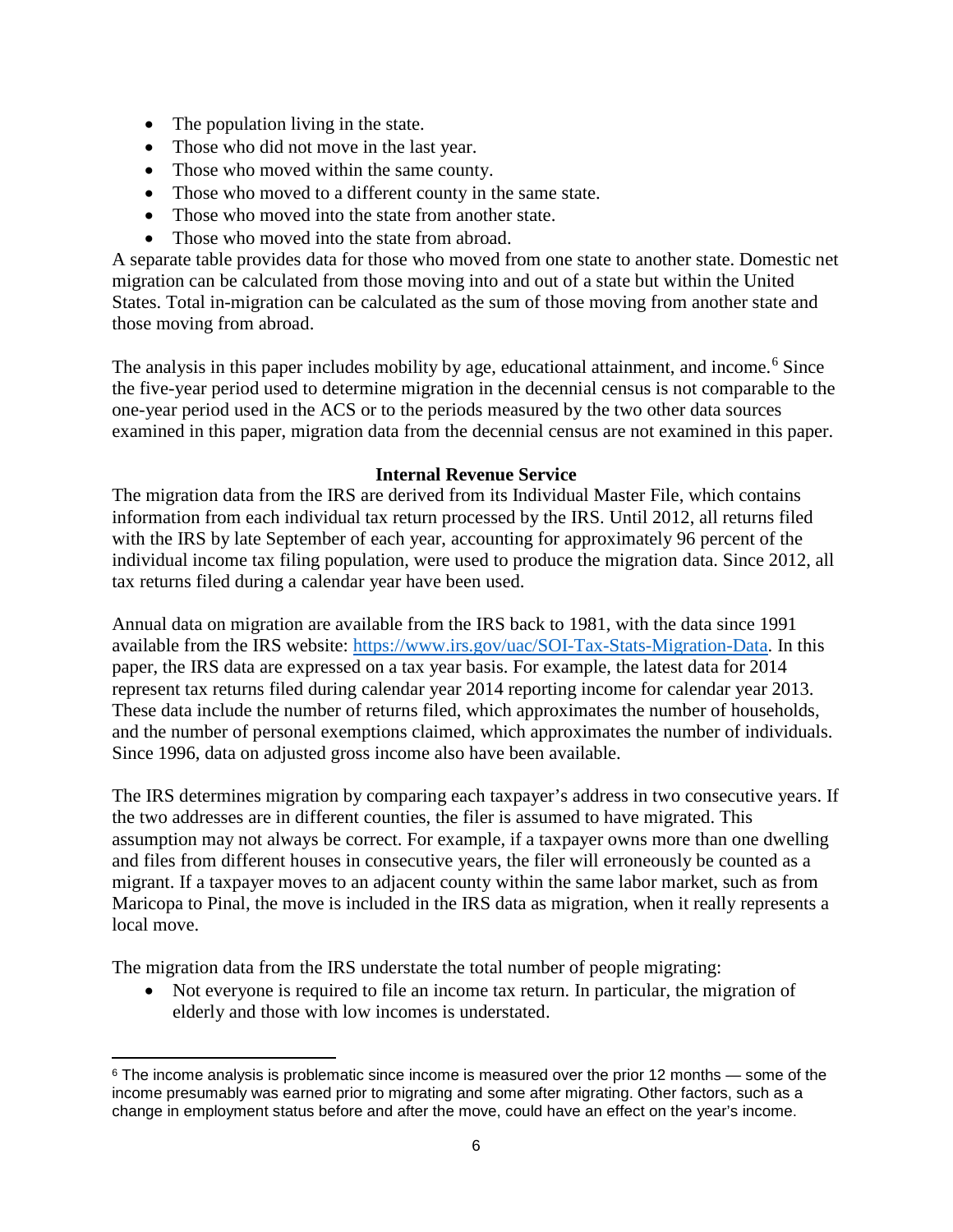- Not everyone required to file a return does so, at least within the calendar year.
- Prior to 2012, a change in filing status could result in an undercount of the number of migrants; the IRS matched addresses based only on the primary taxpayer's identification number.
- Those moving to the United States from another country generally are not included in the IRS data; the exception is when a U.S. resident living in another country files a return while living in the other country then returns to the United States in the following year. Thus, the IRS migration figures are particularly low when compared to sources that includes both domestic migrants and immigrants.

When the IRS detects a change in a taxpayer's address, it is unclear exactly when that move occurred. For example, a move across county lines that occurred between the filing of the tax return in 2013 and the filing in 2014 is expressed as occurring during tax year 2014, though the move may have occurred during either calendar year 2013 or 2014. Regardless of when the move occurred, the income data refer to the calendar year (2013 in this example) — but it is not known what proportion of the income was received at the previous address versus the new address. Thus, caution is recommended when analyzing the income data of migrants.

The IRS provides migration data as state-to-state flows and as county-to-county flows. In order to maintain confidentiality, only aggregate data are available from the IRS. If fewer than 10 households moved from one county (or state) to another in a year, then even the aggregate data for this county-to-county migration is not disclosed (though it is included in the totals for a county).[7](#page-8-0) Because of the undisclosed data, it is not possible to aggregate county figures into a state total. For example, it is not possible to tally the number of people who move from California to Maricopa County.

With the release of the 2012 data, the methodology used by the IRS was improved and additional data are being released. Improvements in the address-matching process (all taxpayer ID numbers are now matched) and the inclusion of all returns filed in a calendar year have increased the number of matched records by about 5 percent. Thus, the data for 2011 and earlier years are not exactly comparable to the more recent data. Since many of the tax returns filed after the late September cutoff that was previously used are complex returns filed by very high-income households, the number of high-income returns has increased by 25 percent due to the methodological enhancements. Thus, the recent income data are particularly inconsistent with the earlier data.

At the state level, more-detailed data are available for 2012 through 2014, with migration flows tabulated by adjusted gross income (with gross income placed into one of seven categories, such as \$200,000 and more) and by the age of the primary taxpayer (grouped into six categories, such as age 65 and older). This file excludes tax returns with a negative adjusted gross income.

In addition to the number of people migrating, the IRS also reports the number of people not moving across a county line. This number of nonmigrants can be added to the number of inmigrants to obtain an estimate of the number of people identified on tax returns filed with the

<span id="page-8-0"></span>l <sup>7</sup> The cutoff for counties was changed to 20 households in 2014.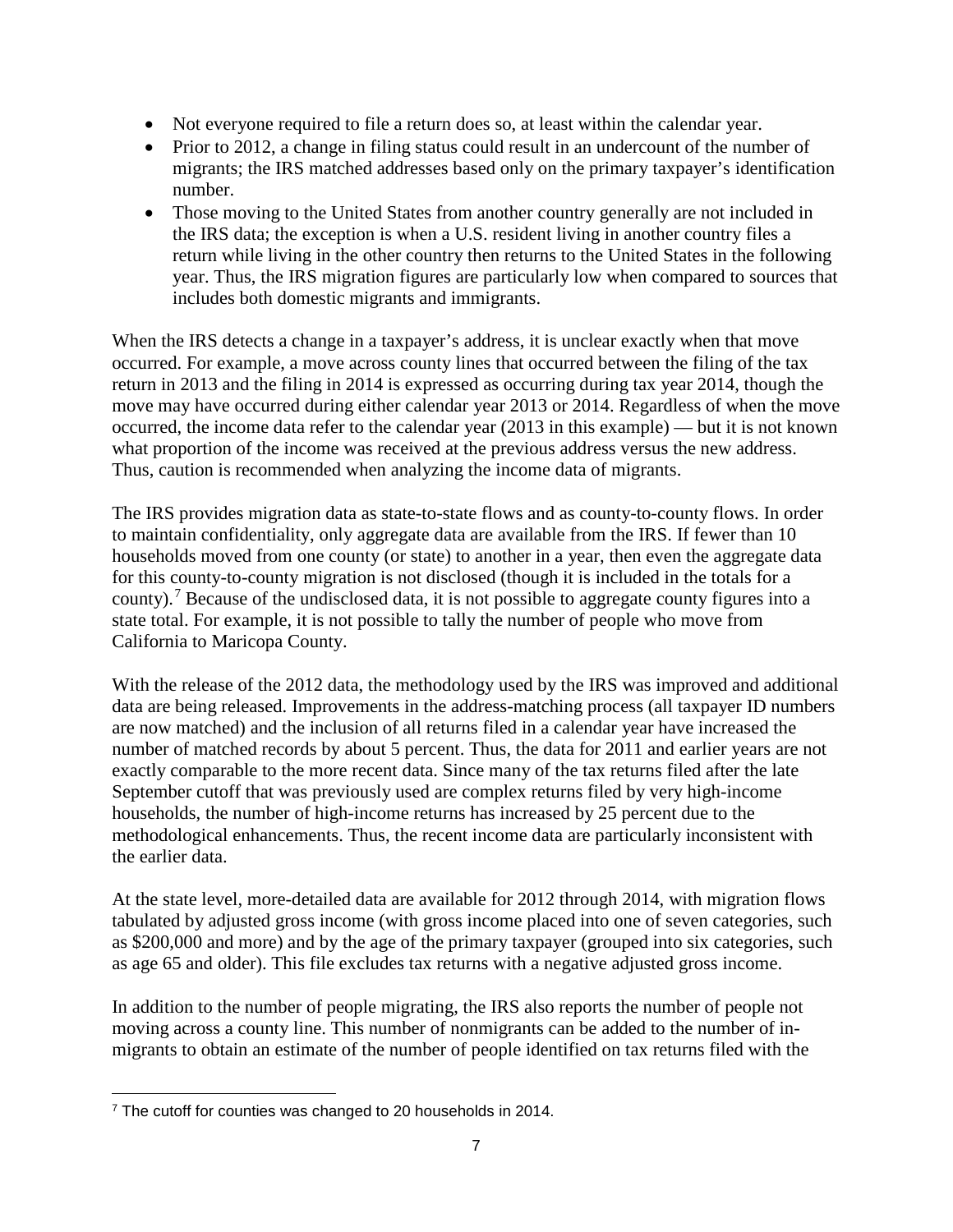IRS. This estimate of the population can be compared to the population estimates made by the U.S. Census Bureau. In Arizona, the estimate of the population from the IRS was about 85 percent of the Census Bureau total in the early-to-mid-1980s, but the ratio slipped, dropping as low as 73 percent after 2000. With the improved methodology, the share has been above 76 percent since 2012. The number of personal exemptions counted in the tax returns filed in 2014 as a share of the July 1, 2013 population was 76.5 percent in Arizona and 80.7 percent nationally.

### **University of Wisconsin**

The University of Wisconsin's Applied Population Laboratory provides net migration estimates by decade for U.S. states and counties at [http://www.netmigration.wisc.edu/.](http://www.netmigration.wisc.edu/) Estimates are available for the last six decades, which are dated from one decennial census to the next census. For each of the decennial censuses from 1950 through 2010, the census date was April 1. The estimates are available for each decade by age group, sex, and race. Net migration by Hispanic origin is available for the 1990-to-2000 and 2000-to-2010 periods.

The analysis in this paper examines migration by age but not by sex or race/ethnicity. Age is expressed as five-year groupings through age 74 plus one age group for those 75 and older. The reported age is as of the end of a decade. An individual who migrated at some point during a decade and whose age at the end of a decade is between 25 and 29 could have been between the ages of 15 and 29 when the migration actually occurred.<sup>[8](#page-9-0)</sup> On average, the age at which the migration occurred for those 25-to-29 years old at the end of a decade was between the ages of 20 and 24.

Conceptually, the methodology for estimating net migration over a decade begins with the census count by single-year of age at the beginning of the decade. If no migration or deaths occurred, then the number who were, for example, 30 years old at the beginning of a decade would be equal to the number 40 years old at the end of the decade. The number at the end of the decade is reduced by the number of age-specific deaths that occurred during the decade. For those younger than 10 at the end of a decade, the number is set equal to the number of births by year throughout the decade, adjusted for any subsequent deaths. The result of aging the census count forward and adjusting for births and deaths is an "expected" population at the end of the decade, assuming that no migration occurred. The difference between the expected population and the census count at the end of the decade is assumed to result from net migration. Thus, net migration is calculated as a "residual."

Since this method uses census counts and counts of the numbers of births and deaths rather than estimates derived from samples, conceptually the estimates of net migration should be quite accurate. In reality, undercounts and overcounts of specific population groups are present in the decennial censuses, the magnitudes of which have varied by decade. For example, young people in some minority groups have a history of being undercounted in decennial censuses. An example of an overcount is when a household with more than one home is counted at each home.

 $\overline{\phantom{a}}$ 

<span id="page-9-0"></span><sup>8</sup> For example, someone 25 years old on April 1, 2010 who migrated in April 2000 was only 15 when the migration occurred. Someone 29 years old on April 1, 2010 who migrated in March 2010 was 29 when the migration occurred.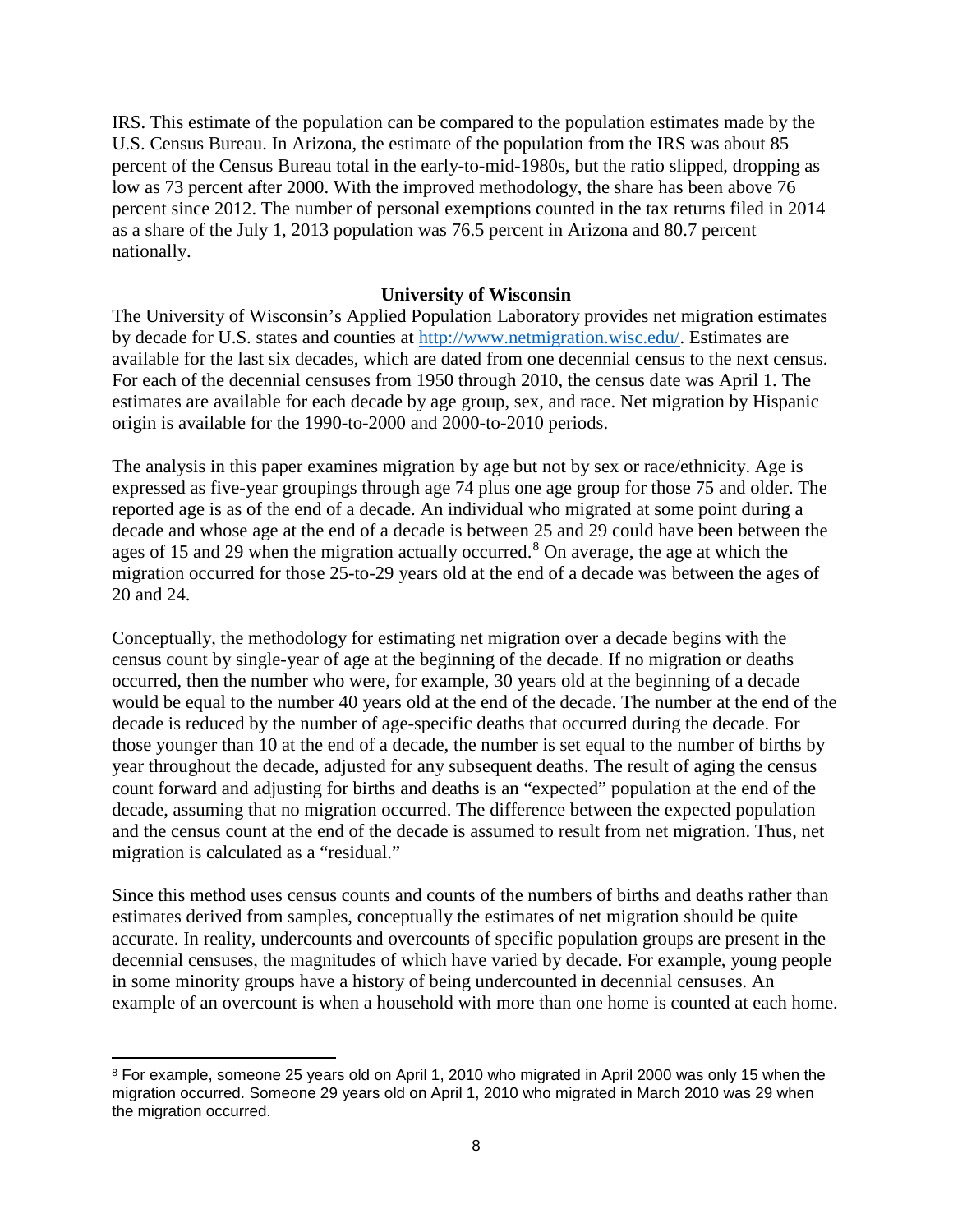The Census Bureau publishes estimates of the size of the undercounts and overcounts by population group. These estimates were used by the University of Wisconsin to adjust each census count. In addition, corrections to the published census counts sometimes are made by the Census Bureau; the methodology incorporates these corrections. The birth and death data are considered to be quite accurate, but the detailed data — by age, sex, and race/ethnicity — are slow to be released. Thus, estimates of births and deaths for the last 15 months of the 2000-to-2010 decade were used when the estimates of net migration between 2000 and 2010 were made.

This methodology does not allow for net migration to be divided into domestic and international components, nor are estimates of in-migration and out-migration available. The University of Wisconsin calculates a net migration rate as the number of net migrants divided by the expected population. This rate differs from more commonly calculated rates, which typically are based on the population at the beginning of the period.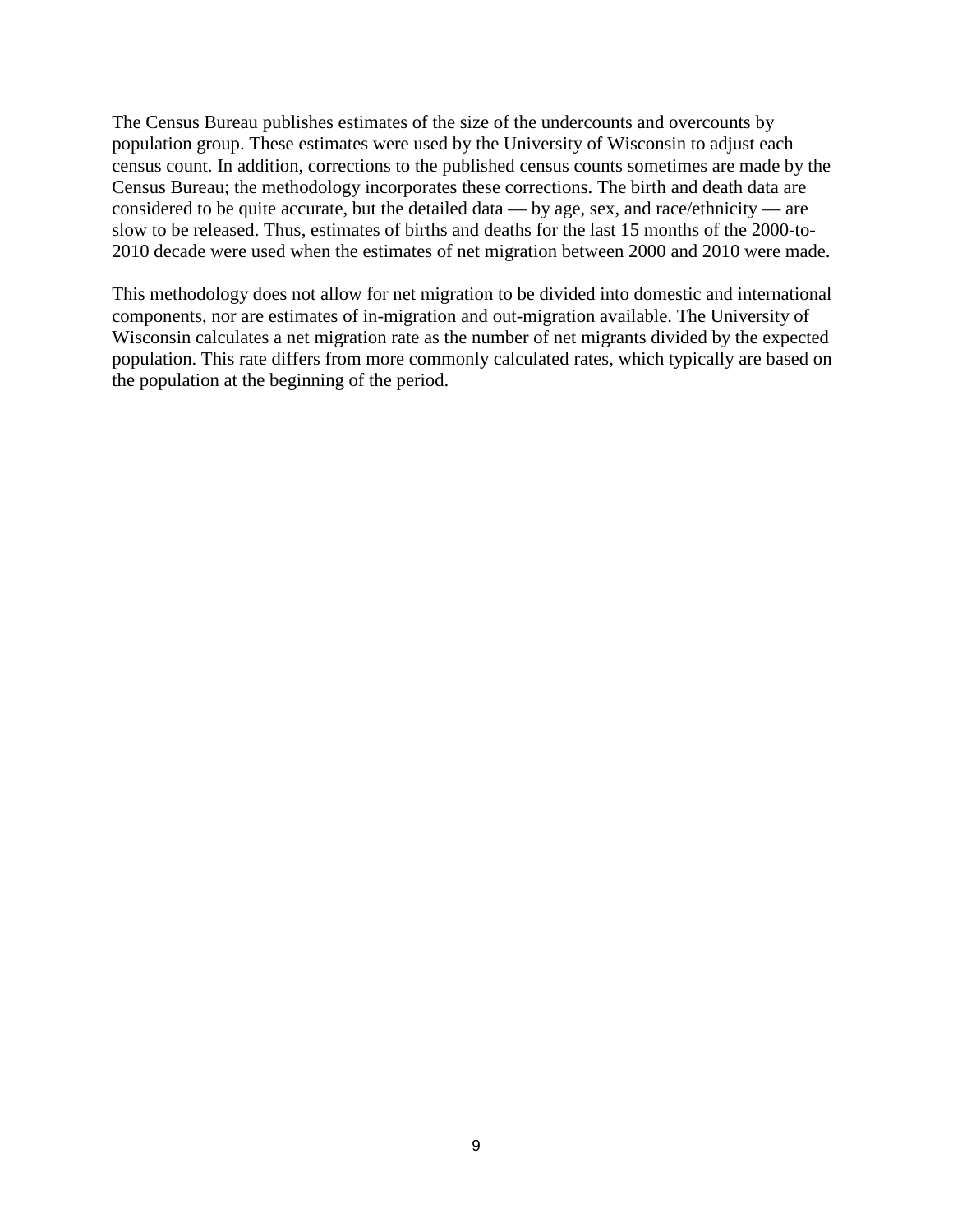#### **NET MIGRATION ESTIMATES FROM THE UNIVERSITY OF WISCONSIN**

This analysis focuses on Arizona, with comparisons made to other states and to the nation. Net migration estimates for Arizona's counties also are presented. Migration estimates by age group are examined, but migration figures by sex, race, and Hispanic origin are not included in this paper. Because of significant changes in population size between 1950 and 2010, the focus in this section is on the net migration rate, as calculated by the University of Wisconsin: net migration divided by expected population, expressed per 100 residents.

Nationally, net migration consists only of net international migration. By state and county, net migration consists of net international migration plus net domestic migration. Across all states, net domestic migration sums to zero.

#### **United States**

The overall net migration rate nationally for each of the last six decades is shown in Chart 1, along with the number of net migrants. The net migration rate increased in the 1970s and 1990s but decreased during the 2000s, while the number of net migrants rose in the 1980s and 1990s, but slipped in the 2000s.

In most decades, the number of legal immigrants reported by the U.S. Department of Homeland Security's Office of Immigration Statistics<sup>[9](#page-11-0)</sup> is only a little less than the net number shown in the chart, but the differential was larger in the 1970s and 1990s, presumably because of greater



**CHART 1 NET MIGRATION BY DECADE, UNITED STATES**

Note: The rate is based on the expected U.S. population at the end of the decade.

l

<span id="page-11-0"></span><sup>9</sup> See the annual Yearbook of Immigration Statistics at [http://www.dhs.gov/yearbook-immigration](http://www.dhs.gov/yearbook-immigration-statistics)[statistics.](http://www.dhs.gov/yearbook-immigration-statistics)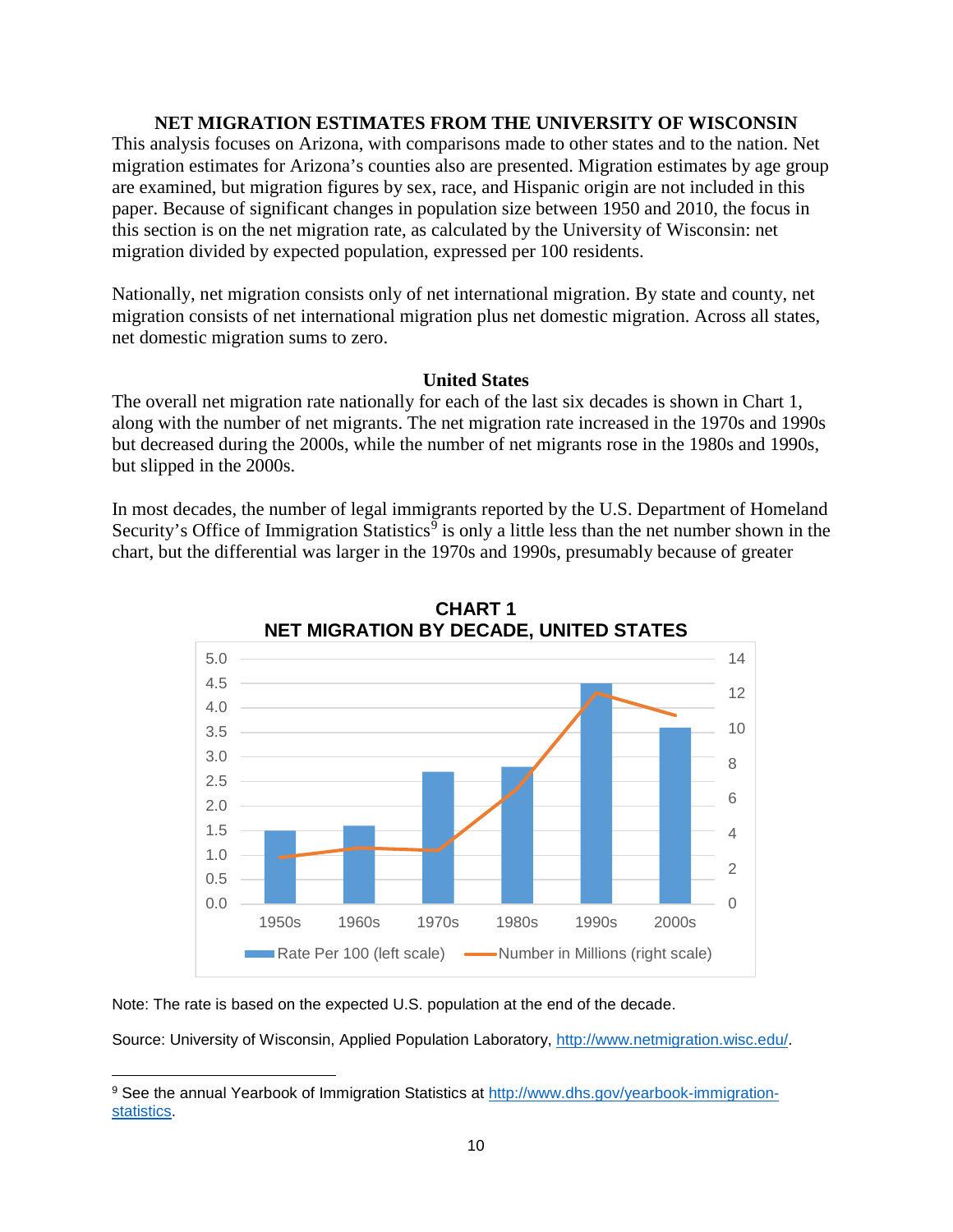undocumented immigration during those decades. However, other factors cause the residual net number to differ from the reported number of legal immigrants, including emigration and differences in timing between entry into the United States and being recorded as legal immigrants.

Reasons for immigrating to the United States are varied. Young adults are disproportionately represented. Some of the young-adult immigrants move to the United States to attend college, as either an undergraduate or a graduate student. Others immigrate for employment opportunities.

In recent decades, the highest net migration rate nationally has occurred in the 25-to-29 age group (on average, people 20-to-24 years old at the time of the migration), with almost as high a rate in the 20-to-24 group. In the earlier decades, the peak occurred in the 30-to-34 age group. In general, immigrants since the 1990s have been younger on average than their predecessors, with rates relative to the overall rate rising in the 15-to-29 age groups and falling in the 40-to-59 age groups.

In most decades, the net migration rate nationally has declined steadily with increasing age beyond the young-adult age groups. However, in the 2000s, the rates were higher in the 60-to-74 age groups than among those of middle age; during the 1950s and 1960s, the migration rates of those 20-to-24 years of age were low. As seen in Chart 2, the higher overall migration rates during the 1990s and 2000s largely resulted from higher net migration among young adults.



**CHART 2 NET MIGRATION RATE BY AGE GROUP BY DECADE, UNITED STATES**

Notes: The rate is based on the expected U.S. population at the end of the decade. Age is expressed at the end of the decade; on average, the age at which migration occurred is five years younger.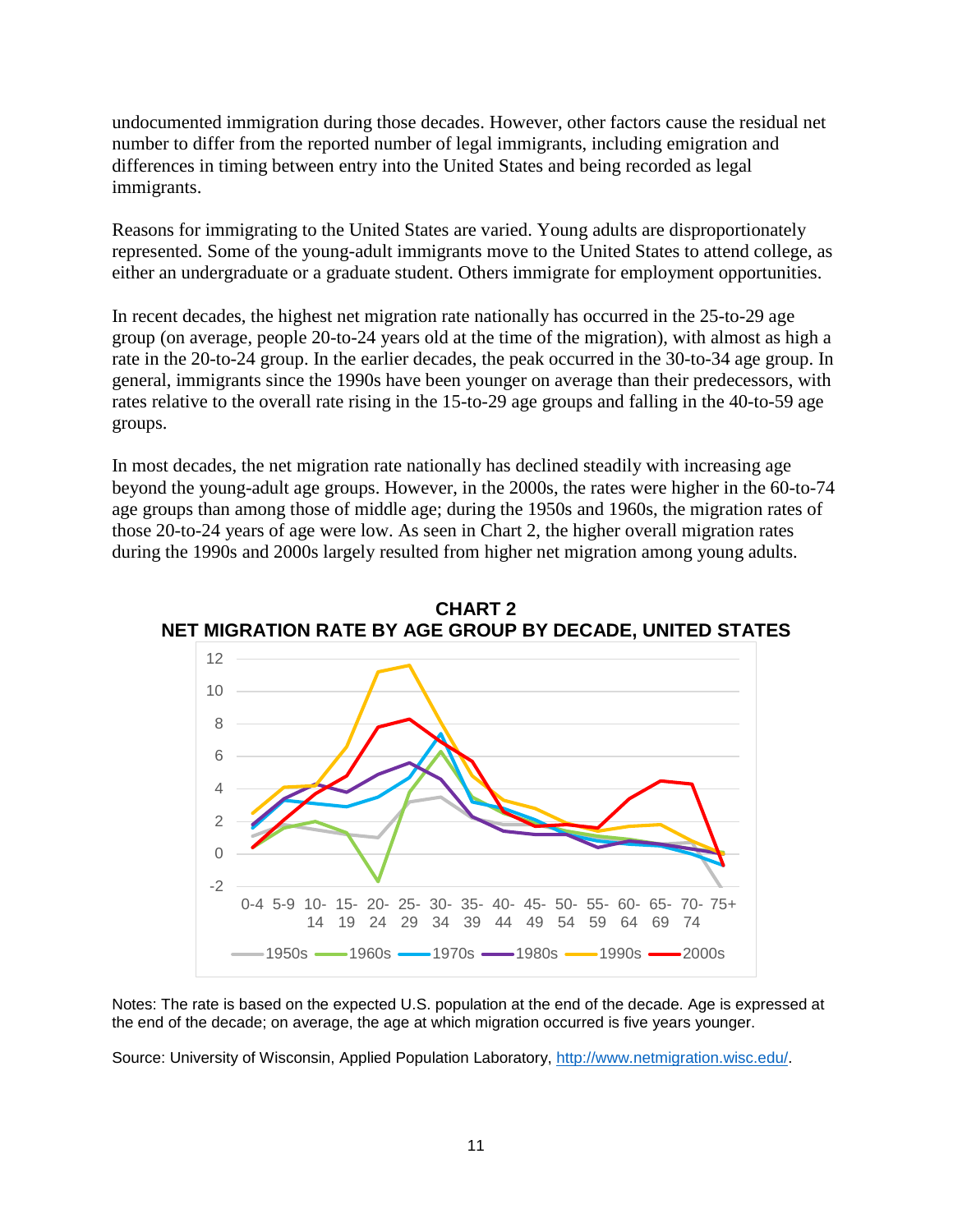#### **Arizona**

Net migration rates in Arizona have been substantially higher than for the nation, as the state receives not only a positive flow of net immigrants but also a net inflow of migrants from other U.S. states. As seen in Chart 3, the relative popularity of the state has fluctuated over time, whether measured by the rate or number. On both a rate and number basis, net migration dropped in the 2000s.

The inclusion of domestic migration in state migration figures introduces other causes of migration. Moves to attend college, moves after the completion of college, and entry and exit from the military contribute to the high migration rates among young adults. Domestic migration rates are relatively low throughout middle age, but a greater number of individuals migrate when they retire. Some of those who migrated at retirement move again when they are elderly in order to receive help from their children.

The age distribution of Arizona's net migrants is different from that of the nation. While net migration rates in Arizona are relatively high among young adults, in most decades these rates have been lower than the rates at retirement age (see Chart 4). In recent decades, a sizable proportion of workers have retired at an age other than 65, so higher net migration rates are seen for the age groups from 60 through 74 — those retiring and moving at ages 55 through 69.

Arizona's net migration rates among those of middle age have been lower than the rates for young adults and for those reaching retirement age, but the lowest net migration rates in most decades have been among those younger than 10. This is associated with the relatively low rates





Note: The rate is based on the expected Arizona population at the end of the decade.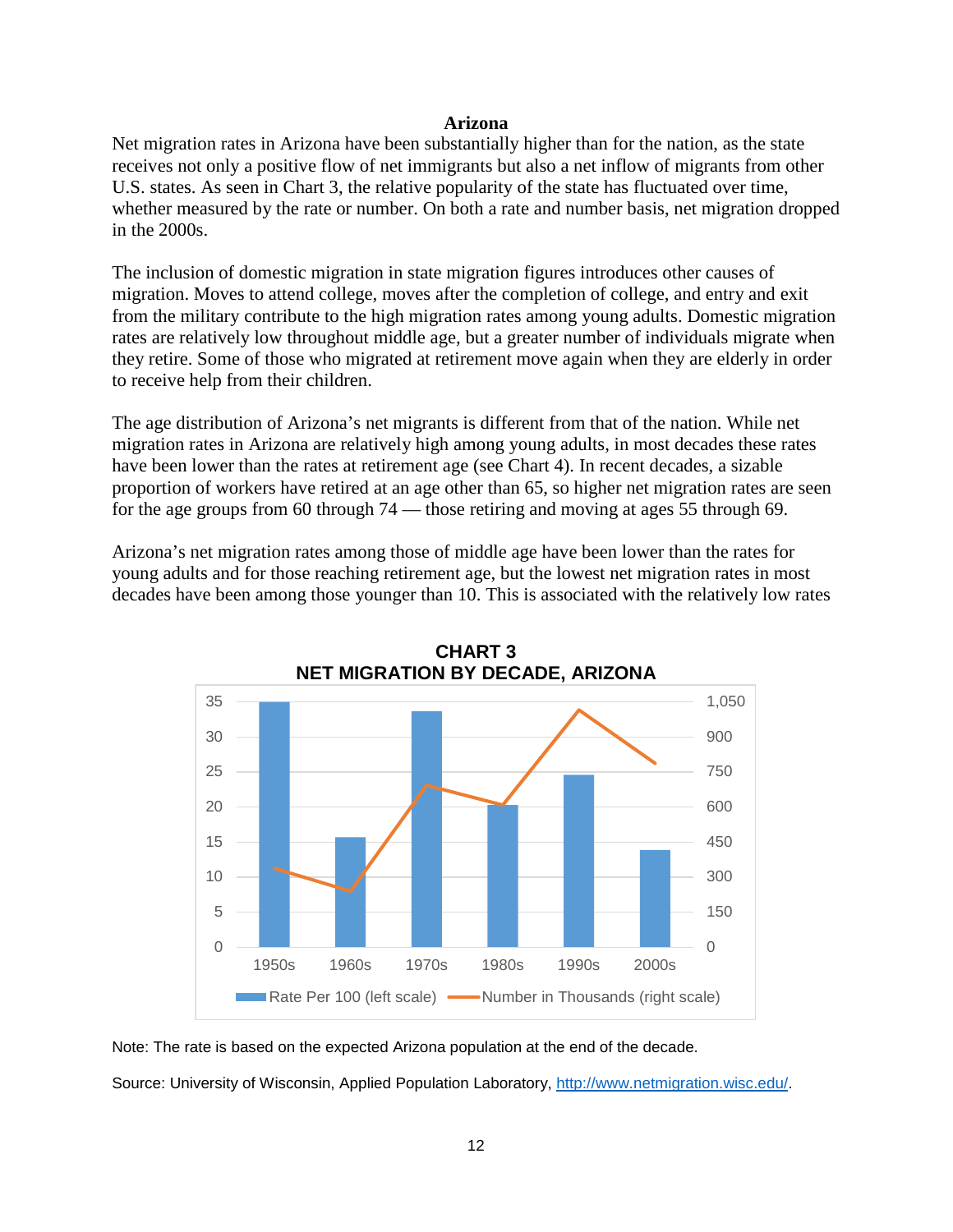

Notes: The rate is based on the expected Arizona population at the end of the decade. Age is expressed at the end of the decade; on average, the age at which migration occurred is five years younger.

Source: University of Wisconsin, Applied Population Laboratory, [http://www.netmigration.wisc.edu/.](http://www.netmigration.wisc.edu/)

of net migration among those of younger middle age. In recent decades, Arizona's net migration rates also have been relatively low among those 75 and older.

The net migration rates in the 2000s were the lowest of the six decades except among those in the 15-to-29 age groups. In general, net migration to Arizona has become slightly younger over time, with rates relative to the overall rate rising in the 15-to-24 age groups and falling in the 35 to-49 age groups.

#### **Arizona Compared to Other States**

National migration patterns have shifted considerably over the last six decades. During the 1950s, southeastern states such as Georgia and North Carolina had among the largest numbers of net out-migrants in the nation, while northeastern and Great Lakes states, including New York and Ohio, were among the leaders in the number of net in-migrants. Migration patterns began to shift during the 1960s but it was not until the 1970s that the current patterns were firmly in place. Since the 1970s, the southeastern and western states have been the leaders in the number of net in-migrants, while northeastern and Great Lakes states have experienced significant net outmigration.

A few states have been consistently among the leaders in net in-migration over the six decades. Florida ranked first or second in each decade and Arizona ranked between fourth and sixth in each decade, including fourth in each of the last four decades. Colorado, Nevada, Texas, and Washington ranked among the top 14 states in each decade, with Texas ranking second or third in each decade since the 1970s. California ranked first or second in each decade through the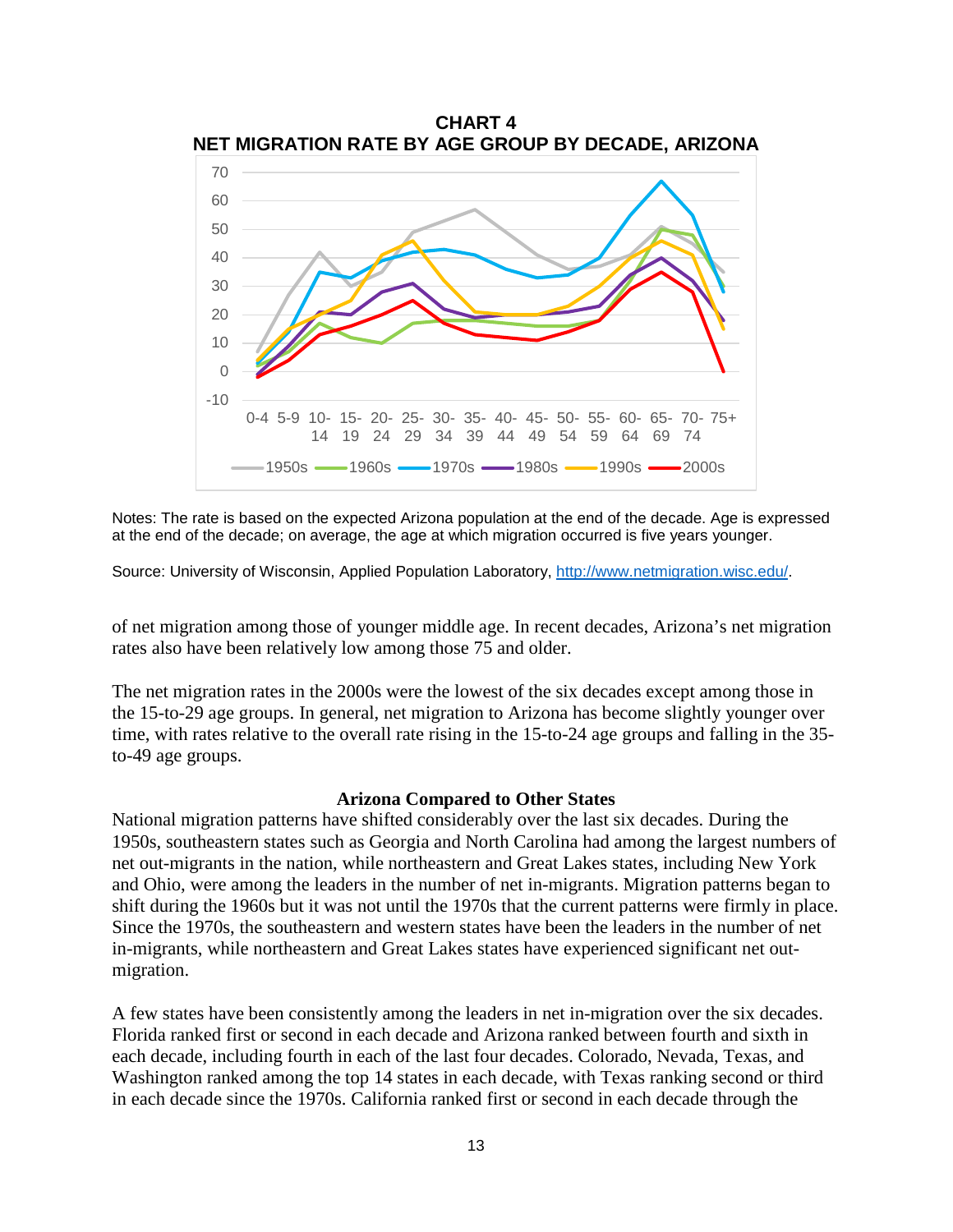1980s, but its net in-migration has been significantly lower since then. The southeastern states of Georgia, North Carolina, South Carolina, Tennessee, and Virginia have ranked among the top 14 states in each of the last four decades.

From the 1950s through the 1980s, the number of states with negative net migration was about equal to the number of states with positive net migration. In the 1990s and 2000s, the number of states with a net inflow was considerably greater than the number with a net outflow. This change from the historical pattern is due to both the higher national rate of net immigration and the increased dispersion of immigrants throughout the country over the last couple of decades. The only states with negative net migration in both the 1990s and 2000s were Louisiana, Massachusetts, Michigan, New York, and Ohio.

The ranking of states is somewhat different on a rate basis. Arizona, Florida and Nevada ranked among the top three states on the overall net migration rate in each of the six decades. Nevada had the highest rate except during the 1950s and Arizona ranked third in each decade except for second in the 1990s. Chart 5 displays the overall rate by decade for California and for the top six states, based on the average rank over the six decades in the net migration rate. Until the 2000s, Nevada's rate had been quite steady over the decades, while the rates in Arizona and Florida have been more variable. California's rate was not much less than the Arizona rate in the 1950s and 1960s, but was barely positive in the 1990s and 2000s. Texas had a low positive rate in the 1950s and 1960s, but the rate has been higher since then and quite consistent. Washington's rate has been the most consistent among these leading states.



Note: The rate is based on the expected state population at the end of the decade.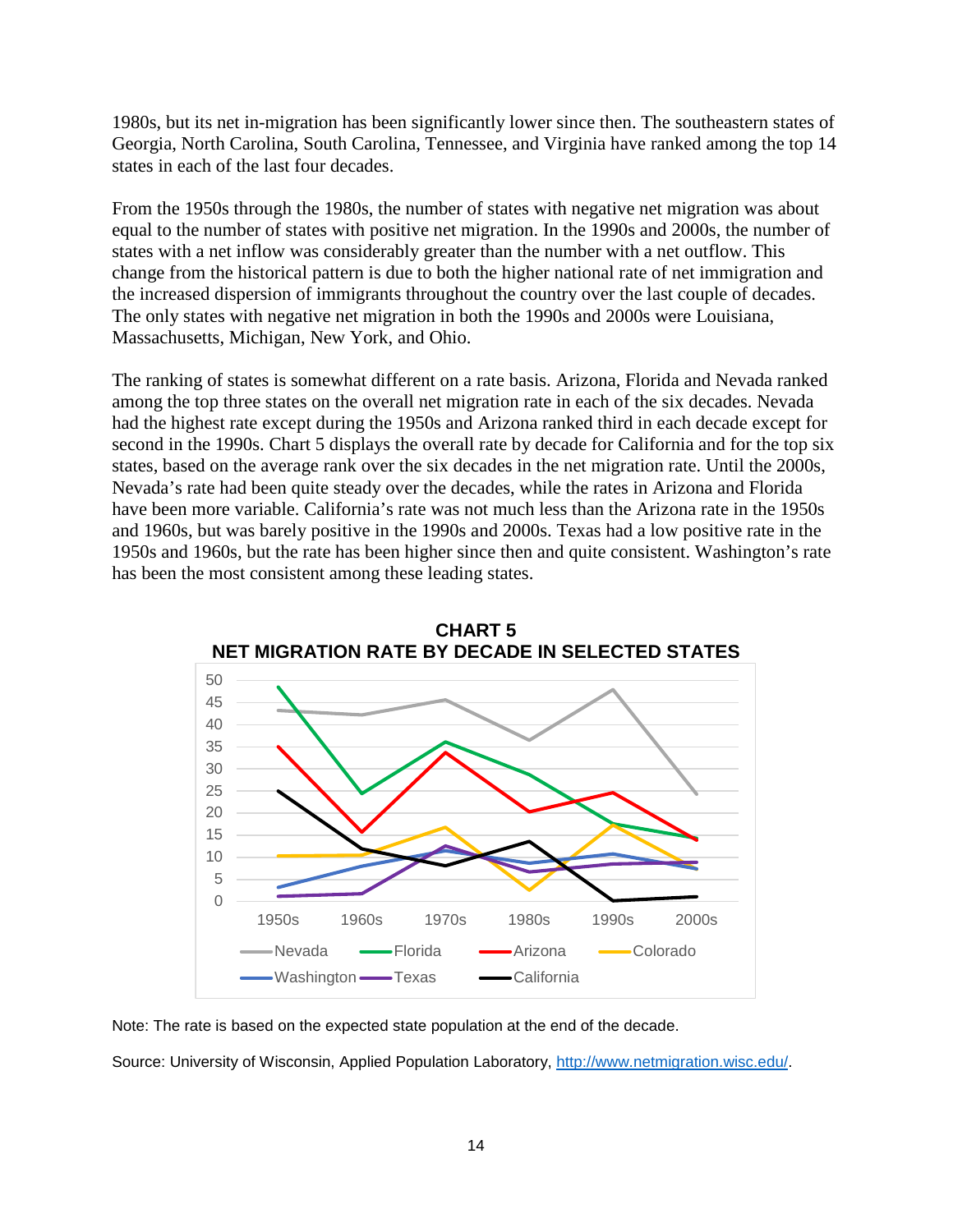Given the volume of data by state and by age over six decades, the analysis of net migration rates by age and by state focuses on the 2000-to-2010 period. Net migration rates by age group and state were adjusted for both the national age pattern and for the overall migration rate of the state. Arizona, Florida, and Nevada were among the states with the most variation in adjusted rate by age group. Arizona and Florida had very strong figures in the 60-to-74 age groups, but weak figures in the 75-and-older group and in the 0-to-9 groups. Nevada had weak figures in the same age groups, but its strength was in the 25-to-34 groups. The District of Columbia had the most variation by age, with extremely strong figures in the 20-to-29 age groups, but very weak figures in the 35-to-44 groups and in the associated 5-to-14 groups. Four of the New England states also had high variation, but the age pattern across these four states was not consistent.

In contrast, the adjusted rates by age group did not vary much in a number of states in the 2000 to-2010 period, especially states in the mid-section of the country that did not experience either weak or strong overall migration rates. However, several states that received moderately strong net in-migration overall did not exhibit much of an age pattern: Washington, Oregon, Texas, Tennessee, North Carolina, and Georgia.

The unadjusted rates by age group are shown in Chart 6 for states that ranked among the top 15 on both the overall migration rate and the number of net migrants. Among the states with moderate-to-high variability across age groups (the top graph), the rates were very similar in Arizona and Florida, except for somewhat higher rates in Florida in the middle age groups. Nevada had higher rates than Arizona and Florida in each age group through 59, but the major difference was its much higher rates among young adults, particularly those in the 25-to-34 age groups (those migrating at ages 20 through 29).

Net migration rates by age group were less volatile in Colorado, South Carolina, and Virginia and generally were lower than the rates in Arizona, Florida, and Nevada. South Carolina's rates were similar to those in Arizona and Florida through age 24 and also showed an increase in the retirement age groups. However, its rates were much lower in the 25-to-34 age groups. Colorado and Virginia followed a similar pattern, with no uptick in the retirement age groups. At the peak in the 25-to-29 age group, their rates were as high as those in Arizona and Florida.

The states with low variability across age groups (the bottom graph) all showed a slight uptick in the retirement age groups, but the highest rate except in Tennessee was among young adults. The highest rate varied from the 20-to-24 age group in North Carolina to the 25-to-29 or 30-to-34 age groups in the other states. In each of these states, migration rates of children were about equal to those in Arizona. In the 15-to-49 age groups, the rates generally were highest in Arizona, but not by a wide margin. The primary reason that Arizona had a higher overall rate than each of these states is its much higher rates in the 55-to-74 age groups.

#### **Arizona Counties**

Metropolitan Phoenix (Maricopa and Pinal counties) has dominated the state's net migration, accounting for more than 70 percent in five of the six decades. Through the 1980s, more than 95 percent of the net migration to the Phoenix area was to Maricopa County, but in the 2000s, this share dropped to below 70 percent as the urbanized area spread into Pinal County. While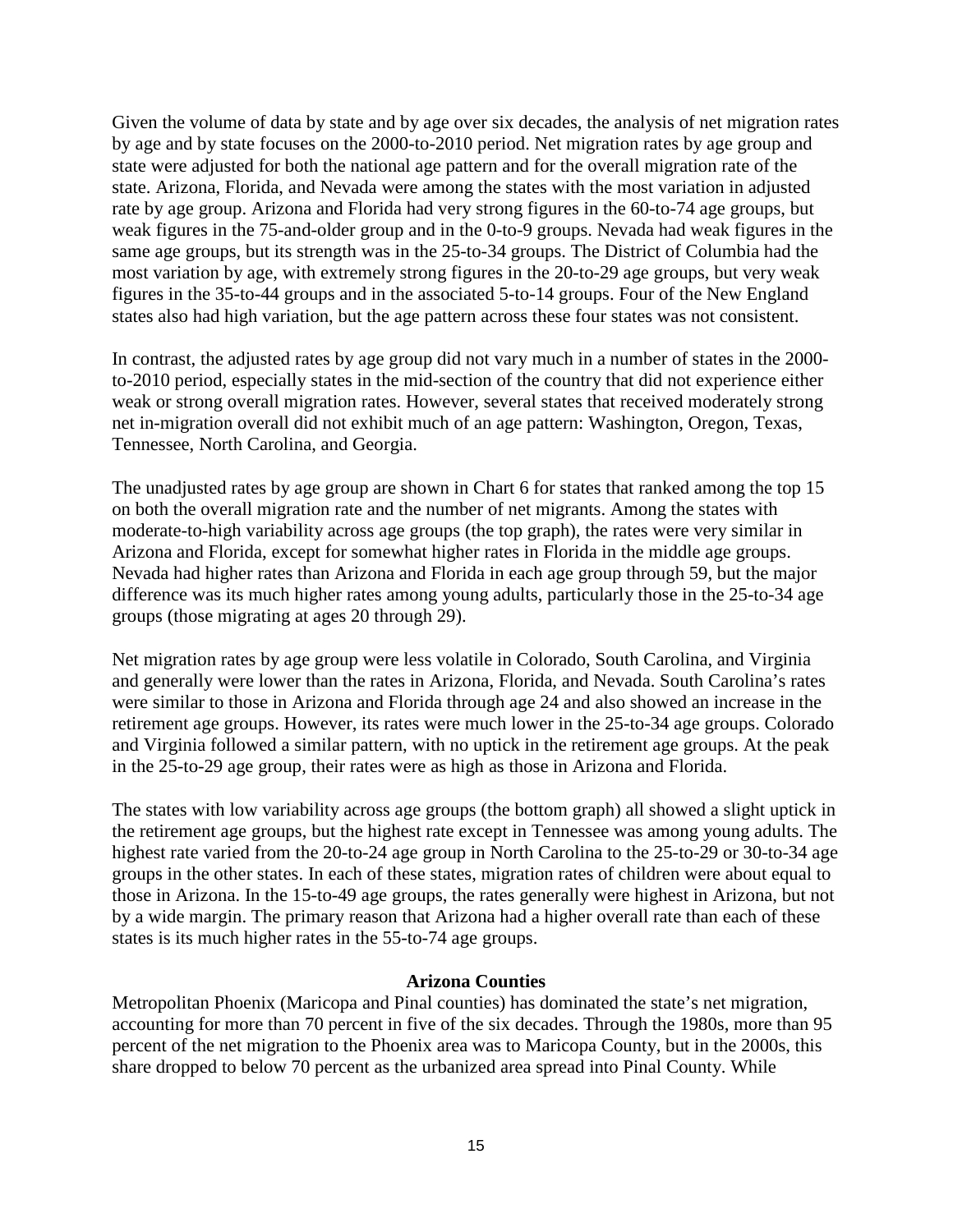# **CHART 6 NET MIGRATION RATE BY AGE GROUP, 2000 TO 2010, HIGH-RANKING STATES ON OVERALL RATE AND OVERALL NUMBER**





**Arizona and States With Low Variability Across Age Groups**

Notes: The rate is based on the expected state population at the end of the decade. Age is expressed at the end of the decade; on average, the age at which migration occurred is five years younger.

Source: University of Wisconsin, Applied Population Laboratory, [http://www.netmigration.wisc.edu/.](http://www.netmigration.wisc.edu/)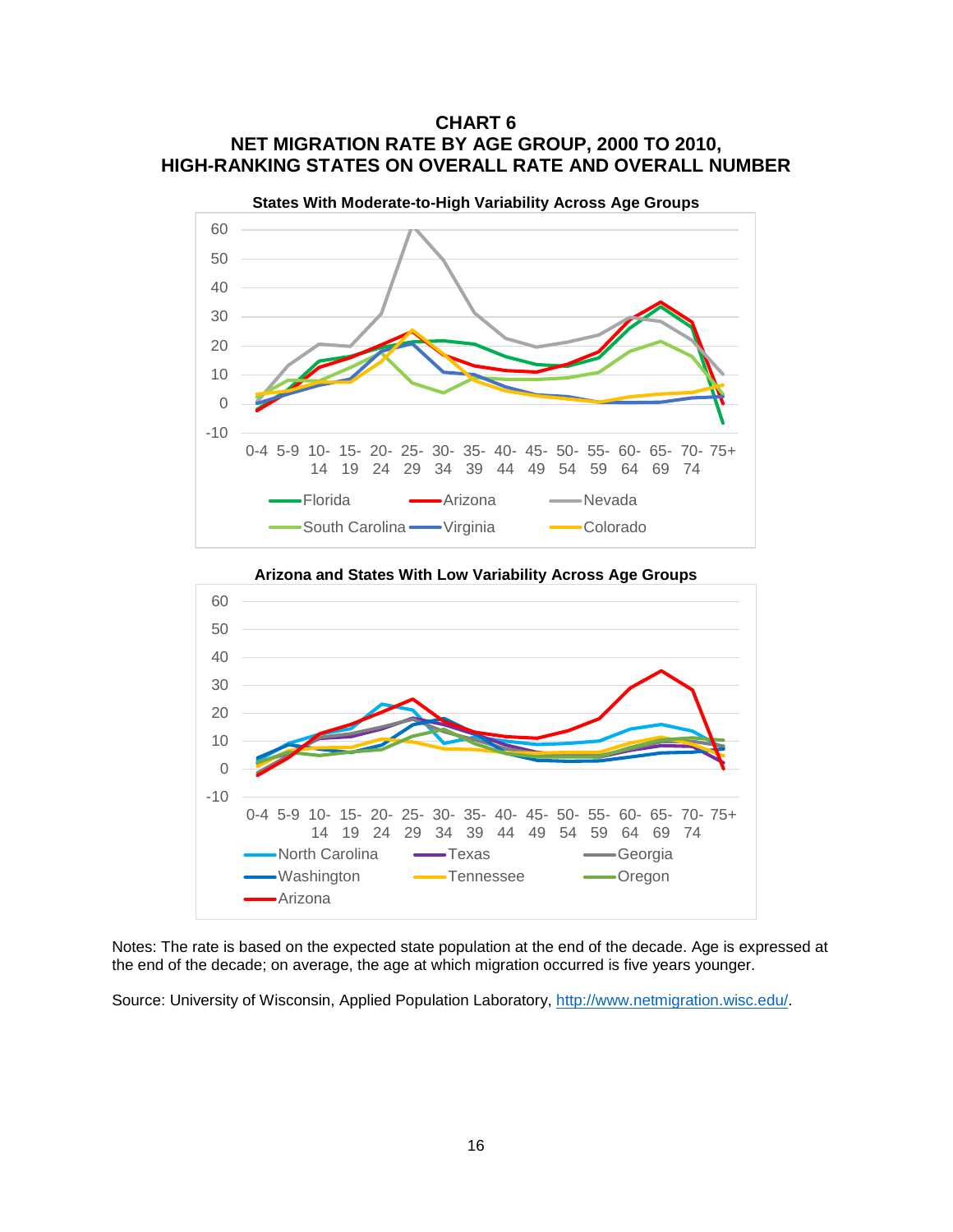substantial net in-migration has been the norm for Arizona, four counties — Apache, Gila, Greenlee, and Navajo — experienced net out-migration in at least half of the last six decades.

The overall migration rate has varied widely across the state's counties, with most of the lesspopulous counties having rates lower than the state's figure in either five or six of the last six decades. The exceptions are Mohave and Yavapai counties, which have had rates well above the state's figure since the 1960s. In the more populous counties relative to the state's figure, Maricopa's rate was higher through the 1990s, Pinal's rate was higher in the 1990s and 2000s, and Pima's rate was equal to or higher from the 1960s through 1980s. The county rates during the 2000s are shown in Chart 7.

Significant differences in the age composition of the net migration also are present by county. In most counties, migration rates vary widely by age group. Moderate-to-strong positive rates in some age groups but negative rates in other age groups are common.

Arizona's strong net in-migration among young adults almost entirely has been due to the two large metropolitan counties of Maricopa and Pima. Maricopa's strength primarily has been among those in the 25-to-29 age group (those moving between the ages of 20 and 24), while Pima's strength has been in the 20-to-24 age group, largely related to the in-migration of college students at ages 18 and 19 due to the large size of the University of Arizona relative to the county's population. Coconino County also has had strong net in-migration in the college age group. Coconino and Pima counties each have experienced net out-migration in the age groups





Notes: The rate is based on the expected county population at the end of the decade. Age is expressed at the end of the decade; on average, the age at which migration occurred is five years younger.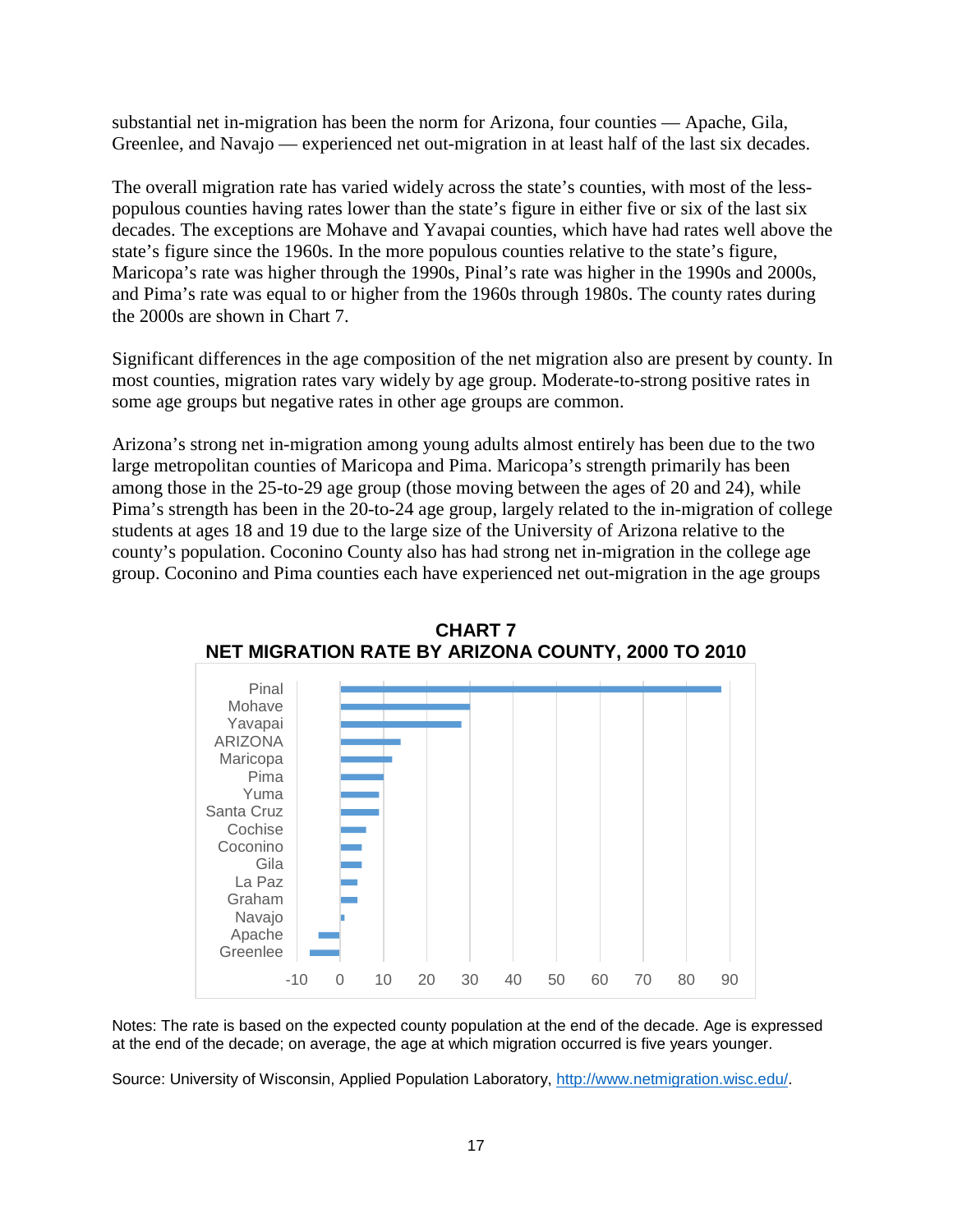just beyond the typical age of college graduation — particularly in the 30-to-34 age group (those migrating between the ages of 25 and 29).

Otherwise, the migration rate among young adults — the 20-to-29 age groups, primarily those moving between the ages of 18 and 24 — has consistently been significantly below the state's figure in most counties, with net out-migration common. This is part of a national phenomenon in less-populous areas, where young people leave for more-populous areas, either to attend college or to find jobs.

Arizona's high net migration rates among those retiring also is far from a statewide phenomenon. Mohave and Yavapai counties have been the primary magnets for retirees. Gila, particularly among young retirees, La Paz, Pinal, and Yuma counties also have had higher retirement-age net migration rates than the state's figure. The number of net migrants of retirement age to Maricopa and Pima counties has been large, but the rates in these counties generally have been below the state's figures since the 1970s.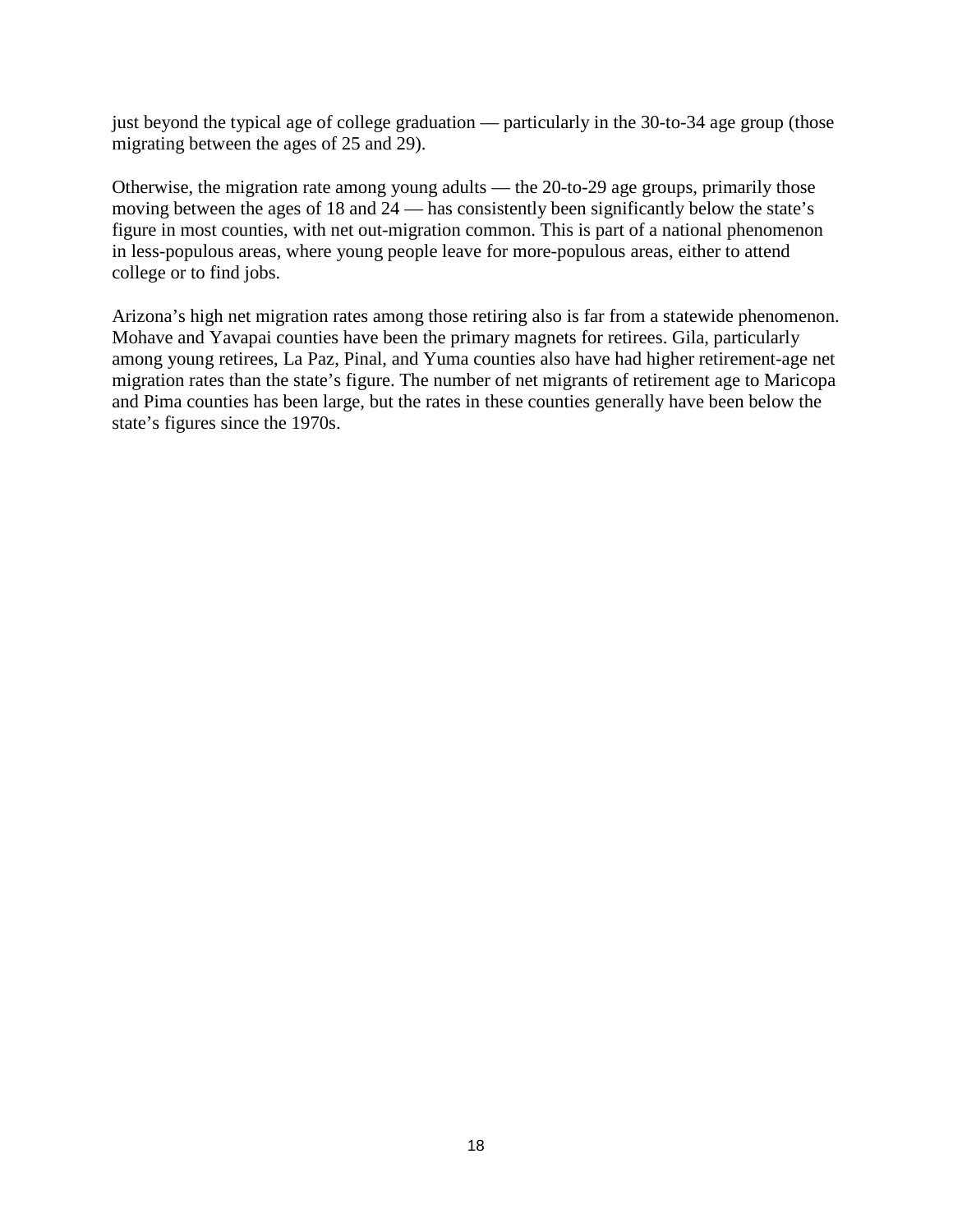#### **MIGRATION AND INCOME DATA FROM THE INTERNAL REVENUE SERVICE**

As with the University of Wisconsin data, this analysis of IRS migration data focuses on Arizona, with comparisons made to other states and to the nation. Migration figures for Arizona's counties also are presented. Unlike the University of Wisconsin data, annual data are available, figures are available for in-migration and out-migration as well as net migration, and flows between specific states and counties are available, but migration data by age from the IRS are limited to the last three years.

Most of this section is confined to domestic migration — those moving from one state to another. However, the detailed data for states by age and income include all tax filers.

#### **Migration Flows: Arizona Total**

Total annual domestic in- and out-migration for Arizona is displayed in Chart 8. Due to the change in IRS methodology adopted with the release of the 2012 data, the figures since 2012 are about 5 percent higher than in prior years.

In-migration is cyclical, dropping during economic recessions — in the early 1980s, late 1980sto-early 1990s, and late 2000s. The early-to-mid-2000s stand out for two reasons: the lack of decrease in in-migration in the early 2000s despite a recession, and the high peak during the mid-2000s, which was related to a real estate boom. Out-migration is not as cyclical as in-migration, but tends to rise during recessions. The continued rise in out-migration through 2013 as the economy recovered was not consistent with the earlier pattern, but out-migration dropped in 2014. However, in-migration also slipped in 2014, contrary to the historical pattern.



**CHART 8**

Source: Internal Revenue Service, [https://www.irs.gov/uac/SOI-Tax-Stats-Migration-Data.](https://www.irs.gov/uac/SOI-Tax-Stats-Migration-Data)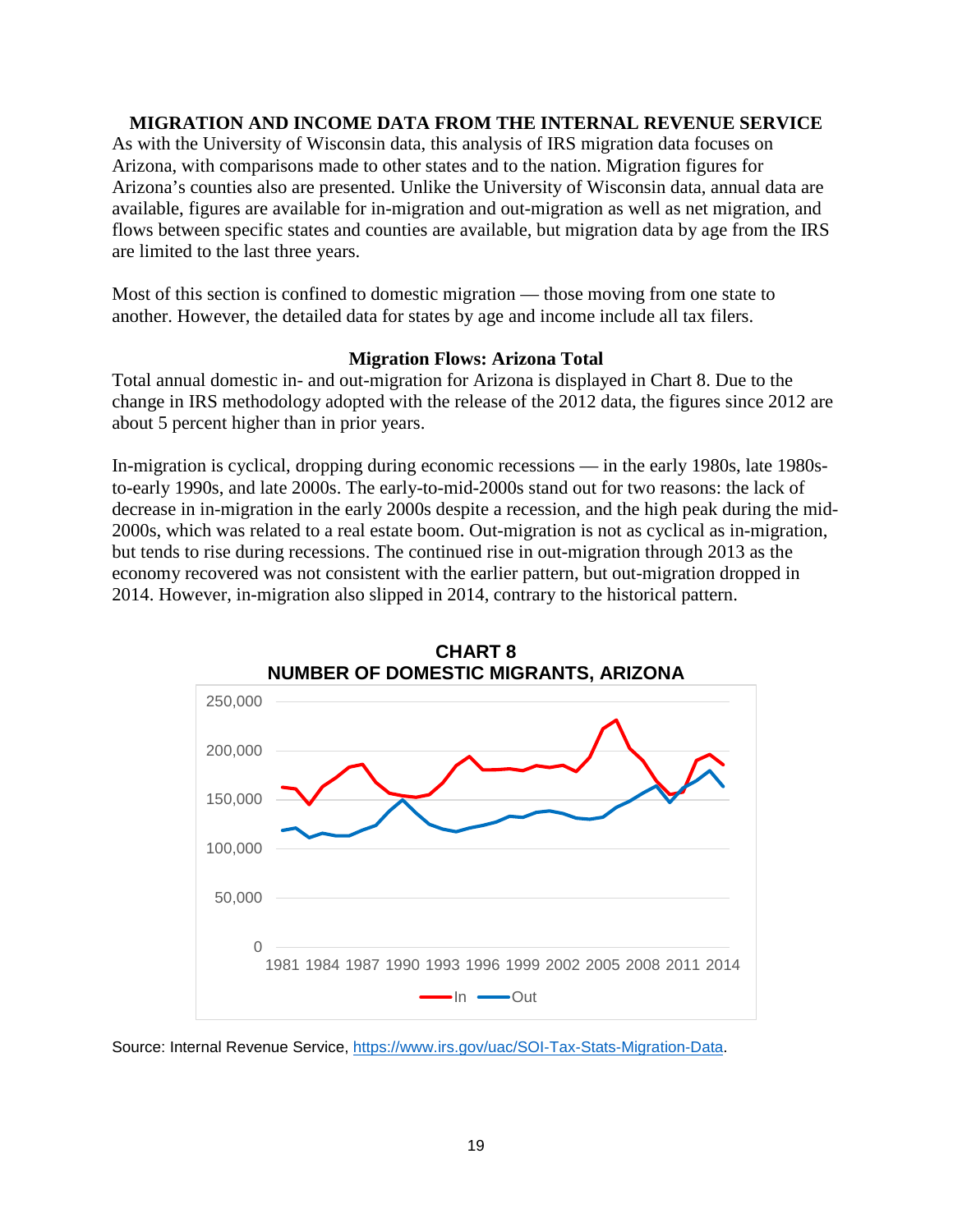Migration efficiency — the ratio of in-migration to out-migration — also cycles with the economy. For domestic migration, the ratio reached 1.6 or a little higher in each of the last three economic expansions. During recessions, the ratio has ranged from about 1 to 1.3. Efficiency exceeded 1.6 in 2005 and 2006, fell to below 1 in 2011, and still was relatively low in 2014 at 1.13.

Arizona's net domestic migration by year is highly cyclical, as seen in Chart 9. The peak numbers during the economic expansions of the 1980s and 1990s were similar, but higher values were recorded during the mid-2000s due to the real estate boom. The number of net domestic migrants during economic recessions has been inconsistent, with quite low figures from 1989 through 1991 and from 2009 through 2011 and relatively strong figures during the early 2000s. Though higher than in the five prior years, net domestic migration in 2014 remained lower than in most years since 1981.

Despite the state's substantial increase in population since 1981, little upward trend has occurred in the number of domestic migrants, as seen in Chart 8. Relative to the size of Arizona's population, the number of domestic migrants — in, out, and net — has dropped considerably. Relative to the population of the United States, domestic migration to and from Arizona has cycled but displays little trend, as seen in Chart 10. Domestic in-migration to Arizona per 1 million U.S. residents was unusually low during the last recession, even compared to prior recessions, and has been lower in recent years than in prior economic expansions. At the same time, the out-migration rate continued to rise until 2014. As a result, the net migration rate has remained quite low.





Source: Internal Revenue Service, [https://www.irs.gov/uac/SOI-Tax-Stats-Migration-Data.](https://www.irs.gov/uac/SOI-Tax-Stats-Migration-Data)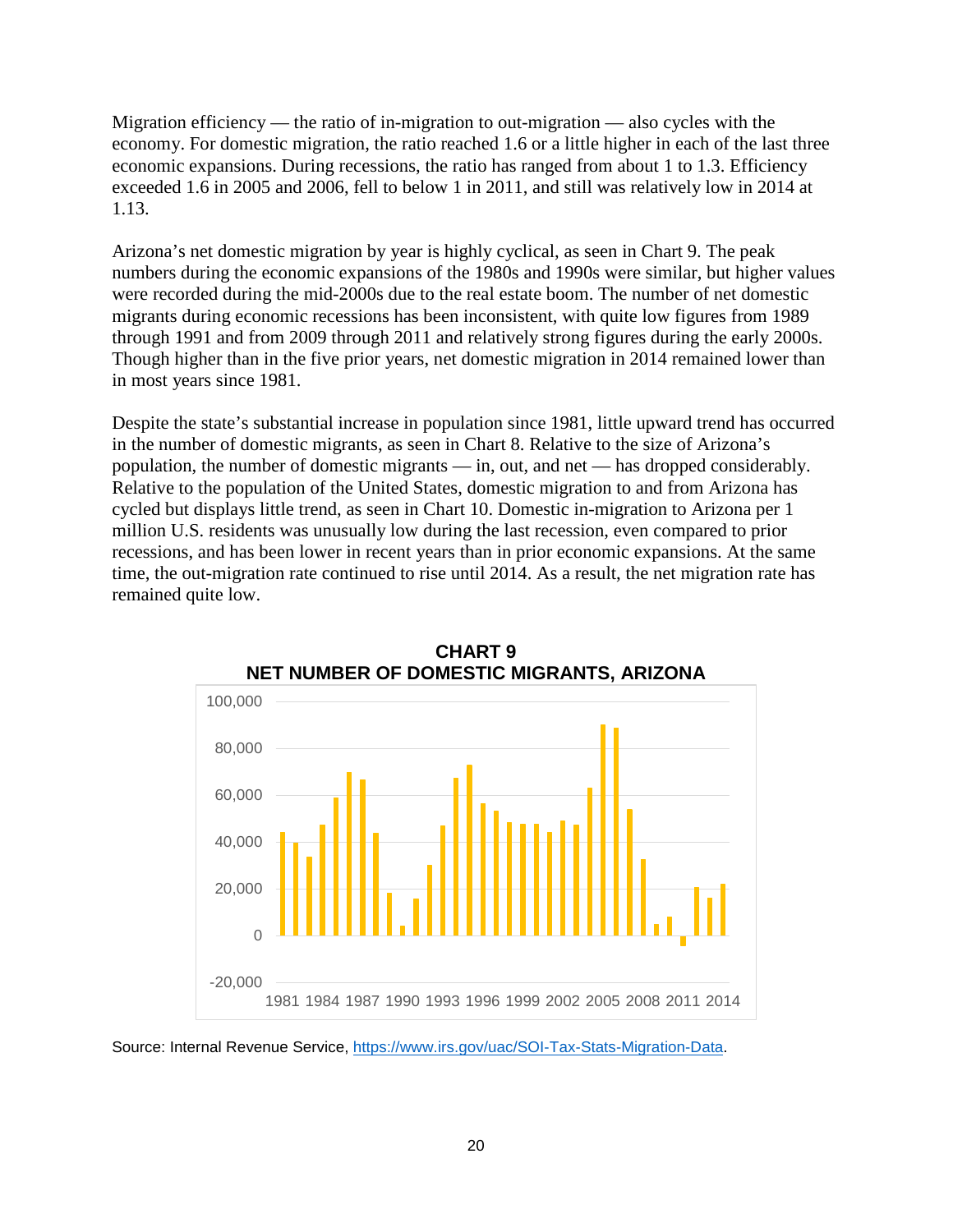

Sources: Internal Revenue Service,<https://www.irs.gov/uac/SOI-Tax-Stats-Migration-Data> (migration) and U.S. Department of Commerce, Census Bureau (population).

The lower domestic in-migration and net-migration rates of the last several years have caused the trend line for these indicators to fall. The domestic in-migration rate based on the national population has dropped since 1981 from more than 700 to 600 and the domestic net migration rate has dropped from more than 200 to 100. The domestic out-migration rate has been unchanged at 500.

#### **Migration Flows Between Arizona and the Other States**

On average, the number of people moving between Arizona and each of the other states is highly dependent on two factors: the population of each state and the distance of each state from Arizona. The number of migrants fluctuates from year to year with variations in the relative economic performance of Arizona and each state. In general, the greater the positive difference in the economic growth rate between Arizona and each state, the greater the in-migration to Arizona and the lesser the out-migration from Arizona.

#### **In-Migration**

By far, the largest number of domestic in-migrants to Arizona come from neighboring California, the most-populous state. Between 2001 and 2014, California accounted for 23.4 percent of Arizona's domestic in-migrants. The second-largest number came from Texas, which accounted for 6.6 percent of Arizona's total. Shares were between 4.3-and-4.6 percent from Colorado, Illinois, New Mexico, and Washington.

Because of the relationship between the number of migrants to and from Arizona and the population size of the other states, expressing the migration data on a rate basis (dividing the number of migrants by the population of the other state) provides a better comparison of the importance of other states to Arizona's migration flows. All of the states providing the highest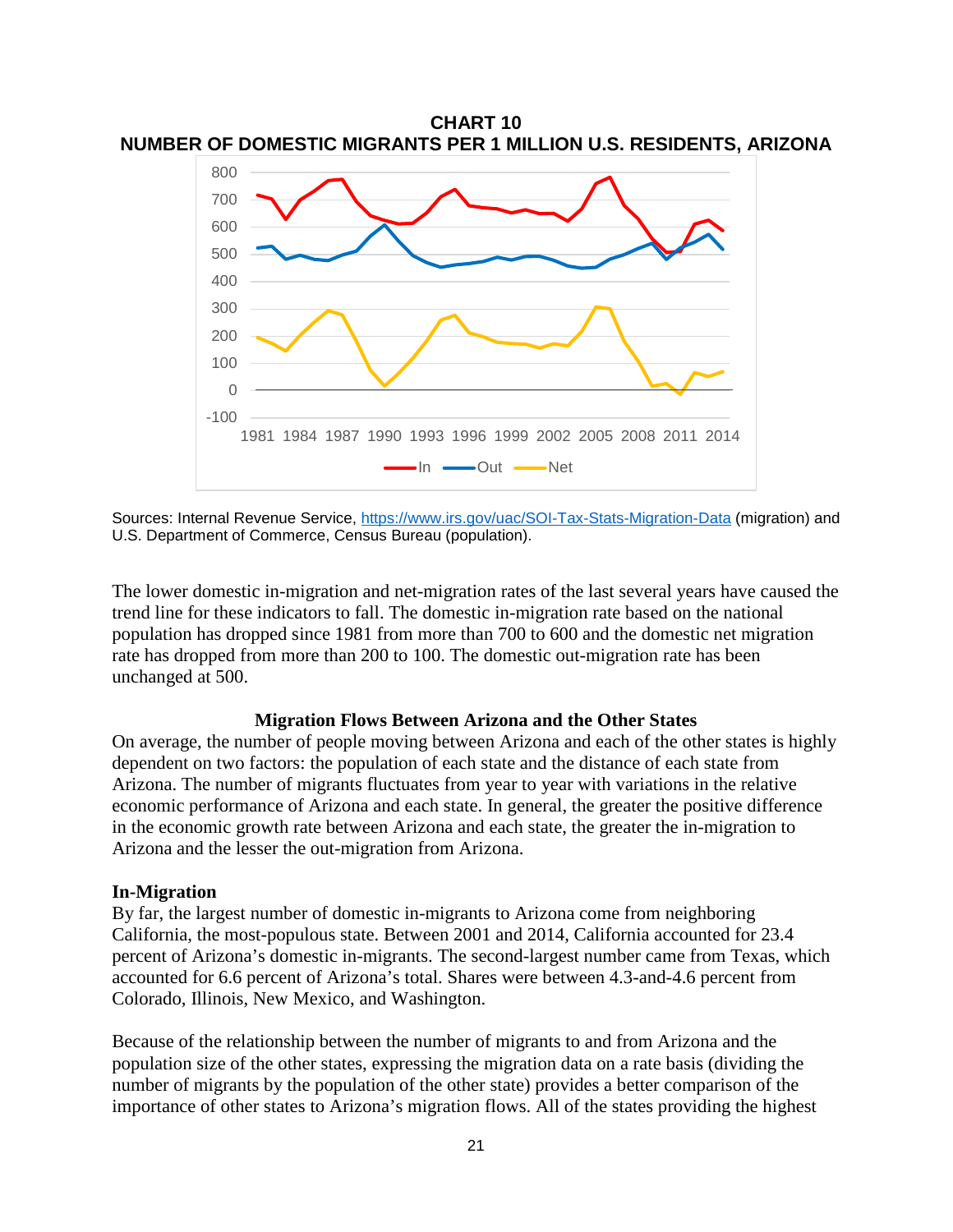in-migration rates to Arizona are western states, with New Mexico having the highest rate over the 2001-14 period at 438 per 100,000 residents, followed by Nevada (277) and Utah (225). The very high rate for New Mexico in part relates to the situation on the Navajo Reservation, which spans both states. A large number of tribal members report different addresses in succeeding years.

Despite sharing a border with Arizona, California only ranked 12th on the in-migration rate at 122. The states with the lowest in-migration rates to Arizona are located either along the East Coast or in the South. West Virginia had the lowest rate at only 17 per 100,000 residents.

The 2001-14 period can be split into two parts: the 2001-07 period preceding the severe recession, and the 2008-14 period of the recession followed by a relatively slow economic recovery in Arizona. Annual average domestic in-migration to Arizona was 199,653 in the earlier period and 177,910 in the latter period, a 10.9 percent drop. Despite this overall decline, the average number of in-migrants to Arizona in the latter period was higher than in the former period from 18 states, mostly in the southern and western parts of the country. In contrast, the decline was 29 percent in in-migrants from California. In the earlier period, 26 percent of the domestic in-migrants to Arizona came from California; in the more recent period, the share was 21 percent.

# **Out-Migration**

California was the most popular destination of people moving from Arizona between 2001 and 2014, receiving 18.6 percent of Arizona's domestic out-migrants. Texas ranked second at 9.6 percent. Shares were between 4.2-and-5.5 percent in Colorado, New Mexico, Washington, and Nevada.

As with in-migration, the most-popular states for domestic out-migrants from Arizona relative to the population of the other state over the 2001-to-2014 period were New Mexico (412 per 100,000 residents), Nevada (255), and Utah (202). All of the states with the highest outmigration rates are western states, but California is not among the leaders. The states with the lowest rates again are either along the East Coast or in the South.

Annual average domestic out-migration from Arizona was 137,314 from 2001 through 2007 and 163,530 from 2008 through 2014, a 19.1 percent increase. Average out-migration was higher in the latter period to all but three states. California and Texas were among the top seven states on the percentage increase in the average number of out-migrants from Arizona between 2008 and 2014 relative to between 2001 and 2007.

# **Net Migration**

In terms of net domestic migration to Arizona, California was the most important state between 2001 and 2014, accounting for 42.1 percent of the total. Illinois ranked second at 10.5 percent, followed by Michigan (6.4) and New York (5.6).

Relative to population, the net inflow from 2001 through 2014 was greatest from Alaska at 54 per 100,000 residents. California ranked second (45), followed by Illinois (32), New Mexico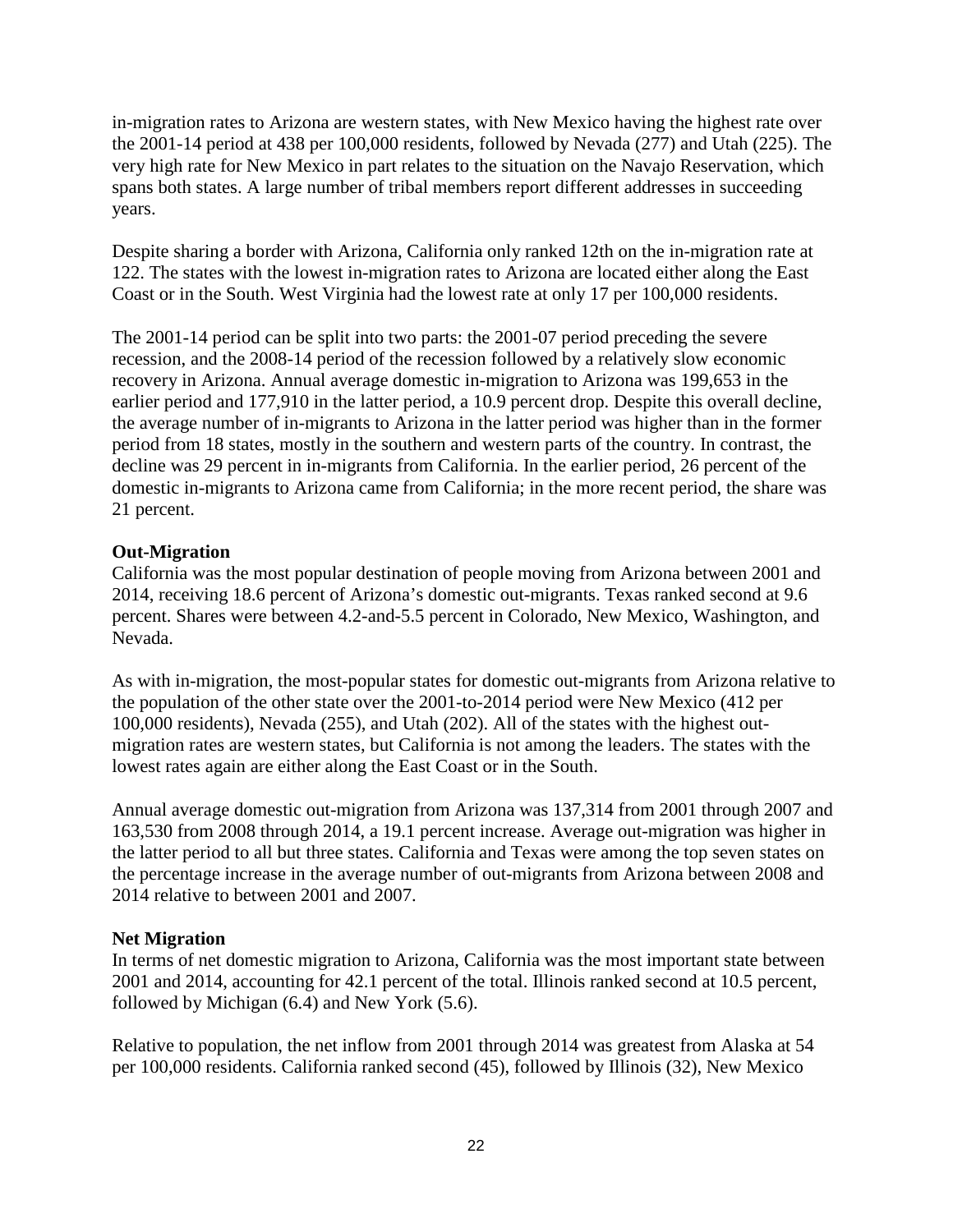(26), Washington (26), and Wyoming (26). The largest net outflow on a rate basis was to Idaho (-15), followed by Texas (-8) and Arkansas (-5).

States ranking in the top 10 on at least one measure of domestic migration with Arizona number of in-migrants, number of out-migrants, net number of migrants, in-migration rate, outmigration rate, and net migration rate — are included in Table 1. Western states are disproportionately represented, some of which rank in the top 10 on both the number and the rate.

Net domestic migration to Arizona averaged 62,339 per year from 2001 through 2007 but only 14,380 per year from 2008 through 2014, a 77 percent decline. While Arizona continued to receive a net inflow from California in the latter period, the annual average number dropped from 27,280 between 2001 and 2007 to 5,055 between 2008 and 2014, a disproportionately large decline. Even in the first period, Arizona experienced net out-migration to four states, though the numbers were small. In the latter period, net migration was negative to 16 states. The net flow

# **TABLE 1 MIGRATION BETWEEN ARIZONA AND SELECTED STATES, CUMULATIVE TOTAL FROM 2001 THROUGH 2014**

|              |           | <b>Number of Migrants</b> |            | <b>Migration Rates Per 100,000 Residents</b> |     |            |  |  |
|--------------|-----------|---------------------------|------------|----------------------------------------------|-----|------------|--|--|
|              | In        | Out                       | <b>Net</b> | <b>In</b>                                    | Out | <b>Net</b> |  |  |
| <b>TOTAL</b> | 2,642,947 | 2,105,909                 | 537,038    | 63                                           | 50  | 13         |  |  |
| Alaska       | 19,416    | 14,251                    | 5,165      | 204                                          | 150 | 54         |  |  |
| California   | 617,386   | 391,042                   | 226,344    | 122                                          | 77  | 45         |  |  |
| Colorado     | 114,458   | 115,056                   | $-598$     | 172                                          | 172 | -0         |  |  |
| Florida      | 85,418    | 78,115                    | 7,303      | 34                                           | 31  | 3          |  |  |
| Idaho        | 29,167    | 32,338                    | $-3,171$   | 142                                          | 157 | $-15$      |  |  |
| Illinois     | 120,281   | 63,940                    | 56,341     | 68                                           | 36  | 32         |  |  |
| Michigan     | 77,299    | 42,884                    | 34,415     | 55                                           | 31  | 25         |  |  |
| Minnesota    | 53,677    | 35,500                    | 18,177     | 74                                           | 49  | 25         |  |  |
| Montana      | 18,200    | 17,174                    | 1,026      | 136                                          | 128 | 8          |  |  |
| Nebraska     | 22,853    | 16,917                    | 5,936      | 92                                           | 68  | 24         |  |  |
| Nevada       | 95,623    | 88,031                    | 7,592      | 277                                          | 255 | 22         |  |  |
| New Jersey   | 35,025    | 17,384                    | 17,641     | 29                                           | 14  | 15         |  |  |
| New Mexico   | 119,811   | 113,031                   | 6,780      | 438                                          | 412 | 26         |  |  |
| New York     | 74,075    | 44,034                    | 30,041     | 28                                           | 16  | 12         |  |  |
| Ohio         | 64,614    | 40,905                    | 23,709     | 40                                           | 25  | 15         |  |  |
| Oregon       | 63,679    | 61,861                    | 1,818      | 124                                          | 120 | 4          |  |  |
| Pennsylvania | 48,658    | 33,302                    | 15,356     | 28                                           | 19  | 9          |  |  |
| South Dakota | 13,610    | 10,877                    | 2,733      | 123                                          | 98  | 25         |  |  |
| Texas        | 173,458   | 202,605                   | $-29,147$  | 53                                           | 61  | -8         |  |  |
| Utah         | 80,246    | 72,801                    | 7,445      | 225                                          | 202 | 23         |  |  |
| Washington   | 122,270   | 99,701                    | 22,569     | 136                                          | 110 | 26         |  |  |
| Wisconsin    | 47,597    | 30,554                    | 17,043     | 61                                           | 39  | 22         |  |  |
| Wyoming      | 14,852    | 12,979                    | 1,873      | 199                                          | 173 | 26         |  |  |

Note: Bold figures indicate a top 10 rank.

Sources: Internal Revenue Service,<https://www.irs.gov/uac/SOI-Tax-Stats-Migration-Data> (migration) and U.S. Department of Commerce, Census Bureau (population).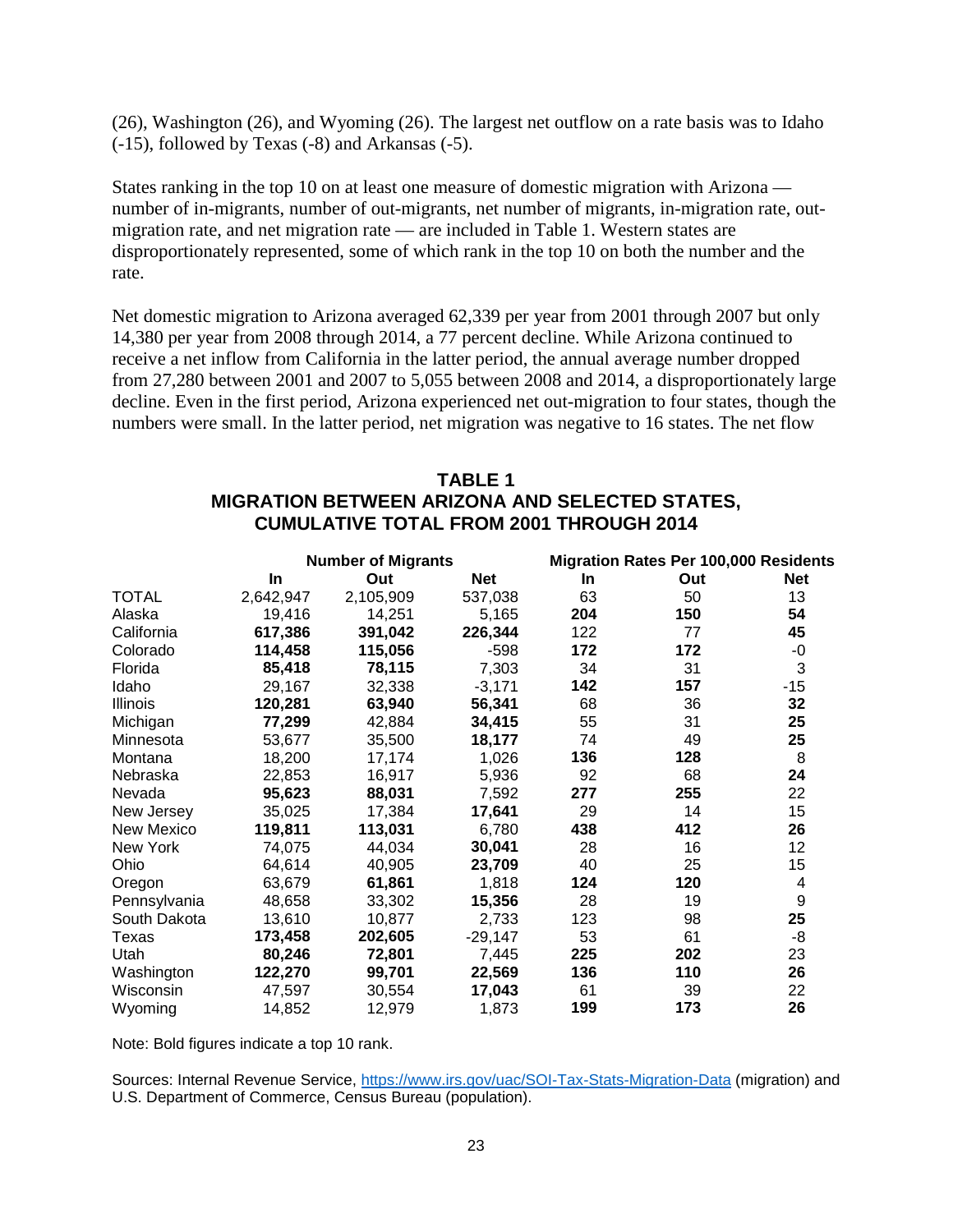with Texas averaged -4,642 between 2008 and 2014, compared to an average net flow of 479 in the earlier period.

In 2014, Arizona had domestic net migration of 22,017. California accounted for 7,739 (35 percent). Illinois (4,780; 22 percent) was the only other state with more than 2,000. Arizona experienced a net outflow to 11 states, including Texas at -6,647. Of the 14 years from 2001 through 2014, the net inflow in 2014 was the largest from Arkansas and New Mexico, but the net outflow to South Carolina and Texas was the largest.

# **Distance and Migration Flows**

As noted earlier, migration flows to and from Arizona and other states are highly correlated to the population of the other state and the distance between the states. Controlling for population by using migration rates, it is possible to estimate the relationship between distance and migration flows.

The distance between the population center of Arizona and the population center of each of the other states was determined. This distance was used as the sole independent variable explaining the variation by state in the average migration rates with Arizona over the 2001-14 period (the dependent variable). Excluding Alaska and Hawaii, distance alone explained 51 percent of the variation by state in both in-migration and out-migration rates. However, the error by state resulting from this regression equation was not randomly distributed. The actual in- and outmigration rates were higher than predicted by the regression equation in most of the western states (with California being the notable exception). Actual rates also were higher than predicted in the New England and Middle Atlantic states. In contrast, actual rates were lower than predicted in the southern states, in the Great Lakes region, and in most of the Plains states.

Because of this geographic pattern to the errors in the initial regression, another regression was run that used nine geographic regions as explanatory variables instead of distance. This resulted in higher explanatory power, at 70 percent of the variation across states in in-migration rates and 72 percent in out-migration rates.

While distance/region does a good job of explaining migration flows to and from Arizona, the explanatory power for net migration is not as high. Based on regions, 46 percent of the variation across states in net migration rates was explained. The lower explanatory power results from Arizona's net migration rates varying widely even for neighboring states. For example, the average rate from 2001 through 2014 was 25.9 with Washington, but only 4.0 with Oregon.

# **Migration Flows: Totals by State**

Arizona's domestic in-migration of 185,863 in 2014 ranked ninth among the states and was 3.0 percent of the sum of the states. In-migration to Texas (623,993), Florida (536,424), and California (432,409) was far higher. Georgia, North Carolina, New York, Virginia, and Washington also had a greater number of in-migrants. None of these states were among the leaders on the in-migration rate, though Colorado, 10th on the number of in-migrants, ranked seventh on in-migration rate. Less-populous states had the highest in-migration rates. Arizona ranked 12th with a figure of 28 per 100,000 residents, behind the western states of Nevada, Colorado, and Idaho.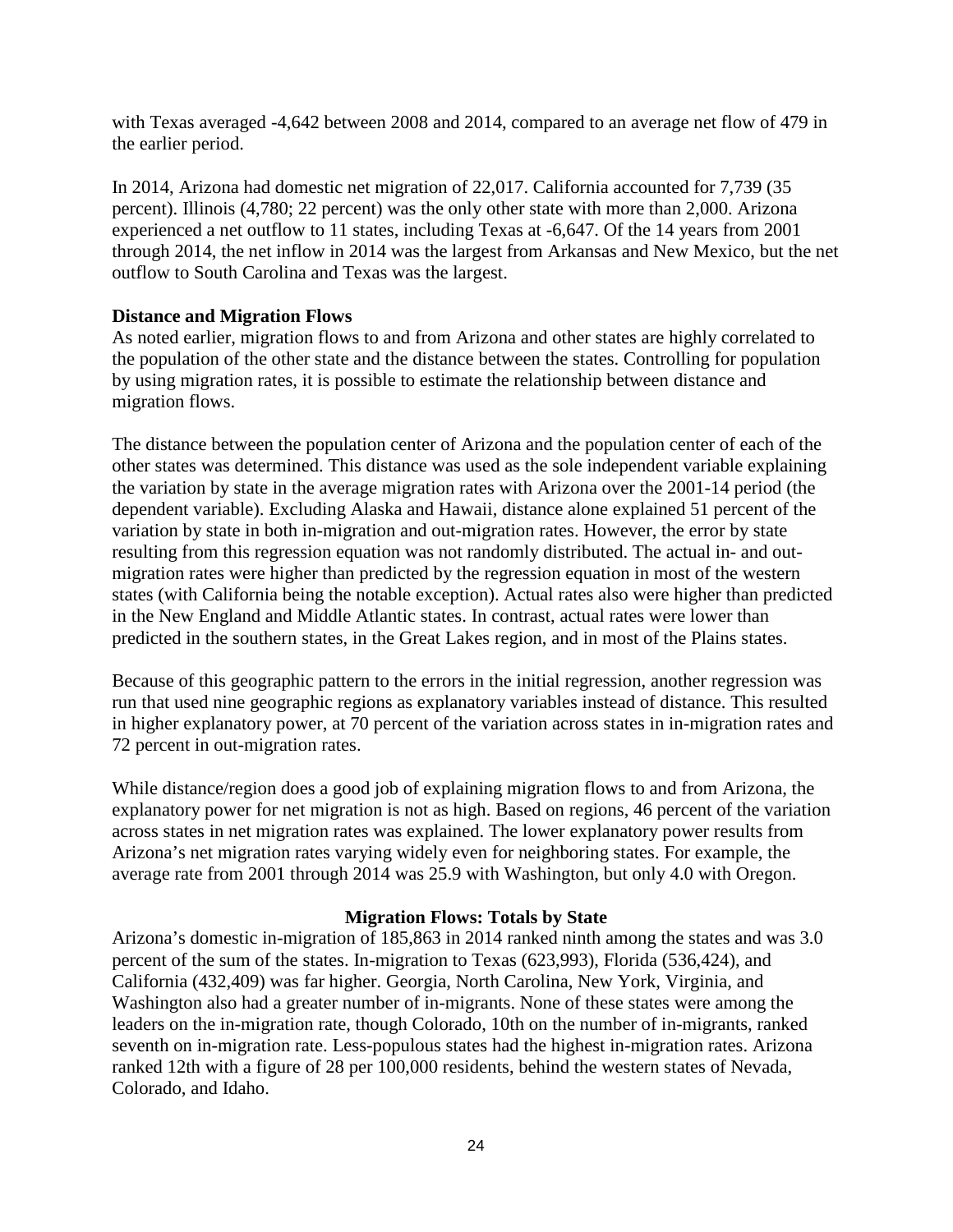Domestic out-migration from Arizona totaled 163,846 in 2014, the 12th-highest figure in the country, and 2.7 percent of the sum of the states. Out-migration exceeded 358,000 from California, Florida, Texas, and New York. Other states with a greater number than Arizona included Illinois, Virginia, Georgia, North Carolina, Pennsylvania, New Jersey, and Ohio. Among these states, only Virginia had among the 20 highest out-migration rates. Arizona ranked 18th with a figure of 24.7 per 100,000 residents. The less-populous western states of Nevada, New Mexico, Idaho, and Colorado had higher out-migration rates.

The ratio of domestic in-migration to out-migration was 1.13 in Arizona in 2014 and ranked ninth in the nation. Texas had the highest efficiency at 1.58. Other western states with a higher ratio than Arizona included Oregon, Colorado, Nevada, and Washington. Other states with considerable migration flows that had a higher efficiency included Florida and South Carolina. The lowest efficiencies were 0.66 in New York and 0.67 in Illinois. New Mexico was the only western state among the bottom 10.

Arizona's net domestic in-migration of 22,017 in 2014 ranked sixth. Only two states had a figure exceeding 30,000: Texas at 229,416 and Florida at 116,594. Colorado and Washington were the other western states with a figure greater than Arizona; net in-migration was just a little lower than in Arizona in Nevada and Oregon. The states with the greatest net domestic out-migration were New York (-123,317), Illinois (-81,144), California (-55,585), and New Jersey (-44,414). Texas ranked first on the net migration rate at 8.7, followed by North Dakota (7.6), South Carolina (6.3), and Florida (6.0). Other western states with a rate higher than Arizona's 3.3, which ranked 10th, included Nevada, Colorado, Oregon, Washington, and Idaho. Alaska had the lowest rate at -10.9, followed by New York and Illinois at -6.3.

#### **Migration Flows: Arizona Counties**

Since county totals for in- and out-migration include migration to and from other Arizona counties, the sum of the counties is greater than the state total. However, the sum of the counties for net migration is equal to the state total.

Over the entire 1981-through-2014 time period, Maricopa County was responsible for 62 percent of the net migrants to Arizona. The Phoenix metro area — Maricopa and Pinal counties accounted for 72 percent of the total. Pima County (the Tucson area) accounted for between 10 and 11 percent, and Mohave and Yavapai counties combined for an additional 14 percent. The other 10 Arizona counties combined accounted for only 3.4 percent.

County shares of the state's net migration were considerably different in 2014 than the long-term average. Average annual net migration for Cochise, Coconino, Pima, and Yuma counties was positive, but each of these counties experienced net out-migration in 2014. Offsetting these lower shares were higher shares in Maricopa, Pinal, and Yavapai counties than the long-term average. In 2014, net in-migration to metro Phoenix exceeded the state total.

Selected migration figures for 2014 are shown by county in Table 2. Significant differences are seen by county. Five counties experienced net in-migration and four counties suffered net outmigration from both other Arizona counties and from other states. Five counties had a net loss to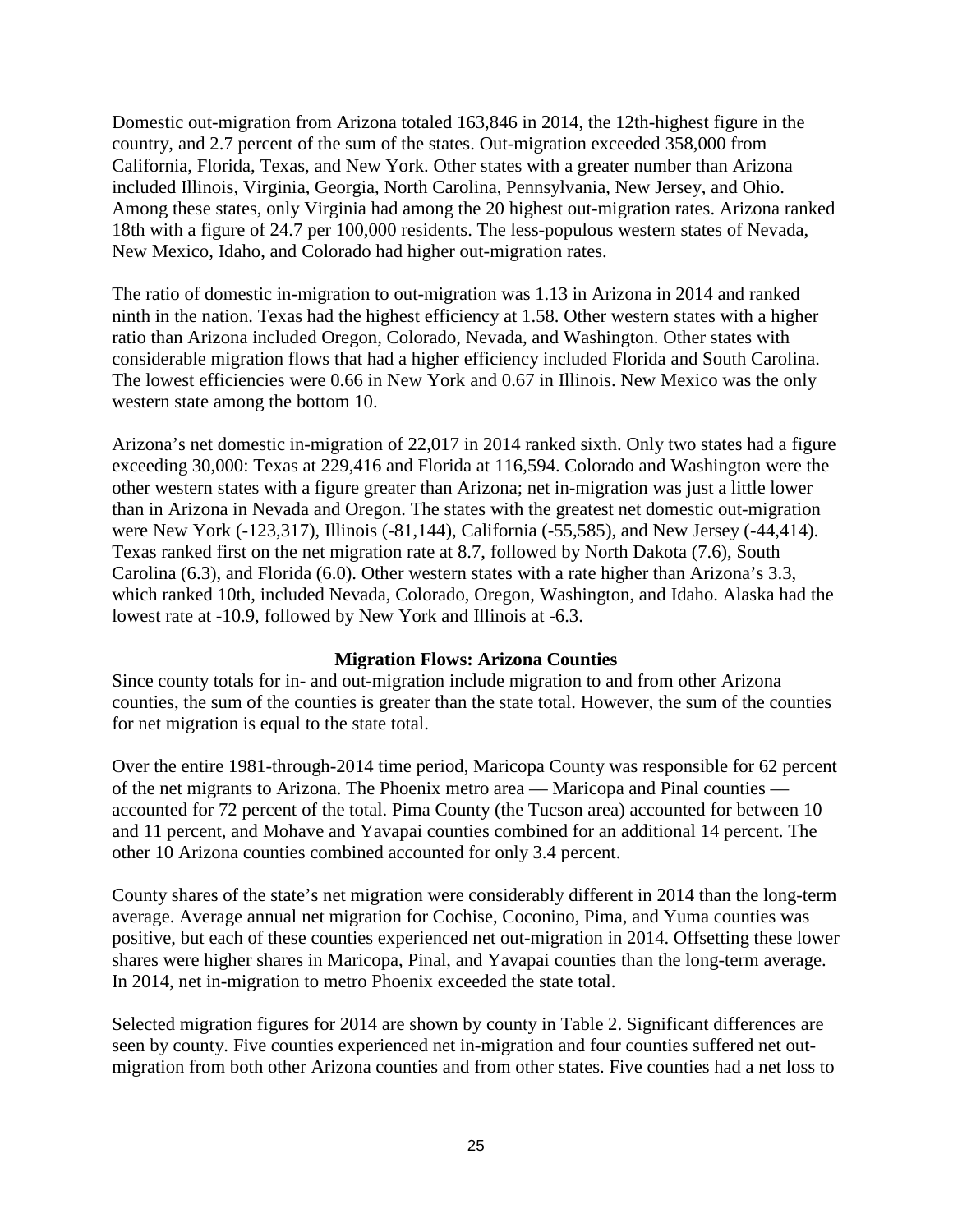# **TABLE 2 MIGRATION BY ARIZONA COUNTY, 2014**

|            |                   | <b>Net Migration</b> | <b>Migration Efficiency</b> |                    |                    |
|------------|-------------------|----------------------|-----------------------------|--------------------|--------------------|
|            | <b>Same State</b> | <b>Other State</b>   | <b>Same State</b>           | <b>Other State</b> | <b>Total Rate*</b> |
| Apache     | $-116$            | 207                  | 0.95                        | 1.08               |                    |
| Cochise    | $-1,080$          | $-441$               | 0.65                        | 0.92               | $-12$              |
| Coconino   | $-915$            | $-171$               | 0.80                        | 0.96               | -7                 |
| Gila       | 3                 | 136                  | 1.00                        | 1.19               | 3                  |
| Graham     | $-167$            | 70                   | 0.85                        | 1.13               | $-3$               |
| Greenlee   | 127               | 25                   | 1.36                        | 1.15               | 14                 |
| La Paz     | -77               | 66                   | 0.82                        | 1.12               | -1                 |
| Maricopa   | 1,670             | 16,366               | 1.06                        | 1.17               | 5                  |
| Mohave     | $-372$            | 1,486                | 0.79                        | 1.19               | 6                  |
| Navajo     | 107               | $-106$               | 1.03                        | 0.95               | 0                  |
| Pima       | $-351$            | $-403$               | 0.96                        | 0.98               | -1                 |
| Pinal      | 1,749             | 3,104                | 1.13                        | 1.37               | 15                 |
| Santa Cruz | $-569$            | 33                   | 0.67                        | 1.06               | -11                |
| Yavapai    | 857               | 2,421                | 1.19                        | 1.46               | 15                 |
| Yuma       | -866              | $-772$               | 0.63                        | 0.89               | $-7$               |

\* Net migration per 1,000 county residents.

Sources: Internal Revenue Service,<https://www.irs.gov/uac/SOI-Tax-Stats-Migration-Data> (migration) and Arizona Department of Administration, Office of Employment and Population Statistics, <https://population.az.gov/population-estimates> (population).

other Arizona counties but experienced net in-migration from other states, while only one had net in-migration from other Arizona counties but a net loss to other states.

Despite a large net outflow to Pinal County, Maricopa County received a net inflow from within Arizona, with large net inflows from Pima, Yuma, and Coconino counties. Other than Maricopa and Pinal counties, Yavapai County also had a sizable net inflow from within the state, particularly from Coconino County. Cochise, Coconino, and Yuma counties had large net outflows to other Arizona counties.

The interstate portion of in- and out-migration varied considerably by county, exceeding 75 percent in Maricopa, Mohave, and Yuma counties. In contrast, intrastate migration accounted for the majority in several of the less-populous counties and in Pinal County. A high proportion of the migration flows in Pinal County were with Maricopa County. Such moves are within the same labor market and thus really should not be categorized as migration.

Of counties outside of Arizona, the California counties of Los Angeles, San Diego, and Riverside were among the gross migration leaders in several Arizona counties. Clark County, Nevada also was commonly near the top.

#### **Migration Flows: Metropolitan Areas**

Since the IRS does not publish the data for all county-to-county migration flows, only incomplete results are obtained from aggregating counties into metropolitan areas. Table 3 compares the Phoenix and Tucson areas on migration efficiency with selected metropolitan areas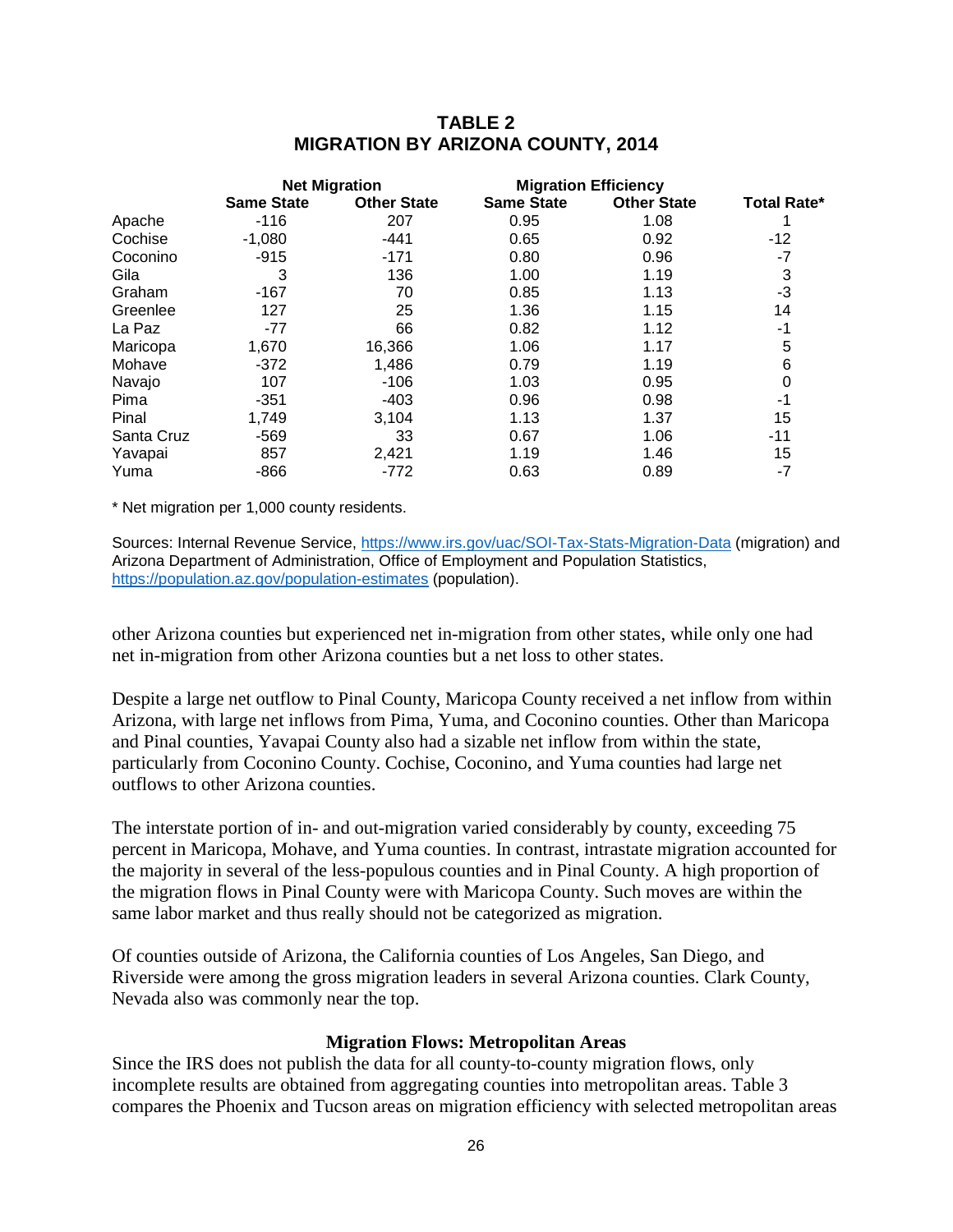# **TABLE 3 MIGRATION EFFICIENCY IN THE PHOENIX AND TUCSON METROPOLITAN AREAS WITH SELECTED METROPOLITAN AREAS, 2014**

| <b>Phoenix</b> | <b>Tucson</b>                                | <b>Difference</b> |
|----------------|----------------------------------------------|-------------------|
| 1.24           | 1.00                                         | 0.24              |
| 1.32           | 1.06                                         | 0.26              |
| 1.37           | 0.86                                         | 0.51              |
| 1.33           | 1.72                                         | $-0.39$           |
| 1.07           | 0.98                                         | 0.09              |
| 1.10           | 0.83                                         | 0.27              |
| 1.22           | 1.06                                         | 0.16              |
| 0.84           | 0.77                                         | 0.07              |
| 1.14           | 0.74                                         | 0.40              |
| 0.83           | 0.79                                         | 0.04              |
| 1.09           | 0.90                                         | 0.19              |
| 1.04           | 0.77                                         | 0.27              |
| 1.21           | 0.91                                         | 0.30              |
| 1.83           | 0.98                                         | 0.85              |
|                | 0.92                                         | 0.24              |
| 0.93           | 0.63                                         | 0.30              |
| 1.57           | 1.60                                         | $-0.03$           |
| 0.78           | 0.82                                         | $-0.04$           |
|                | 0.28                                         | $-0.08$           |
| 0.81           | 0.49                                         | 0.32              |
|                | 0.83                                         | $-0.12$           |
| 1.60           | 1.02                                         | 0.58              |
|                | 1.84                                         | 0.22              |
|                | <b>Metro</b><br>1.16<br>0.20<br>0.71<br>2.06 | <b>Metro</b>      |

Source: Internal Revenue Service, [https://www.irs.gov/uac/SOI-Tax-Stats-Migration-Data.](https://www.irs.gov/uac/SOI-Tax-Stats-Migration-Data)

in 2014, based on the county-to-county flows that are available. For both the Tucson and Phoenix areas, efficiencies varied considerably across the selected metro areas. The efficiency in the Phoenix area in most cases was substantially higher than in the Tucson area, but there were exceptions. The efficiencies with the Austin metro area were remarkably low for both the Tucson and Phoenix areas.

Among the selected metro areas, the highest in-migration rate to the Phoenix area was from metro Albuquerque. Other high rates of in-migration came from the Colorado Springs, El Paso, and Las Vegas areas. The out-migration rate from metro Phoenix was by far the highest to metro Austin. Out-migration rates also were high to the Las Vegas and Colorado Springs metro areas. The net migration rate was highest to the Albuquerque and El Paso areas; it was significantly negative with the Austin area. The net migration rate for the Tucson area was highest with metro El Paso and lowest with metro Austin.

#### **Migration Flows by Age**

Beginning with tax returns filed in 2012, the IRS is providing data by the age of the primary taxpayer, divided into six age groups: 25 and younger, 26 to 34, 35 to 44, 45 to 54, 55 to 64, and 65 and older. The data file that contains the age data is not limited to domestic migrants.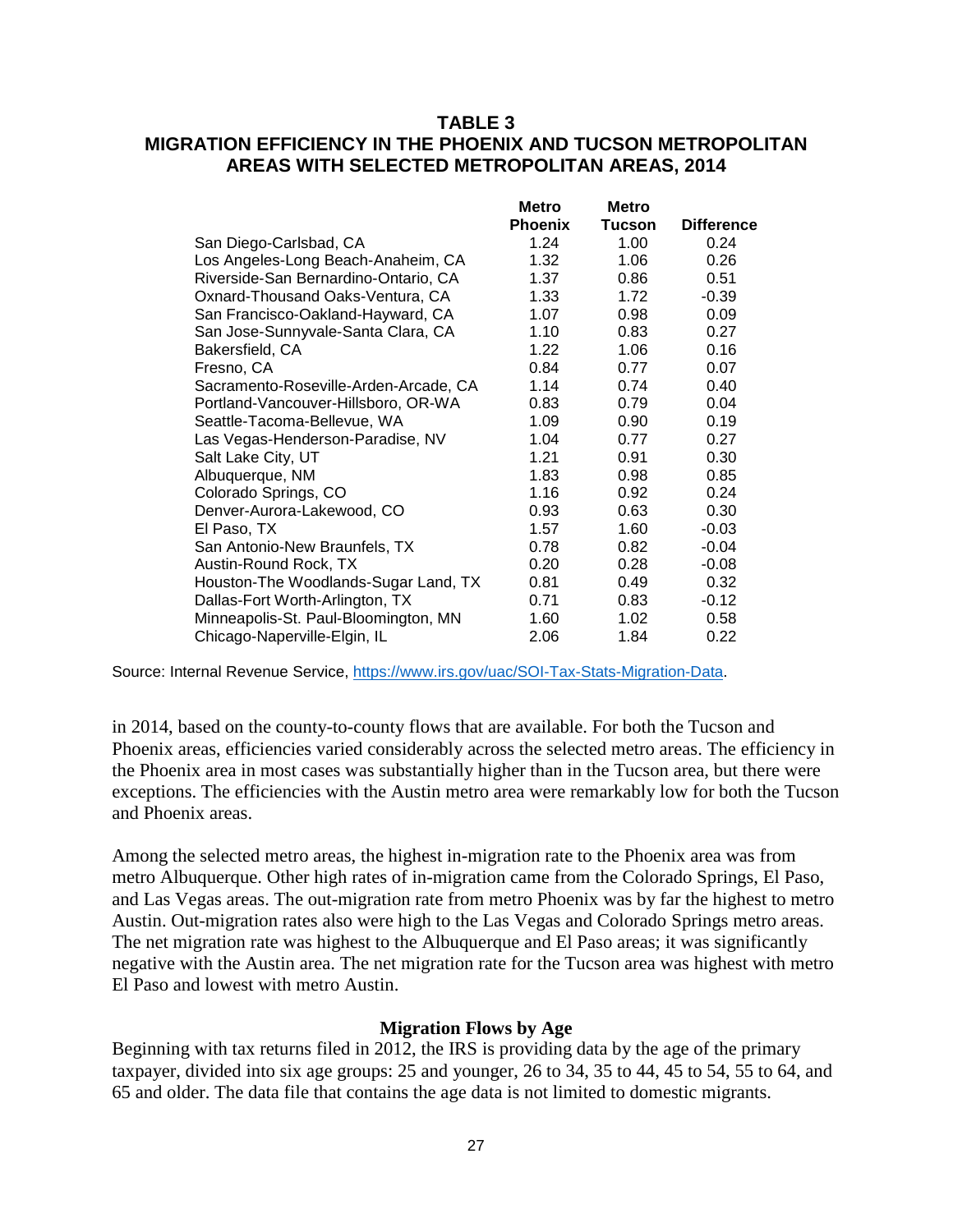Based on all nonmigrant tax returns filed during 2014, the age distribution of Arizona tax filers differs from the national average, with a considerably higher proportion 25 and younger, a somewhat higher proportion 65 and older, and a lesser proportion from 35 to 64 years of age, as seen in Table 4.[10](#page-29-0) This age distribution is somewhat inconsistent with the age distribution of all Arizona residents relative to the national average from the 2010 census, which did not show such a disproportionate share of very young adults.

Nationally, the age distribution of migrants differed from that of nonmigrants. Migrants disproportionately consisted of young adults, particularly those from 26-to-34 years of age, with the shares of those 45 and older lower than for nonmigrants. The age distribution of in-migrants to Arizona partially reflected the national distribution by disproportionately consisting of young adults, but the shares differed from the nation. Compared to migrants nationally, Arizona's inmigrants disproportionately consisted of those 45 and older, particularly those 55 and older. The share younger than 35 was significantly below the national average. Compared to the national age distribution of migrants, Arizona's out-migrants disproportionately consisted of those 65 and older, with below-average shares from 26-to-44 years of age. The age distribution of in-migrants

| <b>TABLE 4</b>                                                 |  |
|----------------------------------------------------------------|--|
| NUMBER OF PERSONAL EXEMPTIONS BY AGE OF PRIMARY TAXPAYER, 2014 |  |

|                      | <b>Share of Total</b> |          |          |                |          |        |  |  |
|----------------------|-----------------------|----------|----------|----------------|----------|--------|--|--|
|                      | 25 and                |          |          |                |          | 65 and |  |  |
|                      | Younger               | 26 to 34 | 35 to 44 | 45 to 54       | 55 to 64 | Older  |  |  |
| <b>Nonmigrants</b>   |                       |          |          |                |          |        |  |  |
| <b>United States</b> | 9.7%                  | 16.5%    | 22.9%    | 22.3%          | 15.4%    | 13.3%  |  |  |
| Arizona              | 13.6                  | 16.7     | 21.7     | 19.8           | 14.0     | 14.1   |  |  |
| <b>Difference</b>    | 3.9                   | 0.2      | $-1.1$   | $-2.4$         | $-1.4$   | 0.8    |  |  |
| Arizona Rank:        |                       |          |          |                |          |        |  |  |
| 51 States            | 3                     | 28       | 45       | 46             | 47       | 25     |  |  |
| 10 Western States    | 3                     | 6        | 8        | 8              | 7        | 3      |  |  |
| <b>In-Migrants</b>   |                       |          |          |                |          |        |  |  |
| <b>United States</b> | 18.1                  | 30.7     | 22.8     | 13.0           | 8.0      | 7.5    |  |  |
| Arizona              | 15.2                  | 26.0     | 21.1     | 14.1           | 11.3     | 12.3   |  |  |
| <b>Difference</b>    | $-2.9$                | $-4.7$   | $-1.7$   | 1.0            | 3.4      | 4.8    |  |  |
| Arizona Rank:        |                       |          |          |                |          |        |  |  |
| 51 States            | 45                    | 50       | 41       | $\overline{7}$ | 5        | 3      |  |  |
| 10 Western States    | 10                    | 10       | 9        | $\overline{2}$ | 1        | 1      |  |  |
| <b>Out-Migrants</b>  |                       |          |          |                |          |        |  |  |
| <b>United States</b> | 18.1                  | 30.7     | 22.8     | 13.0           | 8.0      | 7.5    |  |  |
| Arizona              | 18.8                  | 27.7     | 21.6     | 12.9           | 8.6      | 10.5   |  |  |
| <b>Difference</b>    | 0.7                   | $-3.0$   | $-1.2$   | $-0.2$         | 0.6      | 3.0    |  |  |
| Arizona Rank:        |                       |          |          |                |          |        |  |  |
| 51 States            | 18                    | 46       | 43       | 26             | 19       | 5      |  |  |
| 10 Western States    | $\overline{2}$        | 9        | 9        | 6              | 6        | 1      |  |  |

Note: Differences calculated on less-rounded numbers.

l

Sources: Internal Revenue Service, [https://www.irs.gov/uac/SOI-Tax-Stats-Migration-Data.](https://www.irs.gov/uac/SOI-Tax-Stats-Migration-Data)

<span id="page-29-0"></span><sup>10</sup> Table 2 includes Arizona's rank among 10 western states: Arizona, California, Colorado, Idaho, Nevada, New Mexico, Oregon, Texas, Utah, and Washington.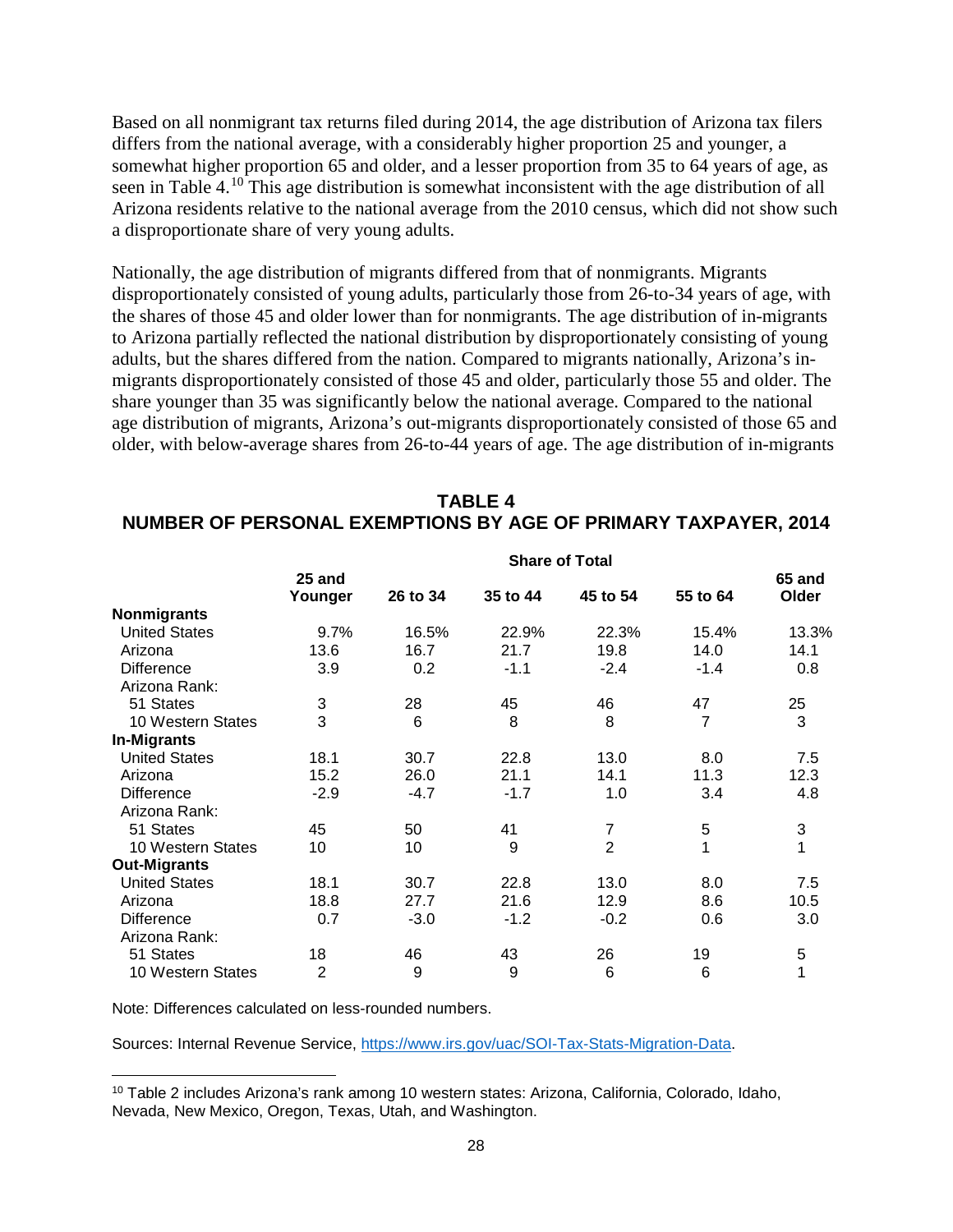to Arizona was considerably different from that of out-migrants from Arizona, with lesser shares of in-migrants younger than 45, particularly younger than 26, and greater shares of in-migrants 45 and older.

The age distribution of Arizona's migrants in the 2014 IRS data in part reflects economic conditions. Arizona experienced relatively weak economic growth in 2013 and 2014, with a relatively high unemployment rate. Thus, the opportunities for employment-related in-migration to Arizona were not strong while job opportunities elsewhere may have attracted some unemployed or underemployed Arizonans to leave the state. In contrast, retirement-age migration (which starts earlier than age 65) was not affected by these conditions, causing the retirement-age migrants to be an unusually high share of total migrants. Currently, Arizona's economic growth is stronger and its unemployment rate is lower. Thus, the age distribution of Arizona's current in- and out-migrants may more closely resemble the national average than in the 2014 IRS data.

#### **Adjusted Gross Income**

For those identified by the IRS as nonmigrants in 2014, adjusted gross income per tax return for calendar year 2013 averaged \$71,158 nationally. Average income was much lower for migrants — at \$59,459, it was 16.4 percent less than the average for nonmigrants. For the resident population at the time of filing taxes in 2014 — the sum of nonmigrants and in-migrants — the average was \$70,824.

Among nonmigrants, average adjusted gross income per tax return in 2013 varied widely by state, from 44 percent higher than the U.S. average in Connecticut to 28 percent below average in Mississippi. Ideally, the figures should be adjusted for the cost of living; the regional price parity (RPP) figures produced by the U.S. Department of Commerce's Bureau of Economic Analysis have been used. Adjusting for the cost of living has a significant effect in states with living costs either much higher or much lower than the national average. However, the variation in average income across the states still is considerable after adjusting for living costs, ranging from 33 percent above average in Connecticut to 25 percent below average in Hawaii.

The average income of Arizona's nonmigrants in 2013 was \$61,728 — 13.3 percent less than the national average. Arizona ranked 36th among the 51 states and eighth among 10 western states. After adjusting for the cost of living, Arizona's differential from the nation was smaller at 10.7 percent. However, the adjustment for living costs did not improve Arizona's ranks — 42nd nationally and eighth among the western states. Among the 10 western states, the average income of nonmigrants after adjustment for living costs varied considerably in 2013, from 6 percent above the national average in Texas to 19 percent below average in New Mexico (see Table 5). Idaho also had a lower figure than Arizona.

While it is desirable to adjust the average income of nonmigrants for the cost of living, it is not clear that such an adjustment should be made for the average income of migrants. Only aggregate income for the calendar year is reported by the IRS. The proportion of the total income earned at the previous residence versus the current residence is unknown, making it impossible to create an appropriate cost-of-living index. The uncertainty of the location at which income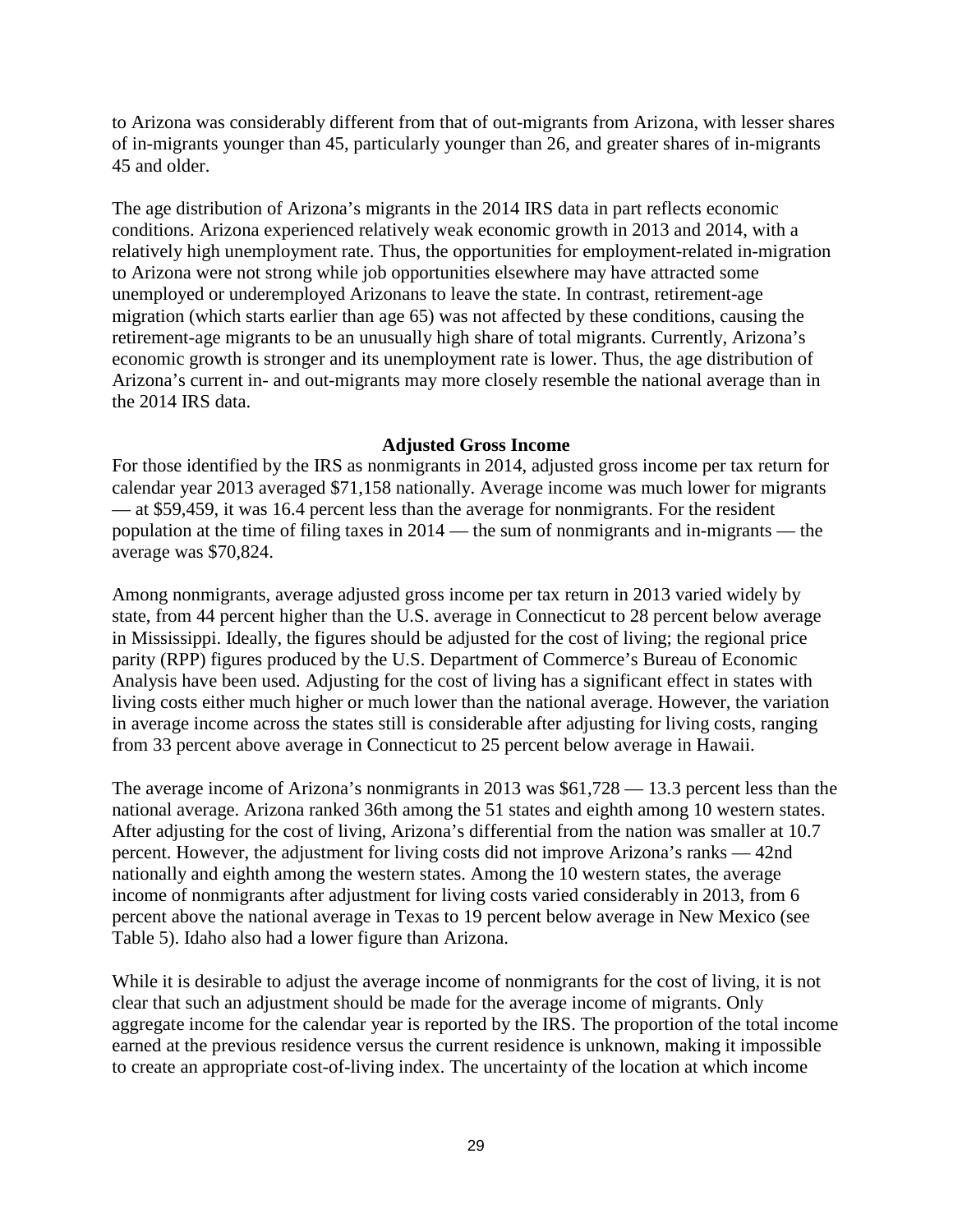# **TABLE 5 AVERAGE ADJUSTED GROSS INCOME, WESTERN STATES, 2014**

|                |                   | <b>Nonmigrant Relative to</b><br><b>U.S. Average</b> |                                                           | <b>Ratio</b>                                               |                                                             |
|----------------|-------------------|------------------------------------------------------|-----------------------------------------------------------|------------------------------------------------------------|-------------------------------------------------------------|
|                | <b>Unadjusted</b> | <b>Adjusted for</b><br>the Cost of<br>Living         | <b>In-Migrants</b><br><b>Versus</b><br><b>Nonmigrants</b> | <b>Out-Migrants</b><br><b>Versus</b><br><b>Nonmigrants</b> | <b>In-Migrants</b><br><b>Versus Out-</b><br><b>Migrants</b> |
| 51-State Total | 100.0%            | 100.0%                                               | 0.836                                                     | 0.836                                                      | 1.000                                                       |
| Arizona        | 86.7              | 89.3                                                 | 0.957                                                     | 0.872                                                      | 1.097                                                       |
| California     | 110.9             | 98.8                                                 | 0.839                                                     | 0.832                                                      | 1.008                                                       |
| Colorado       | 107.5             | 105.2                                                | 0.769                                                     | 0.796                                                      | 0.966                                                       |
| Idaho          | 80.0              | 86.2                                                 | 0.898                                                     | 0.786                                                      | 1.144                                                       |
| Nevada         | 87.8              | 89.4                                                 | 0.951                                                     | 0.655                                                      | 1.451                                                       |
| New Mexico     | 77.1              | 81.2                                                 | 0.905                                                     | 0.922                                                      | 0.981                                                       |
| Oregon         | 91.0              | 92.2                                                 | 0.821                                                     | 0.789                                                      | 1.041                                                       |
| Texas          | 102.0             | 105.5                                                | 0.755                                                     | 0.819                                                      | 0.923                                                       |
| Utah           | 95.0              | 97.7                                                 | 0.871                                                     | 0.753                                                      | 1.156                                                       |
| Washington     | 107.8             | 104.5                                                | 0.753                                                     | 0.755                                                      | 0.998                                                       |
|                |                   |                                                      |                                                           |                                                            |                                                             |

Note: Income is for calendar year 2013.

Sources: Internal Revenue Service,<https://www.irs.gov/uac/SOI-Tax-Stats-Migration-Data> (migration) and U.S. Department of Commerce, Bureau of Economic Analysis (cost of living).

was earned should be considered when drawing conclusions based on the IRS income data of migrants.

The main focus in this analysis is to examine the average income of in-migrants and of outmigrants relative to each other and to nonmigrants. Such an analysis provides insight into which states are benefitting most, in terms of income, from migration. The analysis in this subsection is limited to domestic migrants.

The average income of in-migrants to Arizona (\$59,057) was similar to the national average, with the unadjusted figure ranking 16th nationally and third among the western states. The average income of out-migrants from Arizona of \$53,855 was 9 percent below the national average but ranked 25th nationally and fifth among the western states.

The average income of in-migrants to Arizona was only 4 percent less than that of nonmigrants, compared to a differential of 16 percent nationally. Arizona's ratio of in-migrant average income to nonmigrant average income was the highest among the western states, just above Nevada, and ranked fourth nationally.

The average income of out-migrants from Arizona was 13 percent less than that of nonmigrants, compared to a differential of 16 percent nationally. Arizona ranked second among the western states on the income ratio of out-migrants to nonmigrants; its national rank was 14th.

In Arizona, the average income of in-migrants was 10 percent higher than the average of outmigrants. Arizona ranked fourth among the western states; its national rank was 11th.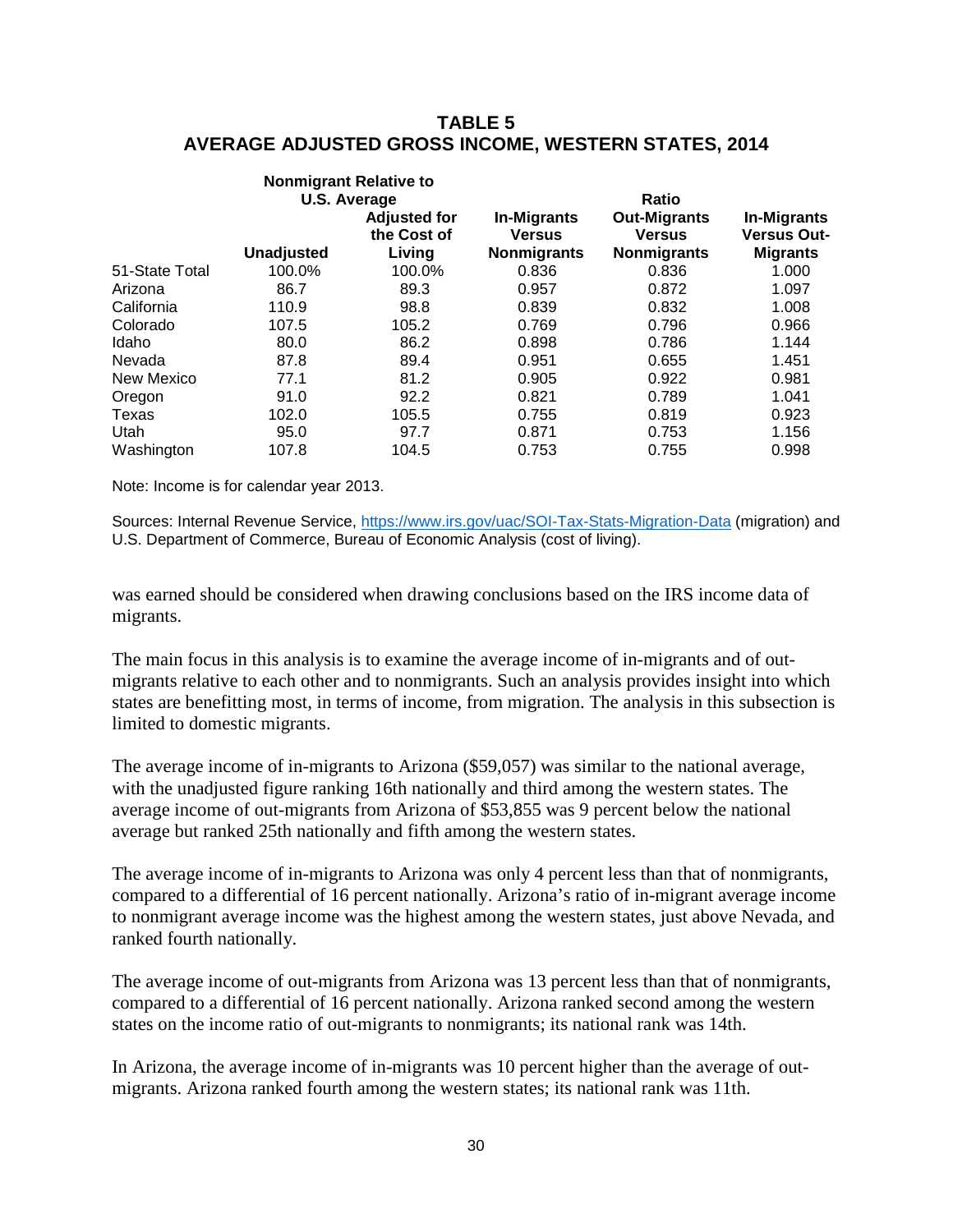Thus, the ratio of the income of in-migrants to the income of nonmigrants was among the highest in the nation in Arizona. The ratio of the income of in-migrants to the income of out-migrants also was high. This suggests that Arizona benefited from migration in terms of income in 2014. However, as discussed in the next subsection, this results from the migration of older adults, not from younger adults active in the workforce.

#### **Adjusted Gross Income by Age**

The IRS file that provides detail by age and income bracket excludes tax returns with a negative adjusted gross income. Thus, the totals from this file differ from those described in the prior subsection.

As discussed in the prior subsection, the average income of nonmigrants in Arizona was considerably below the national average in 2013. However, the differential from the national average varied by age, as seen in Table 6. Average income also varied considerably by age, with the average in the older working-age categories more than three times higher than the average for the youngest adults. Since a disproportionate share of Arizona's tax filers are very young adults, the shortfall from the nation in the total (-12.1 percent) is larger than in all but one of the age brackets.

|                       | Total    | 25 and<br>Younger | 26 to 34       | 35 to 44 | 45 to 54 | 55 to 64  | 65 and<br>Older |
|-----------------------|----------|-------------------|----------------|----------|----------|-----------|-----------------|
| <b>Nonmigrants</b>    |          |                   |                |          |          |           |                 |
| <b>United States</b>  | \$73,459 | \$25,780          | \$48,336       | \$80,039 | \$94,814 | \$94,897  | \$75,779        |
| Arizona               | \$64,598 | \$26,575          | \$45,075       | \$72,930 | \$82,501 | \$83,836  | \$68,228        |
| Arizona Ratio to U.S. | 87.9%    | 103.1%            | 93.3%          | 91.1%    | 87.0%    | 88.3%     | 90.0%           |
| Arizona Rank:         |          |                   |                |          |          |           |                 |
| 51 States             | 34       | 14                | 27             | 28       | 30       | 33        | 30              |
| 10 Western States     | 8        | 4                 | 6              | 8        | 7        | 8         | $\overline{7}$  |
| <b>In-Migrants</b>    |          |                   |                |          |          |           |                 |
| <b>United States</b>  | \$62,024 | \$26,233          | \$47,707       | \$76,115 | \$96,082 | \$108,810 | \$83,147        |
| Arizona               | \$61,503 | \$23,977          | \$42,520       | \$68,642 | \$83,101 | \$99,921  | \$81,869        |
| Arizona Ratio to U.S. | 99.2%    | 91.4%             | 89.1%          | 90.2%    | 86.5%    | 91.8%     | 98.5%           |
| Arizona Rank:         |          |                   |                |          |          |           |                 |
| 51 States             | 16       | 32                | 32             | 28       | 29       | 25        | 12              |
| 10 Western States     | 5        | 5                 | $\overline{7}$ | 7        | 8        | 5         | 3               |
| <b>Out-Migrants</b>   |          |                   |                |          |          |           |                 |
| <b>United States</b>  | \$62,991 | \$30,980          | \$47,892       | \$76,432 | \$95,068 | \$108,233 | \$83,048        |
| Arizona               | \$55,653 | \$26,495          | \$43,760       | \$71,006 | \$80,951 | \$82,717  | \$66,088        |
| Arizona Ratio to U.S. | 88.4%    | 85.5%             | 91.4%          | 92.9%    | 85.2%    | 76.4%     | 79.6%           |
| Arizona Rank:         |          |                   |                |          |          |           |                 |
| 51 States             | 24       | 19                | 25             | 20       | 29       | 40        | 42              |
| 10 Western States     | 5        | 4                 | 5              | 6        | 6        | 7         | 8               |

# **TABLE 6 AVERAGE ADJUSTED GROSS INCOME BY AGE OF PRIMARY TAXPAYER, 2014**

Note: Income is for calendar year 2013.

Source: Internal Revenue Service, [https://www.irs.gov/uac/SOI-Tax-Stats-Migration-Data.](https://www.irs.gov/uac/SOI-Tax-Stats-Migration-Data)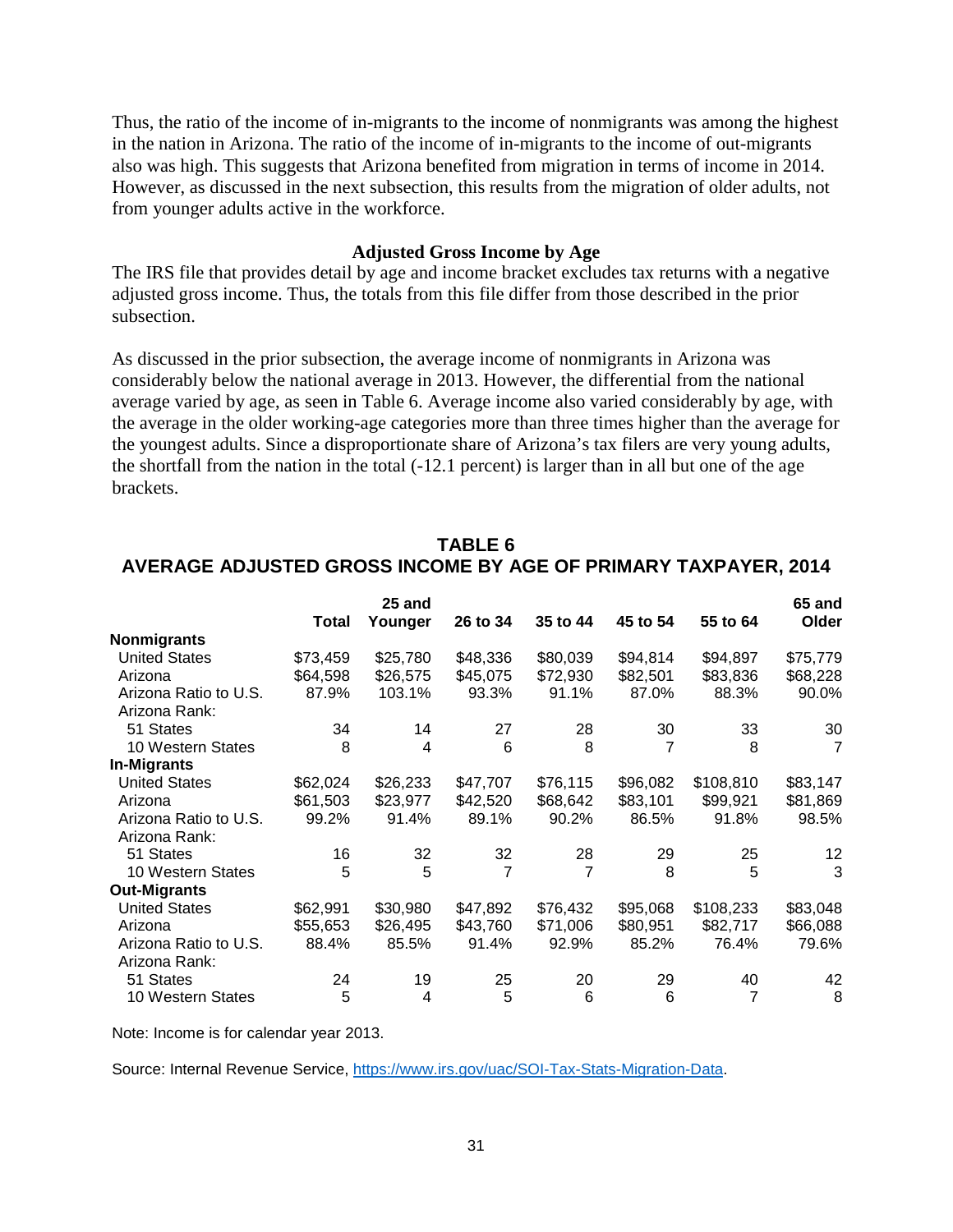In each age group except for those 65 and older, the average income of in-migrants to Arizona was at least 8 percent below the national average. However, the average income of all inmigrants to Arizona was only marginally less than the U.S. average of all in-migrants since Arizona's in-migrants disproportionately consisted of older adults, who had higher incomes than younger in-migrants.

The average income of out-migrants from Arizona relative to the national average varied considerably by age. In the older age groups, those leaving Arizona had significantly lower incomes than the national norm for out-migrants of older adults.

Nationally, migrants had a substantially lower average income than nonmigrants overall. However, this results from the age distribution of migrants being tilted so much to young adults. The average income of migrants was similar to the average income of nonmigrants among those younger than 55. Older migrants had higher incomes than their peers who did not migrate.

In Arizona, the differential in the average income between in-migrants and nonmigrants was much smaller than the national differential overall. This resulted from Arizona's age distribution of in-migrants being so much older than the national average. Older in-migrants to Arizona followed the national pattern of higher incomes than nonmigrants of the same age, with the differential even larger than the national average. However, in-migrants to Arizona younger than 45 had lower incomes than those of the same age group who did not migrate, in contrast to the similar incomes nationally between migrants and nonmigrants.

Nationally, the figures for out-migrants were similar to those of in-migrants. In contrast, outmigrants from Arizona had slightly lower incomes than those who did not move in all age groups.

The average incomes of in-migrants and out-migrants were similar nationally, overall and by age group. In Arizona, the average income of in-migrants was considerably higher than the average income of out-migrants among those 55 and older. In contrast, the average income of in-migrants was lower than the average of out-migrants among those younger than 45.

Arizona was not the only state in which the income ratio of in- versus out-migrants was well above average for older adults but below average for younger adults. This was the case in neighboring Nevada and New Mexico, with the difference in the income ratios between old and young adults more extreme in Nevada than in Arizona.

In terms of income, Arizona benefited in 2014 from the migration of older adults, few of whom were active in the workforce. In contrast, the migration of the working-age population was to the state's detriment, with those moving in having lower incomes than those leaving. While the IRS has no information on educational attainment, the strong relationship that exists between income and educational attainment suggests that the educational attainment of Arizonans younger than 45 declined due to migration.

The migration of young adults with high educational attainment has become important to economic development, because of the belief that innovation is driving the economy to an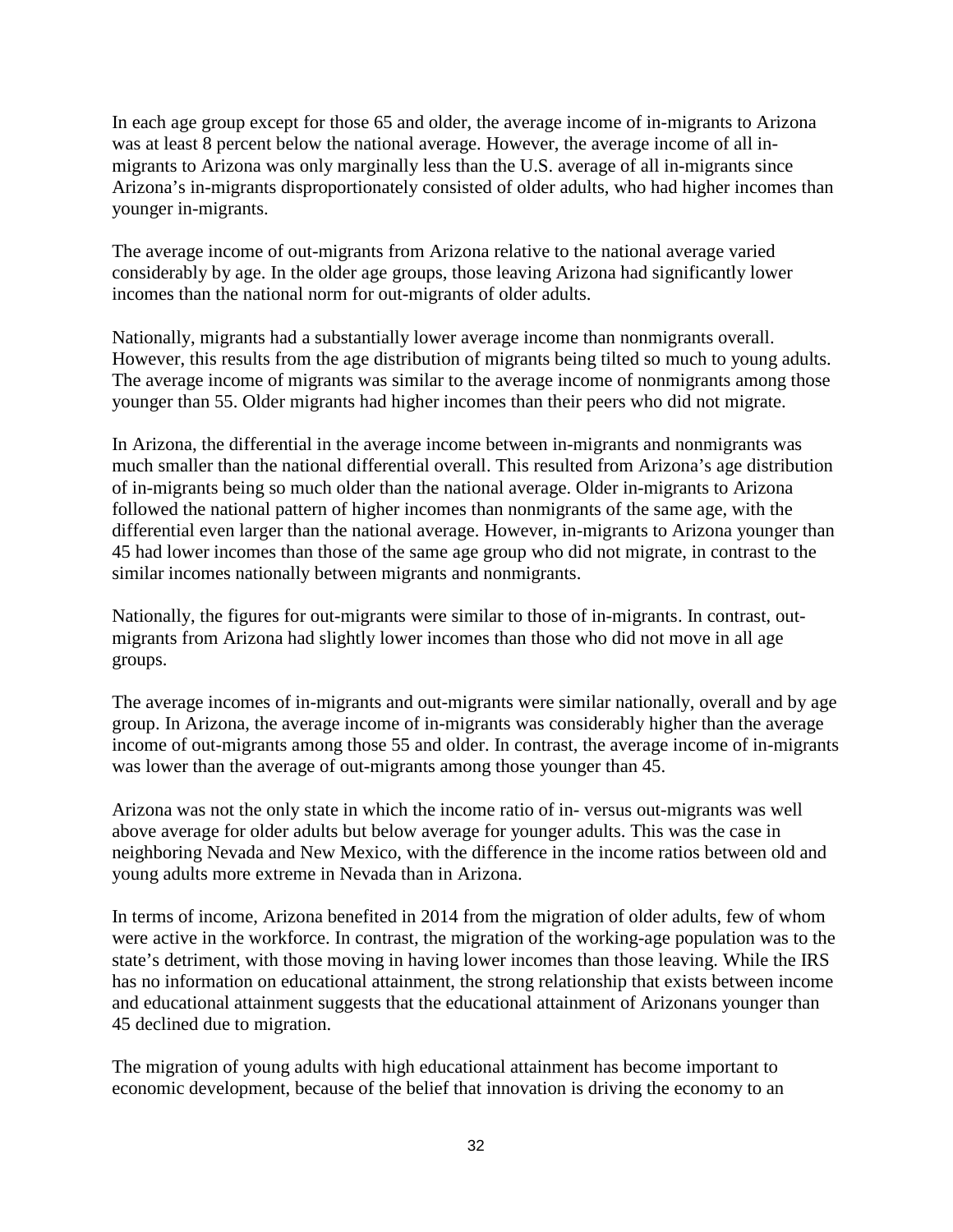unprecedented extent and that innovation is closely associated with educational attainment. As a proxy for educational attainment, the IRS income data were examined more closely. The ratio of the average income of in-migrants to the average income of out-migrants was calculated by state by age group for 2012 and 2013 as well as 2014.

In a number of states, the ratio in the 25-and-younger age group is inconsistent with the ratios in the next-older age groups. This may be because some states are disproportionately attracting outof-state students to either undergraduate or graduate programs. Many of these students are filing their own tax return, but their income is reduced due to their attending college, making the IRS income data of little use to this analysis. Thus, the analysis focused on the ratio of the average income of in-migrants to the average income of out-migrants in the 26-to-44 age group.

Since the results vary from year to year in some states, the three years of data were combined. Arizona's ratio of the average income of in-migrants to the average income of out-migrants in the 26-to-44 age group ranked 40th. Among the western states, only New Mexico had a lower ratio; Colorado and Utah ranked in the top 10 and California, Idaho, and Oregon ranked in the top 20. Three of the six New England states ranked in the top 10 on this measure, with Connecticut and Maine ranking first and second; Vermont was the other state. North Carolina, South Carolina, and Florida also ranked in the top 10, as did Hawaii and Montana. In contrast, the Mid-Atlantic region did poorly on this measure, with New York, Delaware, Maryland, the District of Columbia, Virginia, and West Virginia all ranking in the bottom 10. Illinois and Missouri also were among the bottom 10.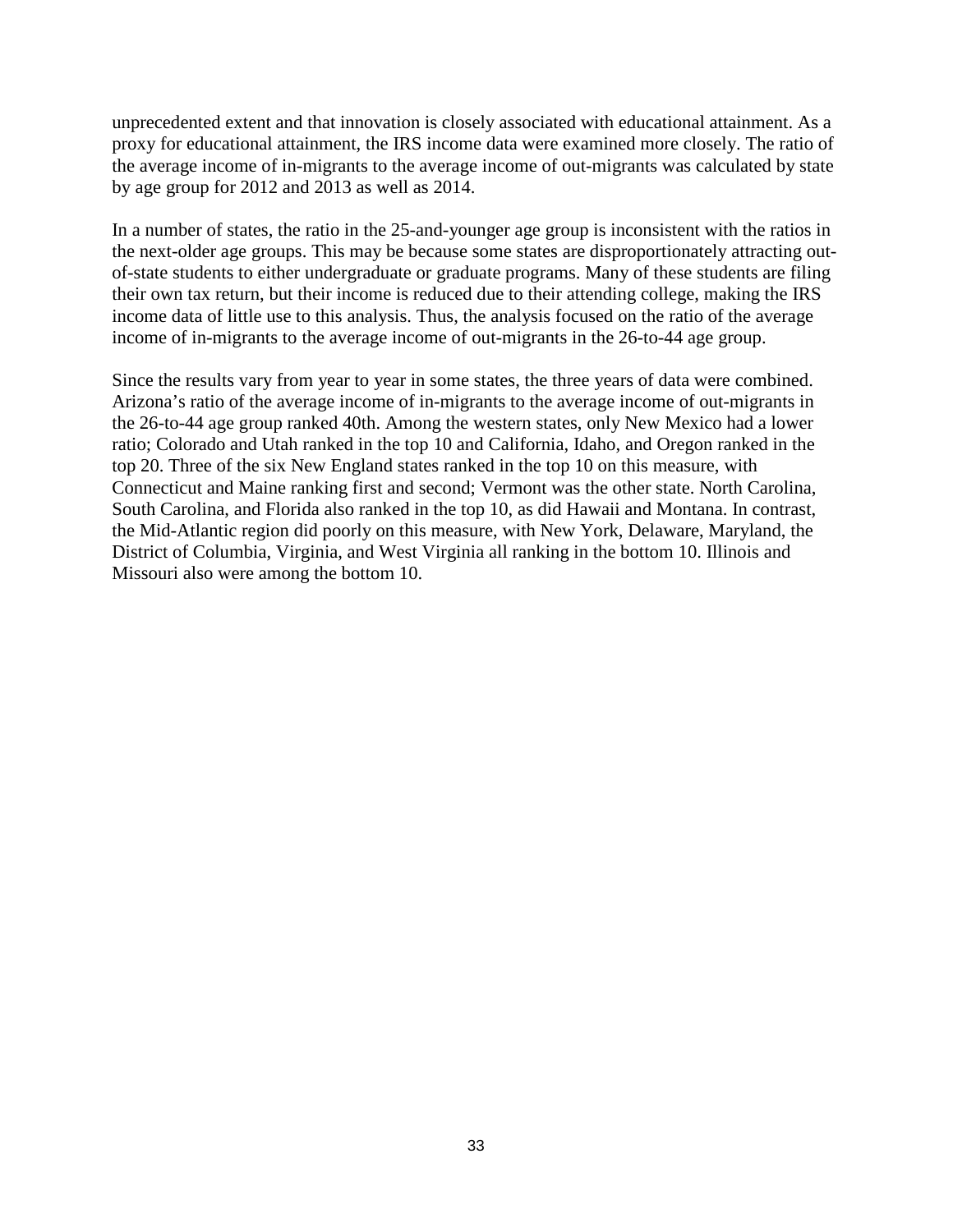#### **MIGRATION ESTIMATES FROM THE AMERICAN COMMUNITY SURVEY**

Other than total migration flows to and from Arizona, which are presented annually, this analysis uses the five-year aggregation of ACS data due to the sampling error in the ACS. Still, when examining migrants by characteristic, such as age, significant sampling error remains. By characteristic, Arizona is compared to the nation over each of the available five-year periods (2006-10 through 2010-14), while the comparison to other states is limited to the 2010-14 period.

Both in-migration and out-migration vary with the economic cycle. After peaking in 2005 and 2006, Arizona's economy slowed in 2007, dropped into a deep recession that lasted from the end of 2007 into 2010, then began a slow recovery. Domestic in-migration dropped from 2006 through 2010, was stable in 2011, then began to slowly rise, as shown in Chart 11. International in-migration, which includes the return of U.S. residents (such as military personnel returning from an overseas assignment) as well as documented and undocumented immigration, is much less than domestic in-migration. International in-migration dropped in 2008, likely due not only to the economic cycle but also to the passage of Arizona's employer sanctions law, which made it more difficult for undocumented immigrants to make a living in Arizona. Out-migration has been more erratic, with some of the ups and downs likely reflecting sampling error — a comparison of annual domestic migration flows from the ACS and IRS is included in the last section of this paper. Net domestic migration dropped significantly from 2005 through 2011. It has increased since then but in 2014 still was far below the level present in 2005 and 2006.

#### **Totals by State**

Over the 2010-14 period, annual domestic in-migration to Arizona averaged about 232,000. This was the eighth-highest figure among the 50 states and the District of Columbia and third-highest among 10 western states, considerably less than the in-migration to Texas and California. Florida



**CHART 11**

Source: U.S. Department of Commerce, Census Bureau, American Community Survey.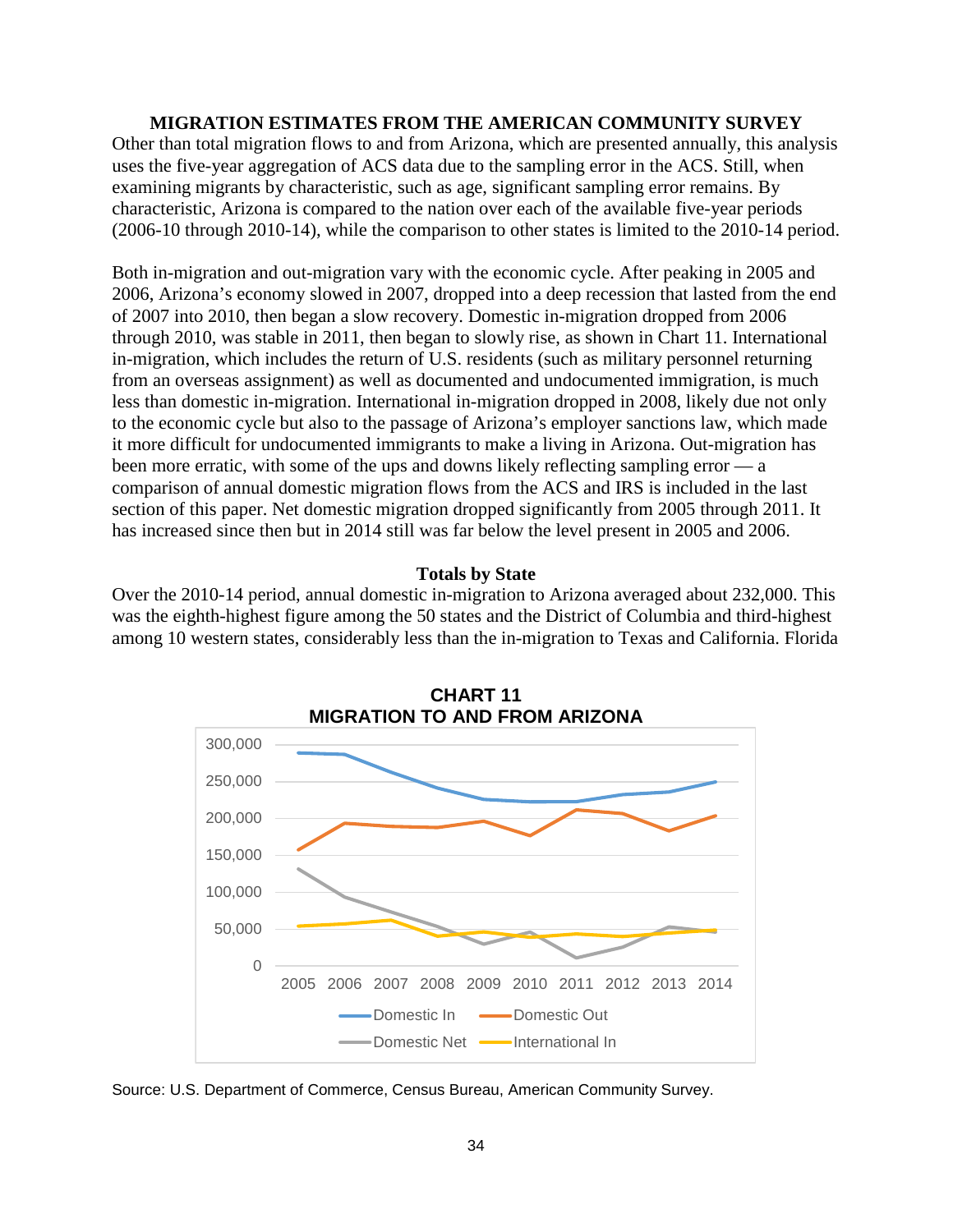had the largest number, with Georgia, North Carolina, New York, and Virginia also exceeding Arizona's figure.

Considering the population of each state, Arizona was not among the top 10 states on the domestic in-migration rate. All of the top 10 states were less populous than Arizona, with the highest figure in the District of Columbia. Among the western states, Nevada, Colorado, and Idaho ranked in the top 10.

Arizona also was not among the top 10 in the number of domestic out-migrants. Though the ranks varied somewhat, nine states were among the top 10 on the number of both domestic inmigrants and domestic out-migrants. Less-populous states again were the leaders on the domestic out-migration rate, with Idaho and Nevada the only western states among the top 10.

On the ratio of domestic in-migrants to domestic out-migrants, Arizona was not among the leaders. The highest efficiencies were in North Dakota, South Carolina, Delaware, Colorado, and Texas. Alaska, New Jersey, New York, Illinois, and Michigan had the lowest efficiencies.

Domestic net in-migration was highest to Texas, followed by Florida, Colorado, North Carolina, and South Carolina. Arizona ranked sixth. Domestic net out-migration was greatest from New York, followed by California, Illinois, New Jersey, and Alaska. Arizona's domestic net migration rate ranked fifth, behind North Dakota, Colorado, Delaware, and South Carolina. Alaska by far had the largest negative domestic net migration rate; other states on net losing relatively large shares of their population included the District of Columbia, New Jersey, New York, and Illinois.

The ranking of states by the number of international in-migrants is different from that of domestic in-migrants. California had the largest number of international in-migrants, followed by Texas, Florida, New York, and Georgia. Arizona was not among the top 10. Relative to the size of the population, the leading states for international in-migrants were the District of Columbia, Hawaii, Massachusetts, Florida, and Washington.

#### **By Age**

The Census Bureau produces two tables of geographical mobility by age: by age group and by median age. The tables are for the population age 1 and older. There are 15 age groups. Between the ages of 20 and 74, the population is divided into five-year age groups (for example, 20 to 24). The population 75 and older forms another group. Those younger than 20 are divided into three groups: 1 to 4, 5 to 17, and 18 to 19.

# **Arizona Versus the Nation**

The shares of the total population in each age group were calculated for Arizona and the nation for each of the five-year aggregations from the ACS for 2006-10 through 2010-14. The shares shifted noticeably over this period. Lower birth rates since the onset of the recession in 2008 have contributed to declining shares of younger children while the aging of the baby-boom generation contributed to increases in the shares of those from 55-to-69 years old and decreases in the shares of those from 35-to-49 years old. Arizona experienced a decrease in share of those in the 25-to-29 age group, while the share in this age group was unchanged nationally.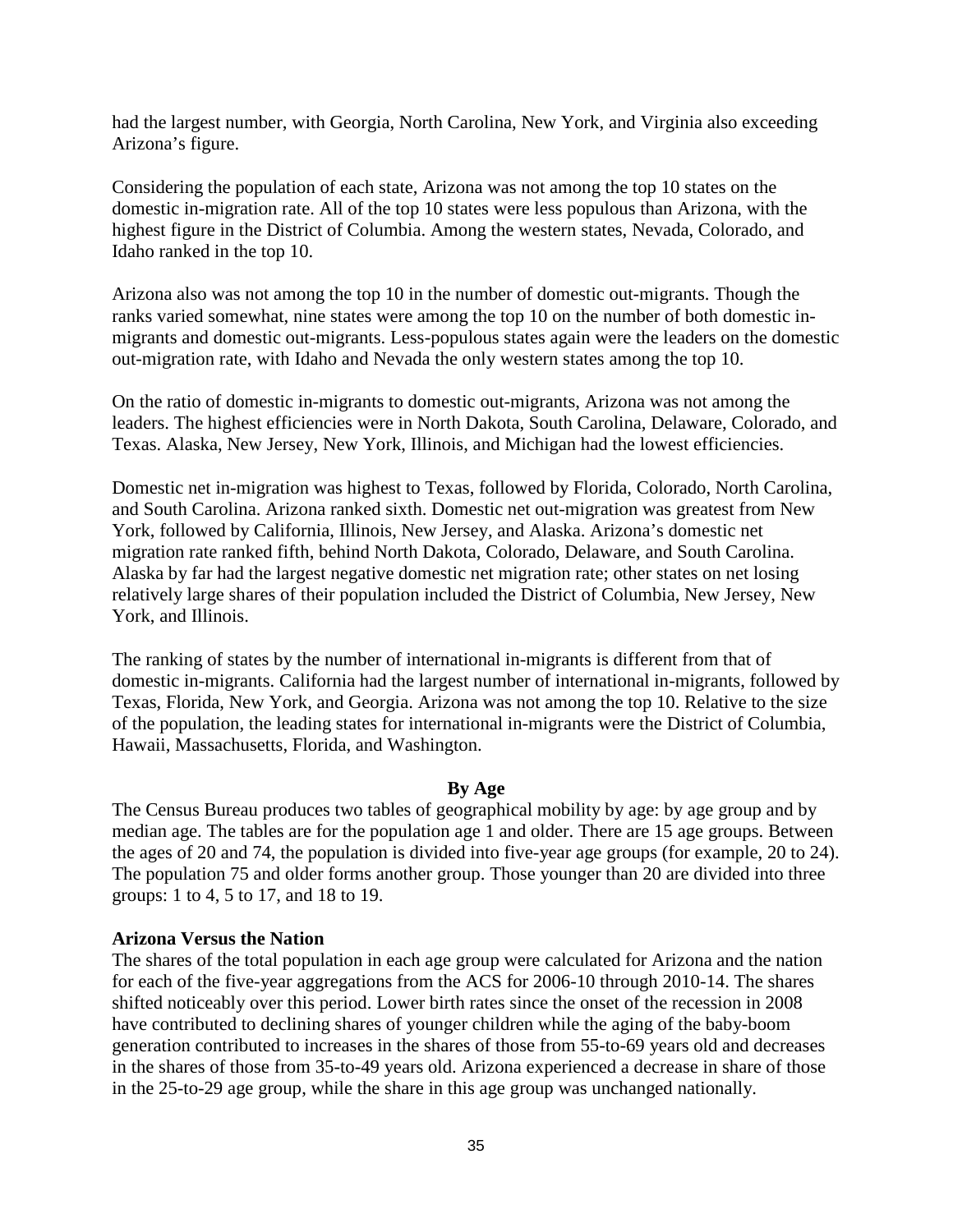Focusing on the 2010-14 aggregation, the age distribution of Arizona's 1-and-older population varied somewhat from the national average. Arizona had higher shares of children and of those 65 and older, offset by lower shares from 45-to-59 years old. Thus, Arizona's dependency ratio — defined here as the ratio of the number of residents younger than 18 plus the number 65 and older divided by the number from 18-to-64 years old — was higher than the national average. There were 63.4 dependents per 100 people of working age in Arizona compared to 57.4 nationally. The dependency ratio nationally hardly increased between the 2006-10 and 2010-14 periods as declines in the shares of young children largely offset the rising share of those of retirement age. In Arizona, the dependency ratio increased.

Using 2010-14 data for the nation, the age distribution in each of the mobility categories was compared to the age distribution of the entire population. The age distribution of nonmovers was different from the age distribution of the entire population, with those 45 and older overrepresented among the nonmovers and those 18-to-34 years old, and young children, underrepresented. The age distribution of movers was much different from the distribution of the entire population, with above-average shares of movers among those younger than 40 and belowaverage shares among those 40 and older. Among the various categories of movers — those moving within a county, those moving to a different county in the same state, those moving to a different state, and those moving from outside the country — the age distribution was similar, with the 20-to-29 age group particularly overrepresented among movers and all of the age groups 45 and older underrepresented. Nationally, the frequency of moves of all types peaks among young adults and then drops with age.

For Arizona, the age distribution in each of the mobility categories also was compared to the age distribution of the entire population. The distribution of nonmovers was nearly identical to the national average. However, unlike the nation, the age distribution in Arizona was not consistent across the various categories of movers. The distribution was relatively similar to the national average among those moving within the state, but differed to a greater degree among domestic migrants and international in-migrants. Thus, while young adults and their young children also were disproportionately represented among Arizona's migrants, some significant differences existed between Arizona and the nation in the age distribution of the migrants.

In order to focus on the differences in the age distribution of movers in Arizona relative to the nation, the differences in Arizona between the mobility categories and the overall population were compared to the national differences between the mobility categories and the overall population.<sup>[11](#page-37-0)</sup> For those making moves within the same county or to a different county in the same state, the movers in Arizona were disproportionately between 35 and 64 years old and older children, with considerably fewer between the ages of 20 and 29 making such moves.

 $\overline{\phantom{a}}$ 

<span id="page-37-0"></span><sup>11</sup> This analysis consisted of the following calculations for each of the mobility categories: (1) the percentage share of the total population in each mobility category was calculated by age group, for the nation and for Arizona; (2) the national age group shares in each mobility category were compared to the shares of the entire population age 1 and older, and (3) the second calculation was performed for Arizona, then by mobility category the difference in the shares in Arizona were compared to the differences in the shares for the nation.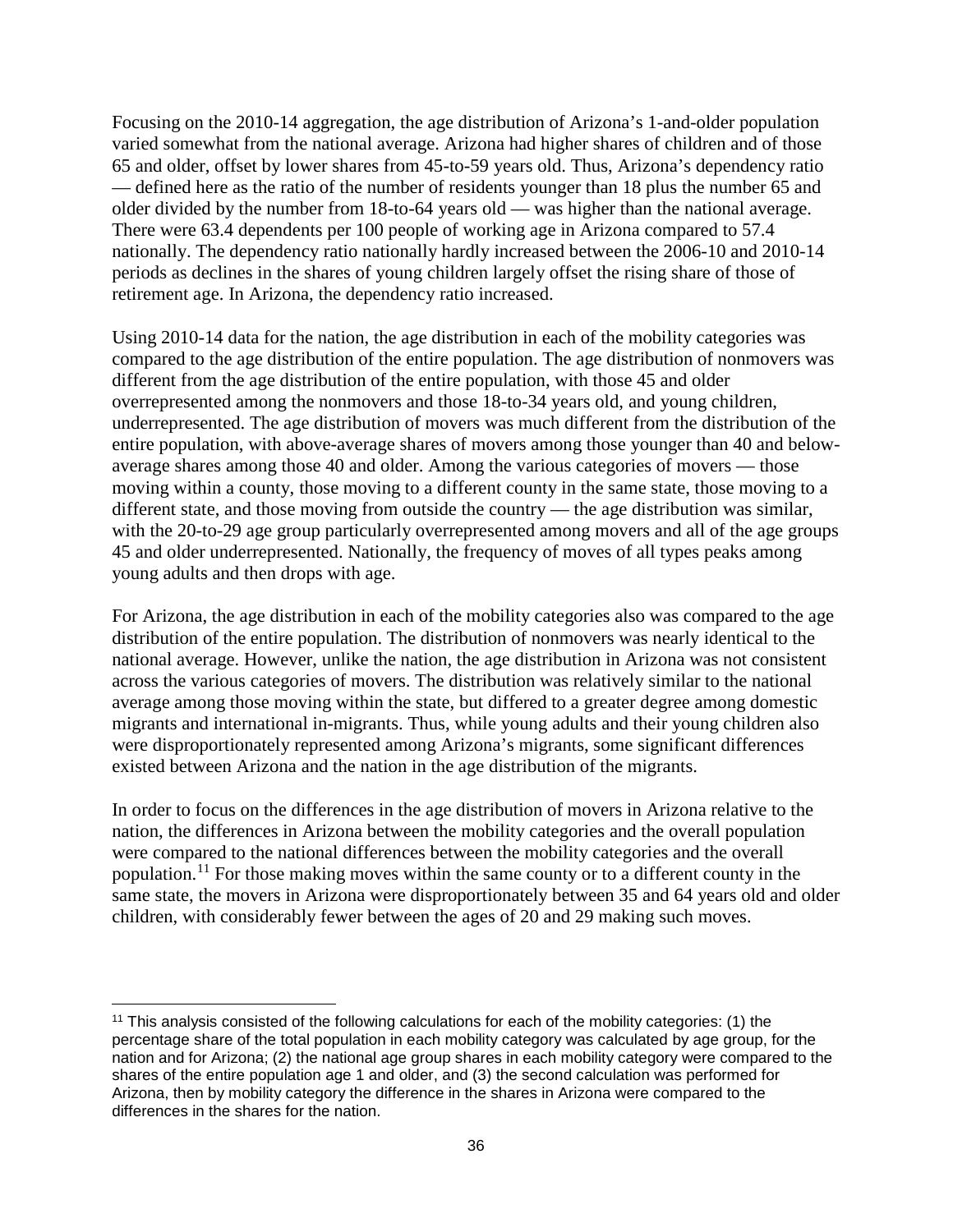Those moving to Arizona from another state disproportionately consisted of those 45 and older, particularly those between the ages of 50 and 69. Those younger than 40, particularly those from 18 to 34, were underrepresented. This differential from the national average largely reflects two factors: Arizona is one of relatively few destinations for people who migrate at retirement age, and the weakness of the Arizona economy over the 2010-14 period restricted the ability of labor force participants to find a job in the state, reducing the number of young adults who otherwise might have moved to the state.

International in-migrants displayed a similar pattern to domestic in-migrants, disproportionately consisting of those from 55-to-69 years old, with relatively few younger than 45. Arizona's comparatively weak economy since 2008 likely has diminished its attractiveness to young working-age immigrants, and the employer sanctions law passed in 2008 has discouraged undocumented immigrants, who predominantly are young adults, from moving to the state.

A disproportionately low share of those moving from Arizona to another state were young adults (age 18 to 29). The out-migrant shares in most other age groups, especially 45 to 54, were relatively high. In Chart 12, the age distribution of migrants is compared to that of the entire population.

The annual average net number of domestic migrants to Arizona in 2010-14 was about 36,500 (compared to 58,300 in 2006-10). Arizona experienced net out-migration among those 30 to 34 and among children younger than 5. Net in-migration was highest among those from 55 to 74, followed by those from 20 to 29. The efficiency of the domestic migration flows was strongest among those 55 and older, particularly those 65 to 74. Efficiencies were not above 1 by a wide margin in any other age group.

# **States**

Looking at all states in 2010-14, the similarity of the age distribution of the residents of Arizona relative to the national average was in the midrange of the states. Among the 10 western states, only Washington had an age distribution closer to the nation. The age distributions in Utah and Texas differed from the nation, with young people (particularly under 35) disproportionately represented and those 40 and older having relatively small shares.

Other states with an age distribution different from the nation included the District of Columbia, which had a high share of young adults; Montana, New Hampshire and Vermont, which had high shares in the preretirement age groups; and Florida, Maine, and West Virginia, which had high shares of retirees. The age distribution was most like the national average primarily in states in the midsection of the country.

In many states, differences in the age distribution of in- and out-migrants relative to the nation are similar to those of the resident population. In order to better identify states in which the migration flows were having an effect on the age distribution of the preexisting population, the variations from the nation were expressed relative to the age distribution of the residents of each state.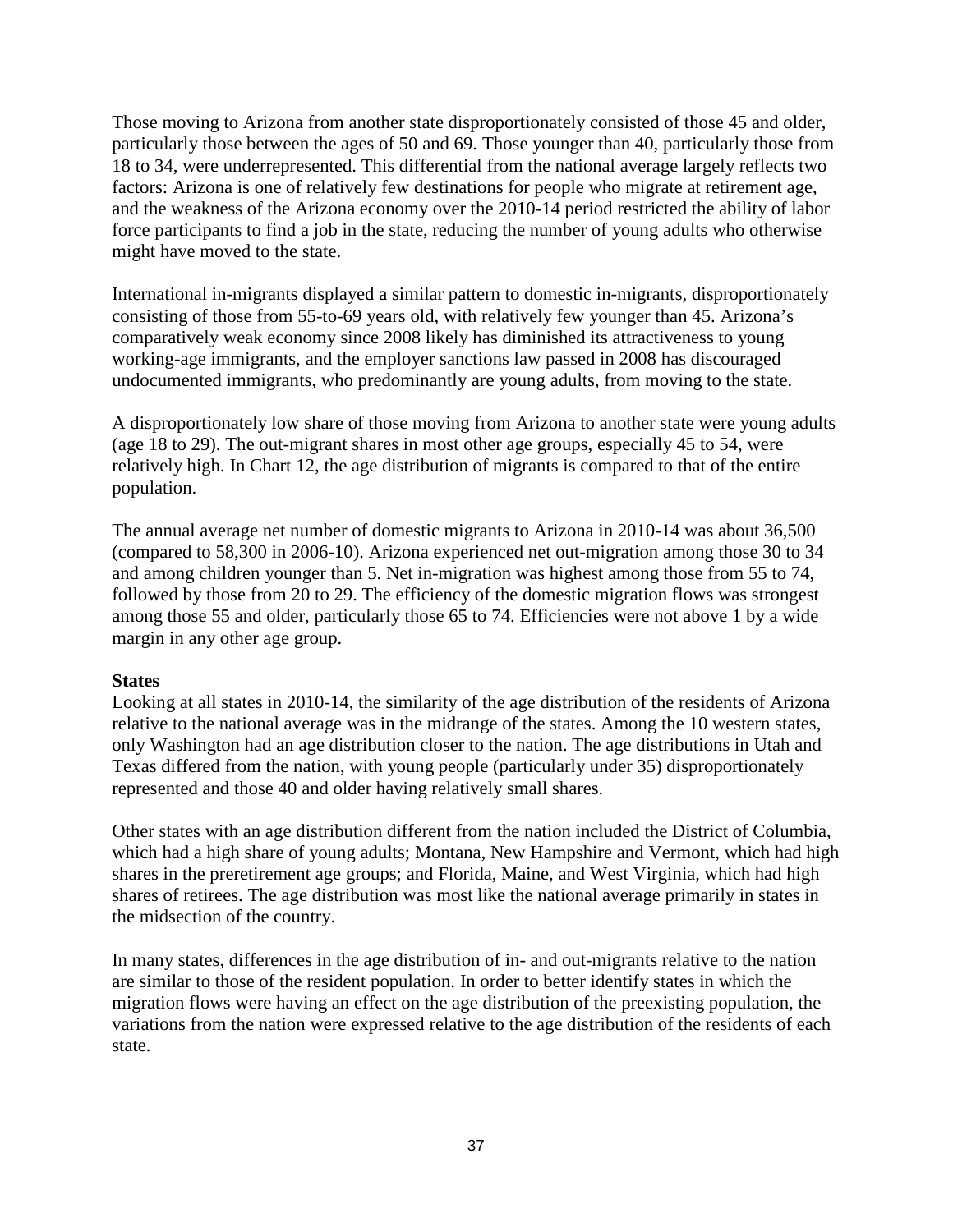

Note: In the migration categories, Arizona's figures are compared to both the national average for that category and the total for Arizona.

Source: U.S. Department of Commerce, Census Bureau, American Community Survey.

On this basis, the age distribution of domestic in-migrants to Arizona had the seventh largest differential, being overrepresented by those 50 and older and underrepresented by those 18 to 34 (and children under 5). The difference was not as large among domestic out-migrants, with Arizona ranking 17th, with those 45 to 59 overrepresented and those 18 to 29 underrepresented. Arizona ranked 16th on domestic net migration, with high shares of those from 55 to 74 and low shares among those 30 to 39 (and children under 5). Among international in-migrants, Arizona ranked in the middle of the states, with somewhat high shares of those 55 to 69 and somewhat low shares of those under 45.

On domestic in-migration, Florida and Nevada were similar to Arizona in attracting a disproportionate share of older adults and below-average shares of young adults. The other states with large differences were primarily in the northern part of the country and included Utah; these states received disproportionate shares of young adults, particularly those from 18 to 24. The age groups in these states with low shares varied.

Nevada was similar to Arizona in the age distribution of domestic out-migrants. Otherwise, most of the states with large differences were in the northern part of the country and had large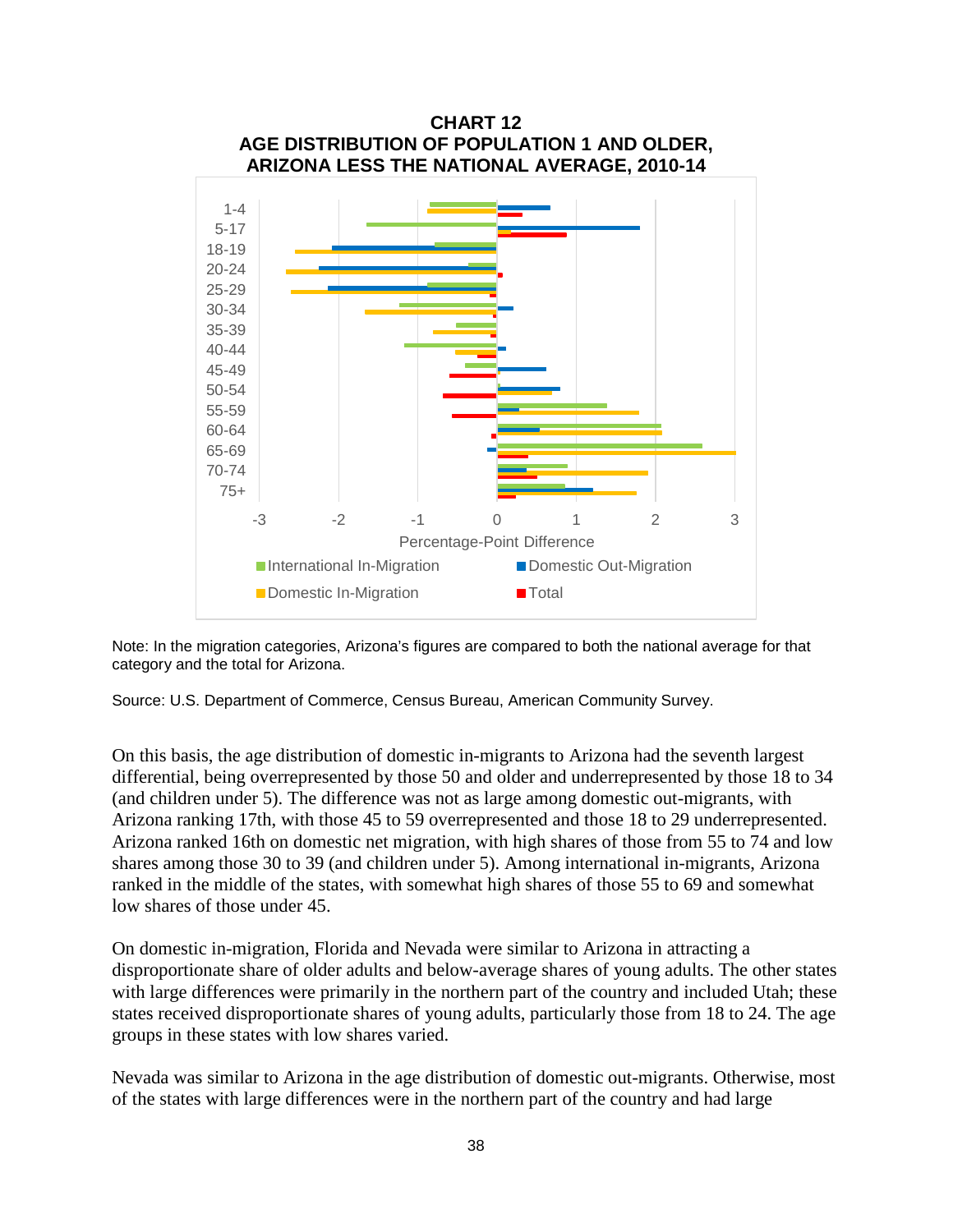outflows of young adults. Massachusetts and Vermont ranked among the top 10 on both domestic in-migration and domestic out-migration, with each flow dominated by those 18 to 29 and with low shares among older but preretirement-age adults.

None of the western states ranked high on the differences in domestic net migration. Most of the states with large differences were along the East Coast. Most of these states had disproportionately large net inflows of young adults, offset by lower shares of middle-age adults.

Utah and Idaho led the states on differences among international in-migrants, with each receiving disproportionate shares of young adults. Five of the western states ranked among the bottom 10 on differences.

# **By Educational Attainment**

The Census Bureau's table of educational attainment by geographical mobility is limited to the population age 25 and older. Maximum educational attainment is divided into five categories: not a high school graduate, high school diploma or equivalent, some college (including an associate's degree), bachelor's degree, and graduate/professional degree.

An examination of the five-year aggregations from the ACS for 2006-10 through 2010-14 indicates that educational attainment nationally rose over this time period, overall and in each of the mobility categories, with the shares of the population with a high school diploma or less falling while the shares increased in each of the categories of greater educational attainment. This improvement is part of a long-term trend in which young people aging into the 25-and-older age group have greater educational attainment than elderly people who die. The educational attainment of those moving from abroad increased the most, with those not moving having the least gain.

Educational attainment overall also improved in Arizona between 2006-10 and 2010-14, but at a slower pace than the national average. The increases in attainment were inconsistent across the mobility categories and inconsistent relative to the national average across the mobility categories.

Focusing on the 2010-14 aggregation, the educational attainment of Arizona's 25-and-older population was different from the national average. While Arizona had a much higher share with some college and a lesser share with a high school diploma, Arizona also had lesser shares with a bachelor's degree and with a graduate degree, and a slightly higher share who had not graduated from high school.

Based on 2010-14 data, the educational attainment by mobility category was compared to the overall total for the nation. In addition, the educational attainment by mobility category in Arizona was compared to the overall total, relative to the nation:

- No move. The educational attainment of nonmovers was very similar to the total nationally, with Arizona's relationship to the total similar to the national average.
- Moved from one dwelling to another in the same county. The attainment in this category was lower than the total nationally, with those earning university degrees a lesser share of those moving and those who have not graduated from high school making up a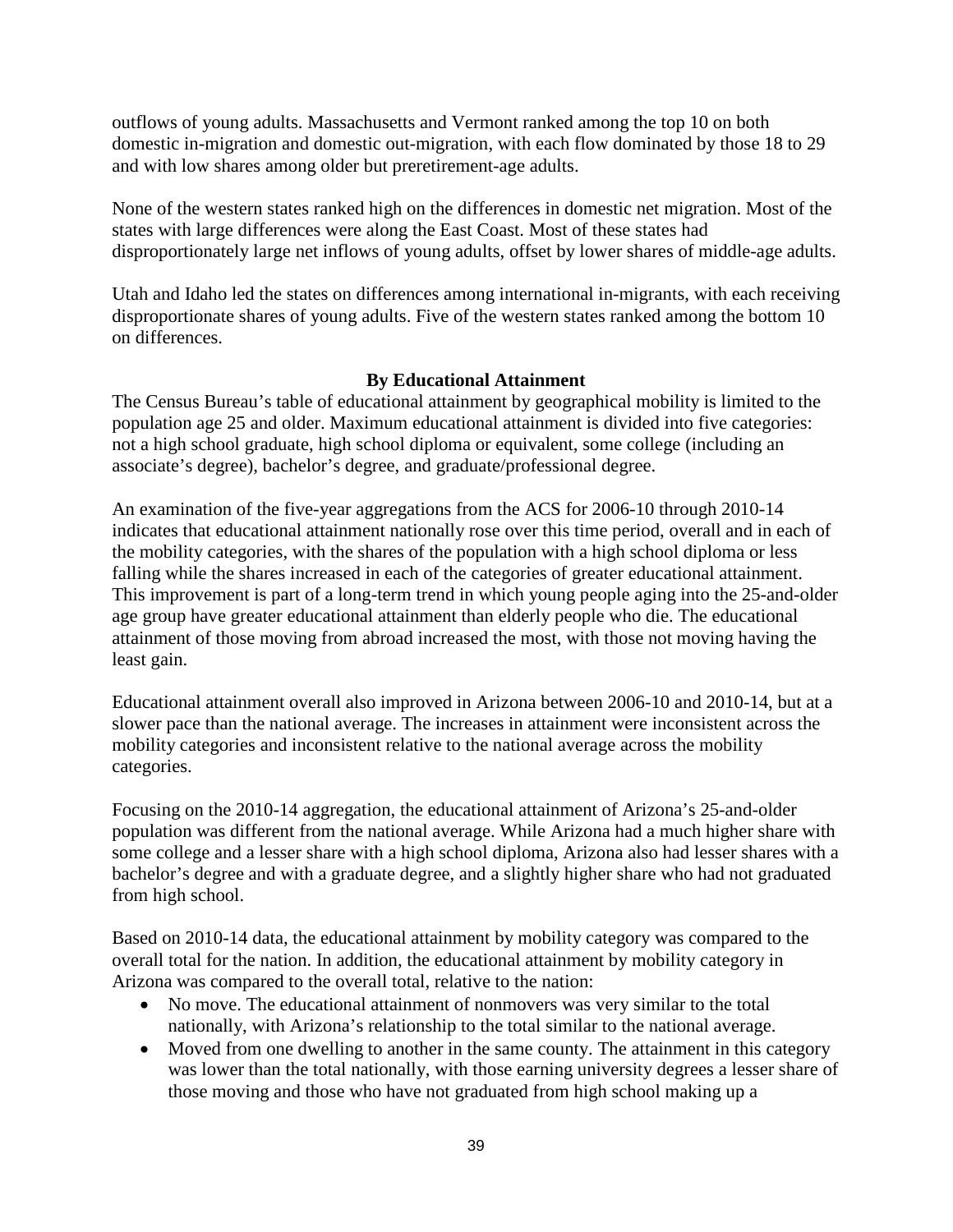disproportionately high share. Arizona's relationship to the total was similar to the national average.

- Moving from one county to another in the same state. The attainment of this subset was a little lower nationally than the overall population; those with a graduate degree were particularly underrepresented. Arizona's county-to-county movers were highly skewed to the less well educated: particularly few had at least a bachelor's degree.
- Moved from another state (domestic in-migrants). The educational attainment of those moving from one state to another was substantially higher than that of the entire population nationally, with much higher shares of those with a university degree and much lesser shares with a high school diploma or less. Arizona's domestic in-migrants were less well educated, with a particularly low share with a graduate degree and a high share of high school graduates.
- Moved from abroad (international in-migrants). Nationally, a disproportionate share of international in-migrants had university degrees, but the share without graduating from high school also was somewhat high. In contrast, Arizona received a disproportionately small share of the well educated and had a large share with a high school diploma or less.
- Total in-migrants. This subset nationally had a high share of university graduates and a low share of those with less education. Arizona's share of the highly educated was lower, with a high share of those with a high school diploma.
- Moved to another state (domestic out-migrants). Nationally, this subset is identical to domestic in-migrants. In Arizona, domestic out-migrants are similar to domestic inmigrants in being underrepresented by those with university degrees and overrepresented by those with a high school diploma or less.

As seen in Chart 13, Arizona's migrants — domestic in, domestic out, and international in during the 2010-14 period were overrepresented by those with some college as their maximum educational attainment and underrepresented by those with a university degree (especially those with an advanced degree). Arizona's international in-migrants (and to a lesser extent its domestic out-migrants) also were disproportionately represented by those who had a high school diploma or less.

A comparison of Arizona's domestic in-migrants to domestic out-migrants shows that Arizona's educational attainment benefited somewhat from this exchange of residents, with a decline in the share with a high school diploma or less and an increase in the shares with some college and a bachelor's degree. Comparing all in-migrants (domestic and international) to out-migrants lessens the attainment gains realized by Arizona through migration. Arizona experienced a net gain in those with a bachelor's degree (and to a lesser extent in those without a high school diploma), offset by a decrease in those with a high school diploma. Given the age distribution of Arizona's migrants, the small improvement in attainment from migration probably did not extend to the workforce — the differential proportion of in-migrants with a bachelor's degree likely consisted of retirees.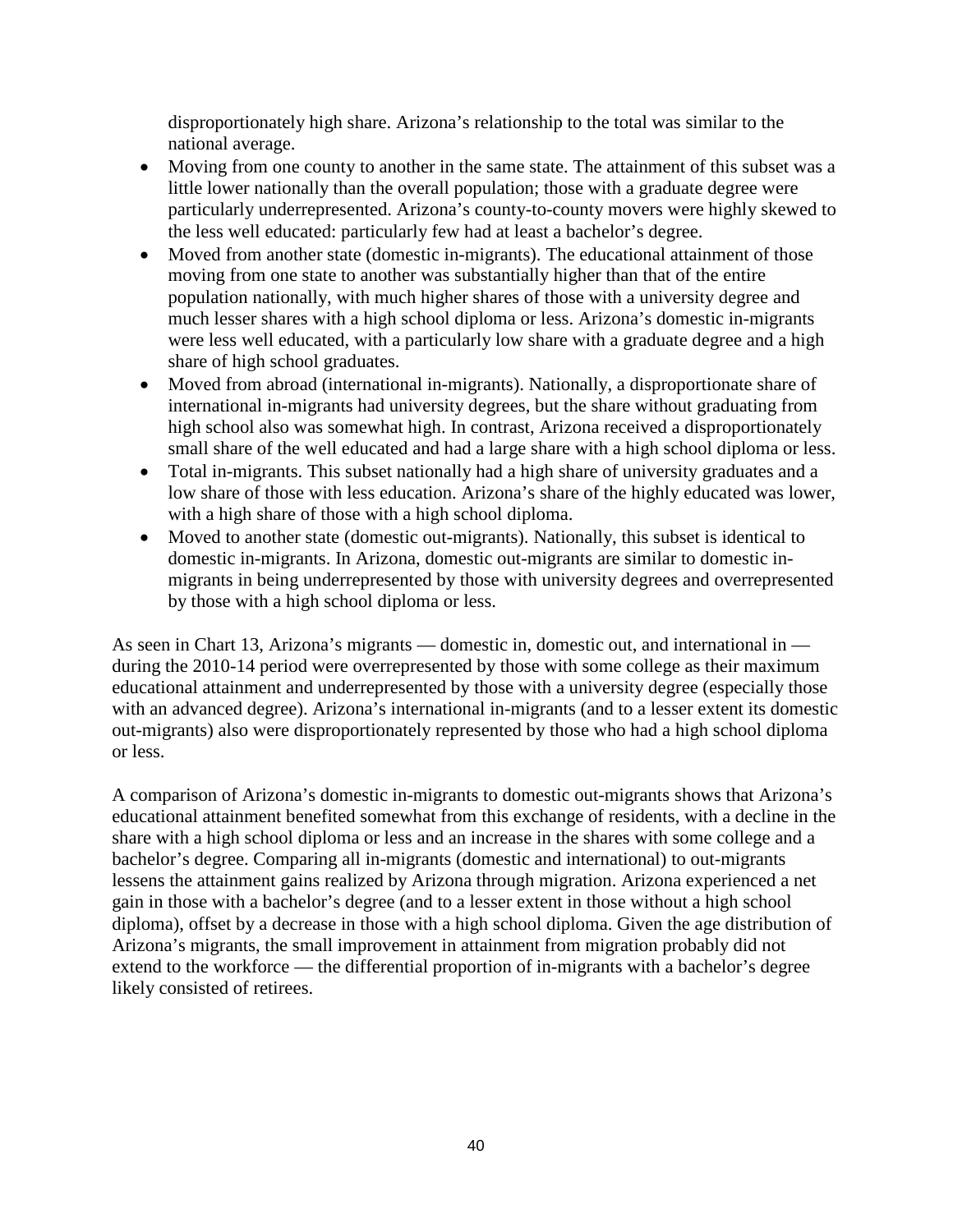

Note: In the migration categories, Arizona's figures are compared to both the national average for that category and the total for Arizona.

Source: U.S. Department of Commerce, Census Bureau, American Community Survey.

In order to simplify the analysis of educational attainment by state, a single measure — "score" — was created by multiplying the share of the total in each of the educational attainment categories by a weight, ranging from 1 for less than a high school graduate to 5 for a graduate degree. Based on the 2010-14 ACS, Arizona's score for the population 25 and older was 2.84, marginally less than the national average. Arizona ranked 31st among the 50 states and District of Columbia and sixth among 10 western states. The ranks for the categories of geographic mobility are shown in Table 7.

The educational attainment of Arizona's domestic in-migrants (a score of 3.10) was less than the national average (3.19) and ranked only eighth among the 10 western states. However, the educational attainment of those moving from Arizona also was subpar at 3.03. Thus, Arizona realized a slight increase in educational attainment from domestic net migration.

This slight increase, however, was offset by the very low educational attainment of Arizona's international in-migrants (a score of 2.79 versus 3.11 nationally, ranking 48th nationally and ninth in the West). In some states, the educational attainment of international in-migrants exceeded that of domestic in-migrants, but Arizona was one of six western states ranking among the bottom 12 states on the difference in educational attainment between international inmigrants and domestic in-migrants.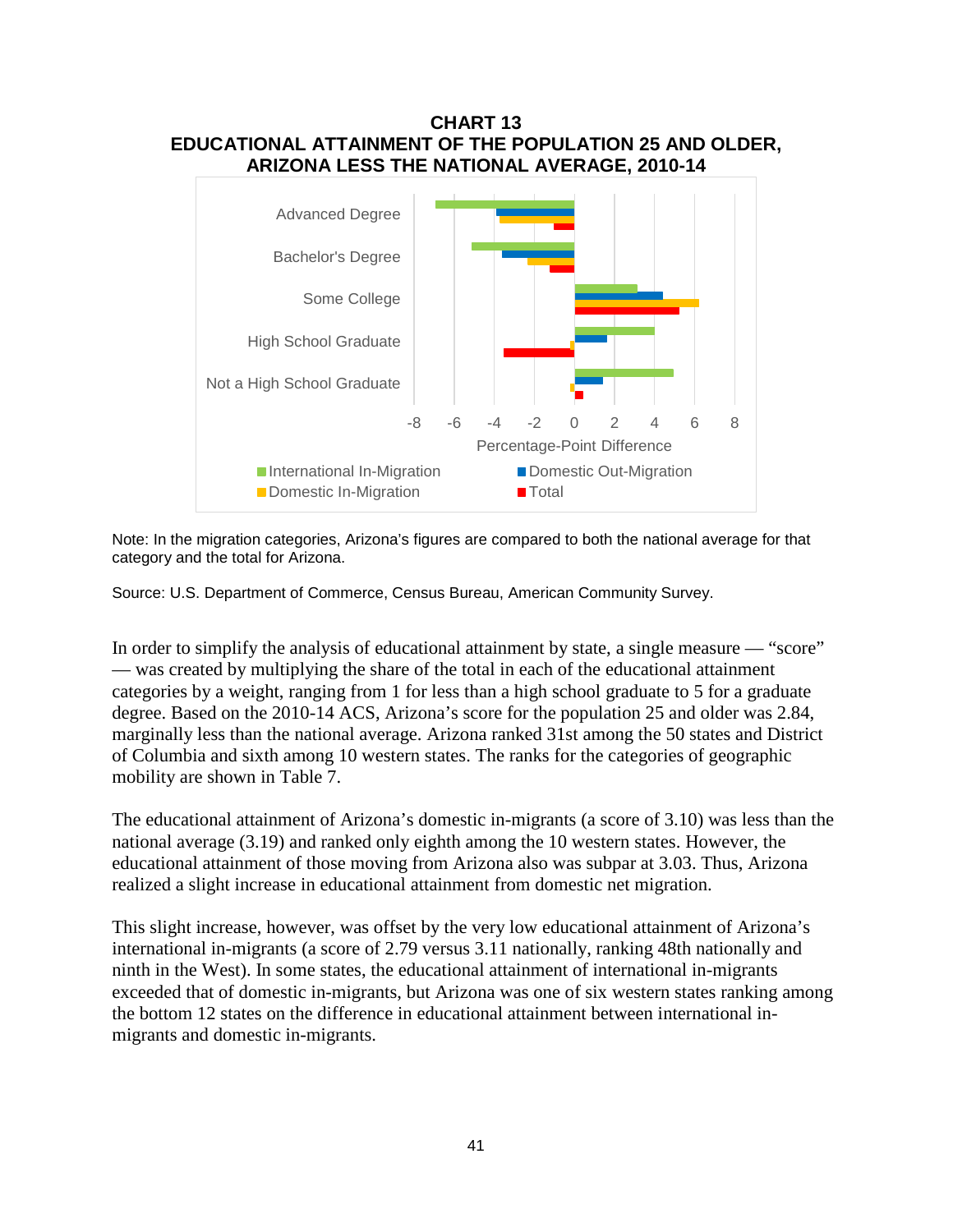# **TABLE 7 EDUCATIONAL ATTAINMENT RANKS, ARIZONA, 2010-14**

| <b>Population Age 25 and Older</b>                                | Rank: All States* | Rank: West** |
|-------------------------------------------------------------------|-------------------|--------------|
| Total                                                             | 31                |              |
| Same House One Year Ago                                           | 30                |              |
| Moved Within Same County                                          | 25                | 6            |
| Moved From Different County Within Same State                     | 36                |              |
| Moved From Different State (Domestic In-Migration)                | 31                |              |
| Moved From Abroad (International In-Migration)                    | 48                |              |
| Moved From Different State or Abroad (Total In-Migration)         | 34                |              |
| Moved From Arizona to Another State (Domestic Out-Migration)      | 40                |              |
| Difference, International In-Migration Less Domestic In-Migration | 46                |              |
| Difference, Domestic In-Migration Less Domestic Out-Migration     | 10                |              |

\* The rank is among the 50 states and the District of Columbia, where a rank of 1 represents the highest educational attainment score and a rank of 51 the lowest score. See the text for a definition of the score. \*\* The rank is among 10 western states: Arizona, California, Colorado, Idaho, Nevada, New Mexico, Oregon, Texas, Utah, and Washington.

Source: U.S. Department of Commerce, Census Bureau, American Community Survey.

Domestic in-migrants on average had a greater educational attainment than the entire population in every state. The differential in Arizona ranked 32nd nationally and sixth in the West. Domestic out-migrants in every state except Alaska had greater educational attainment than the entire population. Arizona had the sixth smallest differential (second smallest in the West). Arizona was one of only three states in which international in-migrants did not have greater educational attainment than the overall population. The differential in Arizona ranked 50th nationally and ninth among the western states.

#### **By Income**

The Census Bureau produces two tables of income by mobility. Each measures individual income of the population age 15 and older. One table provides a frequency distribution of income by range; the other presents the median income of those earning income.

Income is expressed as the inflation-adjusted income over the 12 months up to the time at which the respondent answered the ACS. As such, it is difficult to interpret for those migrating to a different labor market, since for most individuals a portion of the income over the prior 12 months was earned before they moved and a portion was earned after moving. A number of other factors complicate the analysis. Since income is closely related to age, differences in the age distribution of migrants over time and across states may account for apparent differences in the median income. For some migrants, a change in work status may accompany the migration. For example, an unemployed person may be motivated to migrate by a job offer in another state; a person may migrate upon retirement.

Typically, median income should be adjusted for geographic differences in living costs. For example, the average cost of living over the 2009-to-2013 period (the latest regional price parity data are for 2013) was 1.7 percent less in Arizona than the national average and ranged from 13.5 percent below average in Mississippi to 17.6 percent above average in the District of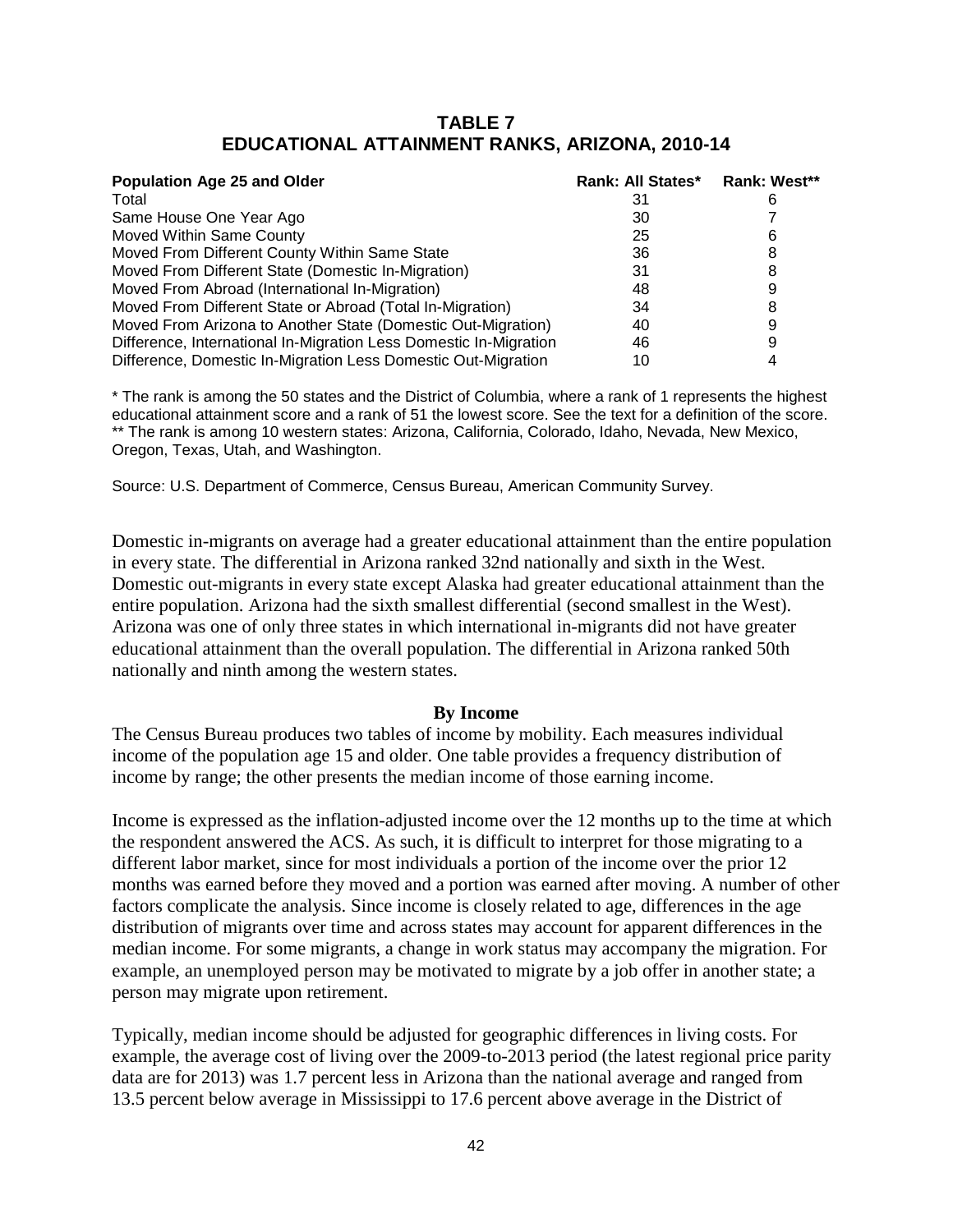Columbia. However, since the income reported for migrants could have been earned at either or both of their old and new locations, adjusting the median income of migrants by the cost of living is problematic.

Using the 2010-14 data, the median income was highest nationally and in Arizona among those who did not move (see Chart 14). The lowest medians were for those moving from one county to another in the same state and for those moving from abroad. Without adjusting for the cost of living, the median income of individuals living in Arizona was 2 percent less than the national average, but the median was 5 percent above the national average for domestic in-migrants and 4 percent above average for international in-migrants. For out-migrants from Arizona, the median was 1 percent less than the national average. The median income of domestic in-migrants was 6 percent higher than the median for domestic out-migrants in Arizona.

A comparison of the 2010-14 results to the 2006-10 results minimizes the overlap in the ACS sample. Average inflation over this period was 6.6 percent based on the national gross domestic product implicit price deflator, 8.1 percent based on the national consumer price index, and 6.1 percent based on the consumer price index for metropolitan Phoenix. Not considering inflation, the median income nationally rose 2.4 percent over this period, while the median in Arizona fell 1.2 percent. Median income for domestic migrants nationally rose 3.0 percent, compared to a 1.0 percent rise for domestic in-migrants to Arizona and a 1.6 percent decline for domestic outmigrants from Arizona. The median income of those moving from abroad rose considerably nationally, by more than inflation, and the gain in Arizona was even larger.



**CHART 14 MEDIAN INDIVIDUAL INCOME OF THOSE EARNING INCOME BY MOBILITY CATEGORY, 2010-14**

Source: U.S. Department of Commerce, Census Bureau, American Community Survey.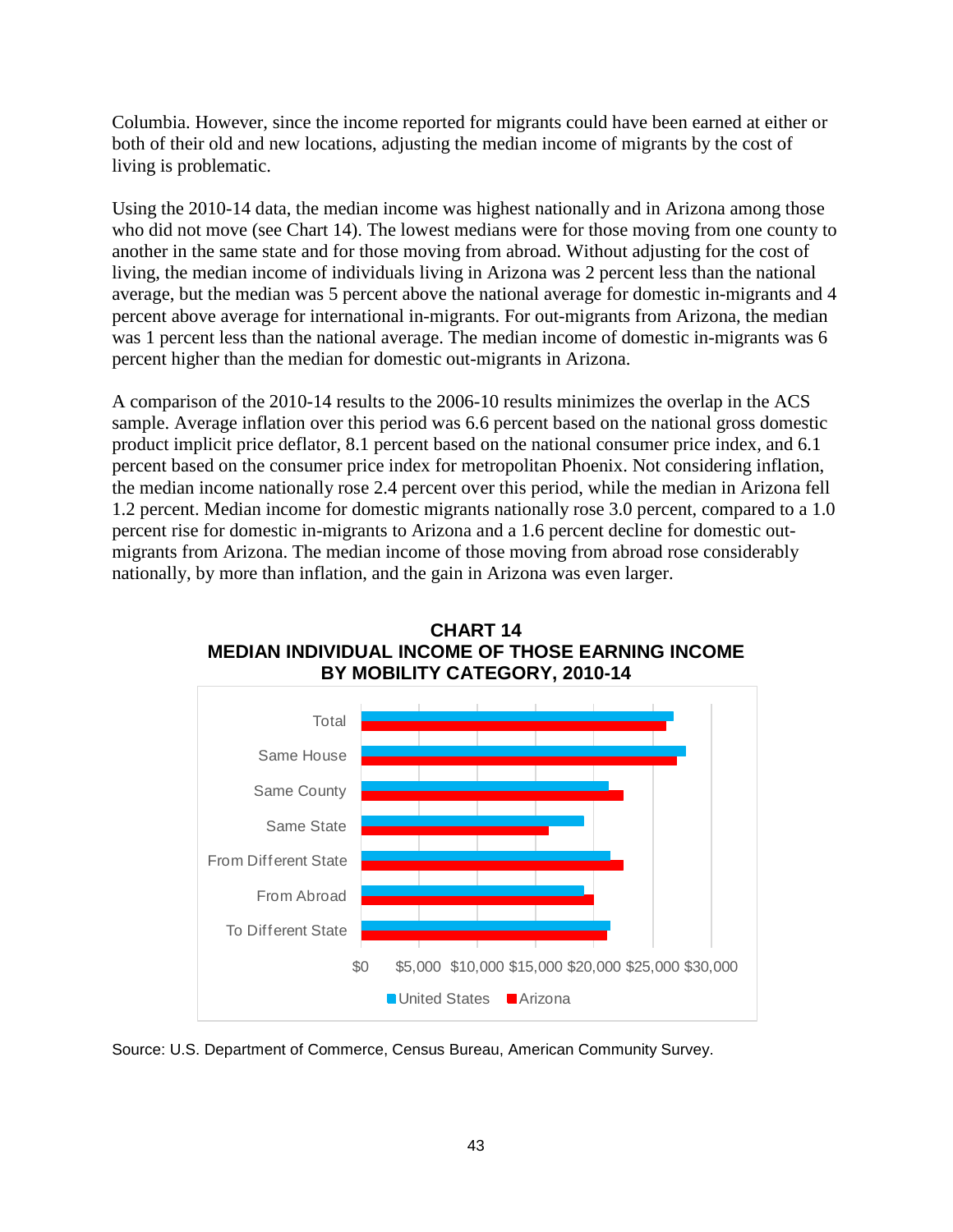The median individual income by state varied widely in 2010-14, from 51 percent above the national average in the District of Columbia and 34 percent above average in Maryland to 21 percent below average in Mississippi. Atlantic Coast states from Virginia to the north accounted for seven of the top eight states, while eight of the 10 lowest median incomes were in southern states. On the ratio of the median income of domestic in-migrants to domestic out-migrants, six of the Atlantic Coast states ranked in the top 10 (but two ranked at the bottom of the states), while the other four in the top 10 were western states, including California (second), Washington (ninth), and Arizona (tenth). Most of the states with low ratios were in the South or Great Plains regions.

The median income figures in Arizona for the 2010-14 period are compared to those of nine other western/southwestern states in Table 8. The figures by mobility category are shown as the percent difference from the national average and as the rank among the 50 states and the District of Columbia, without adjusting for the cost of living. Arizona ranked between 14th and 37th across the categories nationally and between fourth and eighth among the western states.

Arizona ranked 10th nationally and third in the West on the ratio of the median income of inmigrants to out-migrants. The median income of international in-migrants was 10.5 percent less than the median income of domestic in-migrants nationally in 2010-14. The difference was nearly the same in Arizona; the state ranked fourth among the western states and 32nd among all states.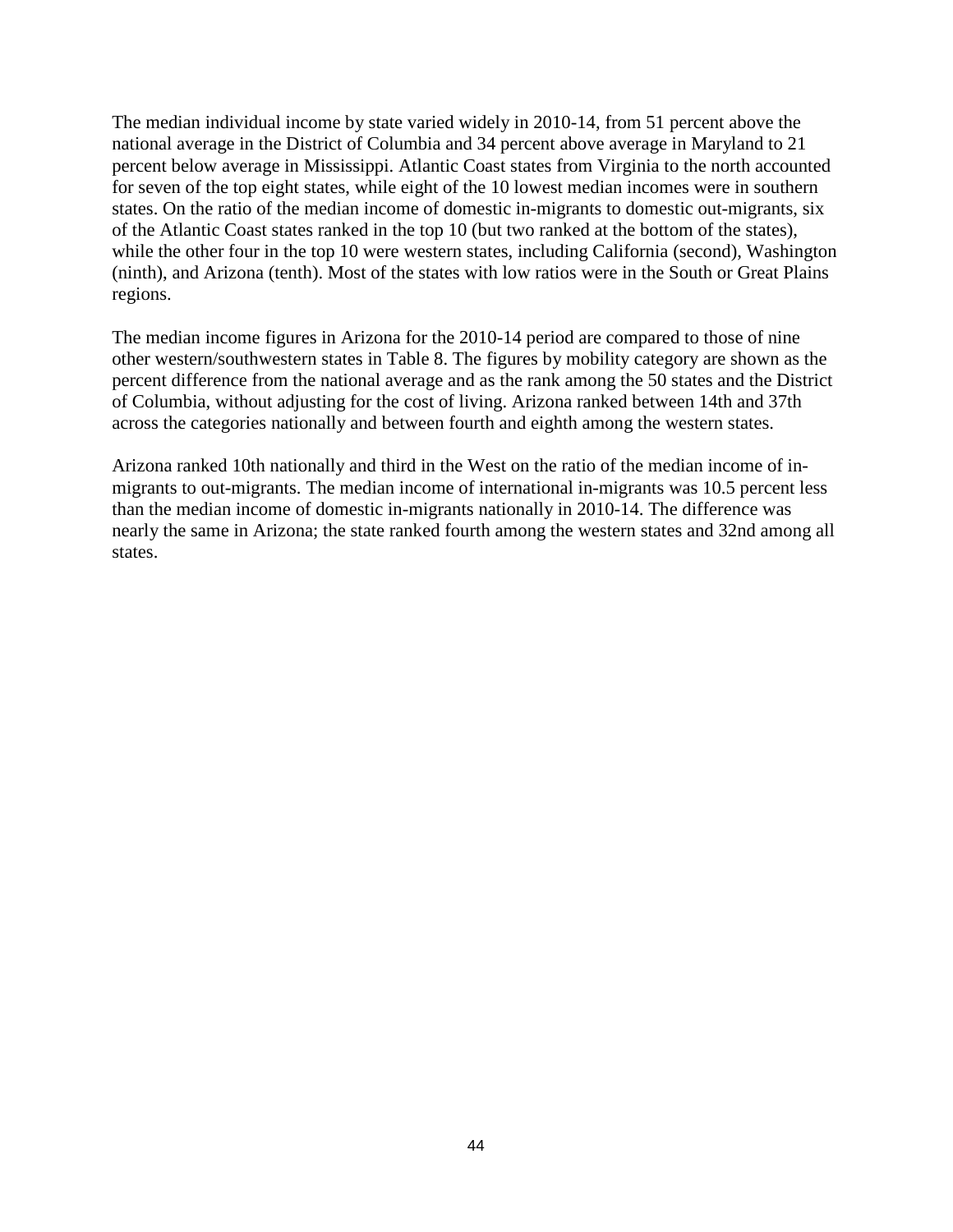# **TABLE 8 MEDIAN INDIVIDUAL INCOME IN WESTERN STATES, 2010-14**

|                                    | Percent Difference From Nation And Rank Among States* |          |               |                                          |           |           |           |          |          |           |
|------------------------------------|-------------------------------------------------------|----------|---------------|------------------------------------------|-----------|-----------|-----------|----------|----------|-----------|
|                                    | AZ                                                    | CA       | $\mathsf{co}$ | ID                                       | <b>NV</b> | <b>NM</b> | <b>OR</b> | ΤХ       | UT       | <b>WA</b> |
| All Residents                      | $-2.3%$                                               | 0.8%     | 13.8%         | $-12.3%$                                 | 2.1%      | $-11.5%$  | $-5.4%$   | $-2.2%$  | $-3.2%$  | 13.4%     |
|                                    | 29                                                    | 25       | 11            | 46                                       | 21        | 43        | 34        | 28       | 30       | 12        |
| <b>Nonmovers</b>                   | $-2.8%$                                               | $-0.8%$  | 15.6%         | $-9.3%$                                  | 3.2%      | $-10.7%$  | $-3.7%$   | $-3.0\%$ | $-0.1%$  | 14.3%     |
|                                    | 29                                                    | 28       | 10            | 41                                       | 24        | 43        | 33        | 31       | 26       | 11        |
| Moved Within Same County           | 5.8%                                                  | 10.8%    | 10.7%         | $-18.8%$                                 | 12.3%     | $-14.6%$  | $-10.0%$  | 2.0%     | $-5.9%$  | 12.0%     |
|                                    | 18                                                    | 13       | 15            | 47                                       | 10        | 44        | 34        | 21       | 28       | 11        |
| <b>Moved From Different County</b> | $-15.9%$                                              | 14.6%    | 18.0%         | $-25.7%$                                 | $-5.9%$   | $-18.2%$  | $-9.9%$   | $9.9\%$  | $-12.8%$ | $-4.4%$   |
| in Same State                      | 37                                                    | 8        | 6             | 48                                       | 21        | 41        | 25        | 11       | 30       | 20        |
| <b>Moved From Different State</b>  | 5.1%                                                  | 12.7%    | 6.3%          | $-22.4%$                                 | $-0.2%$   | $-2.5%$   | $-11.3%$  | 6.7%     | $-30.5%$ | 10.2%     |
| (Domestic In-Migration)            | 14                                                    | 8        | 13            | 45                                       | 21        | 23        | 30        | 12       | 49       | 9         |
| Moved From Abroad                  | 4.4%                                                  | 3.1%     | 14.2%         | $-26.3%$                                 | 7.1%      | $-20.8%$  | $-28.3%$  | 0.2%     | -54.1%   | 25.1%     |
| (International In-Migration)       | 17                                                    | 18       | 11            | 47                                       | 14        | 44        | 48        | 24       | 51       | 6         |
| Moved to Another State             | $-1.2%$                                               | $-2.2%$  | 5.5%          | $-22.1%$                                 | $-1.5%$   | $-1.4%$   | $-6.6%$   | 2.9%     | $-11.6%$ | 2.8%      |
| (Domestic Out-Migration)           | 21                                                    | 26       | 10            | 51                                       | 23        | 22        | 38        | 13       | 45       | 15        |
|                                    |                                                       |          |               | <b>Percent Difference and Rank Among</b> |           |           | States*   |          |          |           |
| Domestic In-Migrants to            | 6.3%                                                  | 15.3%    | 0.7%          | $-0.3%$                                  | 1.3%      | $-1.1%$   | $-5.1%$   | 3.7%     | $-21.3%$ | 7.2%      |
| Domestic Out-Migrants              | 10                                                    | 2        | 19            | 20                                       | 17        | 22        | 28        | 12       | 48       | 9         |
| International In-Migrants to       | $-11.0%$                                              | $-18.1%$ | $-3.8%$       | $-15.0%$                                 | $-4.0%$   | $-27.3%$  | $-27.6%$  | $-16.0%$ | -40.9%   | 1.6%      |
| Domestic In-Migrants               | 32                                                    | 39       | 19            | 36                                       | 21        | 45        | 47        | 37       | 50       | 16        |

\* The rank is among the 50 states and the District of Columbia, where a rank of 1 represents the highest income and a rank of 51 the lowest income.

Source: U.S. Department of Commerce, Census Bureau, American Community Survey.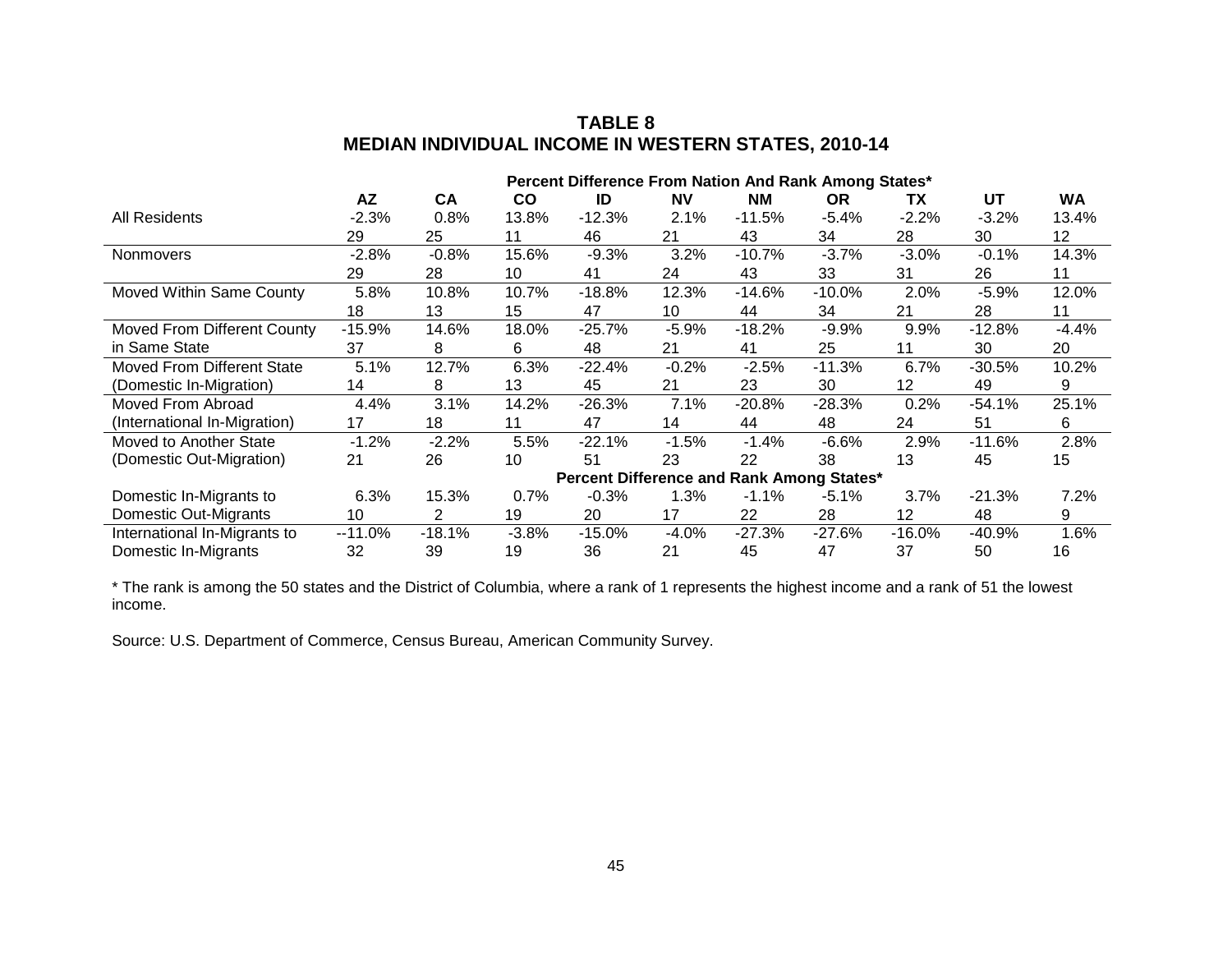# **COMPARISON OF MIGRATION ESTIMATES**

This section compares the overall estimates of in-, out- and net migration for Arizona from various sources. For all states, the ACS and IRS data are compared for migration flows and income. The age data are not comparable, since the IRS provides age only for the primary taxpayer, while the ACS age data are for the entire population.

# **Annual Estimates of Migration Flows, Arizona**

Since the IRS data only include those who filed a tax return in two successive years, the number of migrants counted by the IRS is less than the total number of people migrating, and therefore less than the number estimated from the ACS. To compare the overall estimates of the number of migrants from the ACS and IRS, annual data from the ACS are used.

Because of the inherently lower IRS figures, the ratio of the IRS figure to the ACS figure has been calculated by year for in-migration, out-migration, net migration, and gross migration. These ratios vary considerably from year to year for Arizona — that is, the proportion of the number of migrants estimated from the ACS that are counted by the IRS fluctuates annually. The variation in the ratios may result from several factors:

- The sampling error of the ACS likely is a significant cause.
- The timing of the two data sources is somewhat different, with the ACS data for the calendar year and the IRS data for an indefinite period between the filings of tax returns in two consecutive years; for example, a taxpayer may file in February of one year but in April in the following year.
- The proportion of individuals filing a tax return varies by year, primarily due to changing economic conditions.

Annual domestic migration figures for Arizona from the IRS and ACS are compared in Table 9. While the two datasets broadly display the same pattern — declines in in-migration and net migration from 2005 through 2010 followed by an upswing, and an increase in out-migration from 2005 through 2009 — the magnitude of the figures varies by year, as reflected by the fluctuations in the ratio.

The fluctuations in the ratio are particularly large for net migration. In 2006, net migration dropped considerably according to the ACS, while the IRS showed only a slight decline. A large increase in out-migration as estimated from the ACS is the primary reason for this discrepancy. Given that economic conditions in 2006 were much like those in 2005, the ACS data almost certainly reflect sampling error.

Net migration from 2009 through 2011 as measured by the IRS was particularly far below the ACS figures. The ACS estimate of in-migration appears to be too high in 2010 and 2011. In 2013, the ACS again showed substantially higher net migration, with the decline in outmigration registered by the ACS inconsistent with the small rise according to the IRS. In 2014, the IRS data show a decrease in both in- and out-migration, while the ACS estimates rise.

Migration efficiency is shown in Chart 15. The efficiencies from the two data sources generally go up and down by year consistently. However, some differences are present, with the efficiency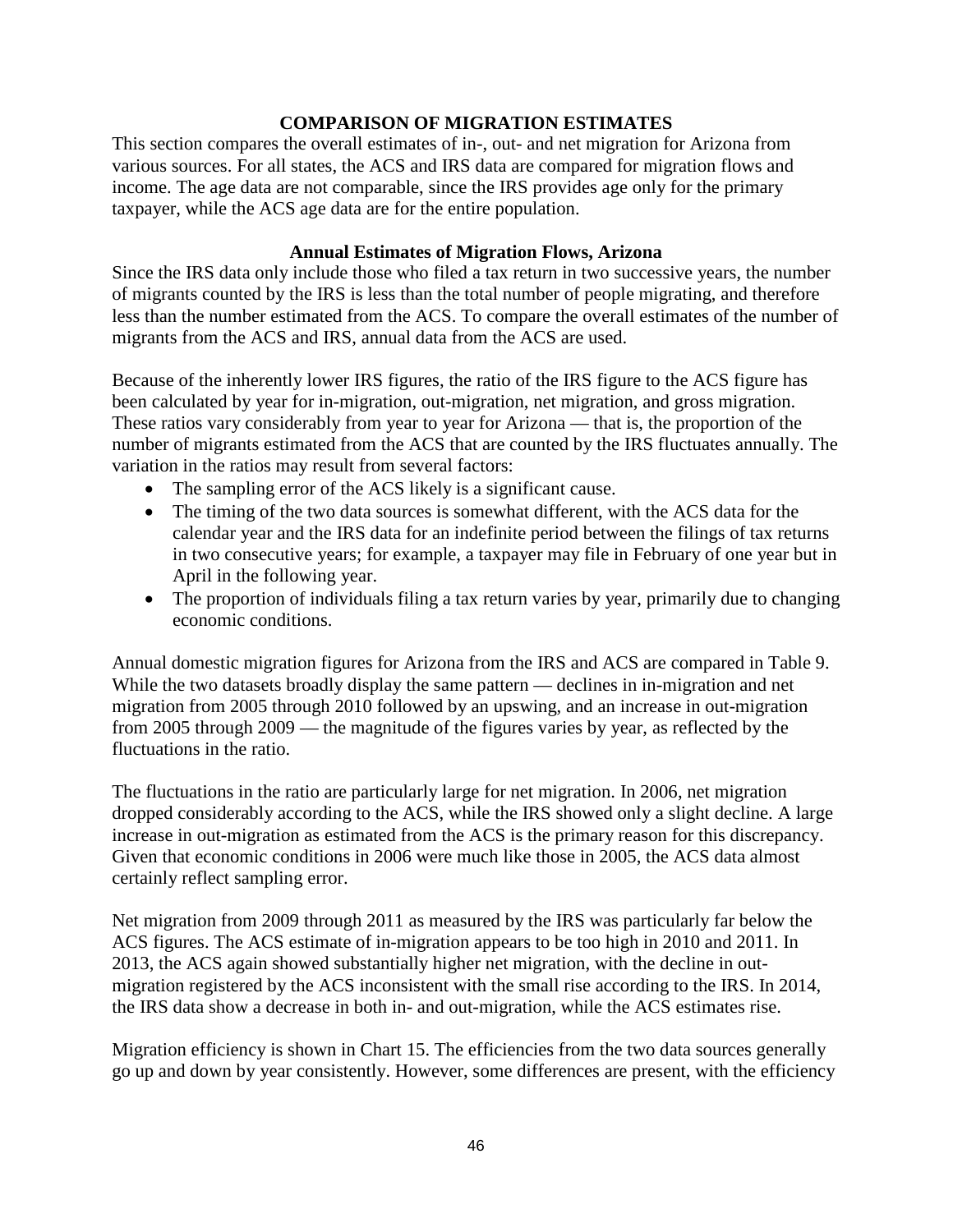# **TABLE 9 COMPARISON OF DOMESTIC MIGRATION FIGURES, ARIZONA**

|                  |            |                 | IRS as a<br><b>Share of</b> |            |                      | IRS as a<br>Share of |
|------------------|------------|-----------------|-----------------------------|------------|----------------------|----------------------|
|                  | <b>ACS</b> | <b>IRS</b>      | <b>ACS</b>                  | <b>ACS</b> | <b>IRS</b>           | <b>ACS</b>           |
|                  |            | In-Migration    |                             |            | Out-Migration        |                      |
| 2005             | 288,960    | 222,514         | 77.0%                       | 157,459    | 132,497              | 84.1%                |
| 2006             | 287,071    | 231,452         | 80.6                        | 193,594    | 142,620              | 73.7                 |
| 2007             | 262,787    | 202,706         | 77.1                        | 189,388    | 148,816              | 78.6                 |
| 2008             | 241,357    | 189,870         | 78.7                        | 187,722    | 157,168              | 83.7                 |
| 2009             | 225,990    | 169,396         | 75.0                        | 196,439    | 164,407              | 83.7                 |
| 2010             | 222,725    | 155,609         | 69.9                        | 176,768    | 147,538              | 83.5                 |
| 2011             | 222,877    | 158,038         | 70.9                        | 211,816    | 162,164              | 76.6                 |
| 2012             | 232,457    | 190,316         | 81.9                        | 206,842    | 169,664              | 82.0                 |
| 2013             | 236,146    | 196,281         | 83.1                        | 183,178    | 179,924              | 98.2                 |
| 2014             | 249,730    | 185,863         | 74.4                        | 203,810    | 163,846              | 80.4                 |
| Sum <sup>*</sup> | 2,470,100  | 1,902,045       | 77.0                        | 1,907,016  | 1,568,644            | 82.3                 |
|                  |            | Gross Migration |                             |            | <b>Net Migration</b> |                      |
| 2005             | 446,419    | 355,011         | 79.5                        | 131,501    | 90,017               | 68.5                 |
| 2006             | 480,665    | 374,072         | 77.8                        | 93,477     | 88,832               | 95.0                 |
| 2007             | 452,175    | 351,522         | 77.7                        | 73,399     | 53,890               | 73.4                 |
| 2008             | 429,079    | 347,038         | 80.9                        | 53,635     | 32,702               | 61.0                 |
| 2009             | 422,429    | 333,803         | 79.0                        | 29,551     | 4,989                | 16.9                 |
| 2010             | 399,493    | 303,147         | 75.9                        | 45,957     | 8,071                | 17.6                 |
| 2011             | 434,693    | 320,202         | 73.7                        | 11,061     | $-4,126$             | $-37.3$              |
| 2012             | 439,299    | 359,980         | 81.9                        | 25,615     | 20,652               | 80.6                 |
| 2013             | 419,324    | 376,205         | 89.7                        | 52,968     | 16,357               | 30.9                 |
| 2014             | 453,540    | 349,709         | 77.1                        | 45,920     | 22,017               | 47.9                 |
| Sum*             | 4,377,116  | 3,470,689       | 79.3                        | 563,084    | 333,401              | 59.2                 |

\* The 10-year total from 2005 through 2014.

Sources: U.S. Department of Commerce, Census Bureau (ACS: American Community Survey) and Internal Revenue Service, Statistics of Income Division (IRS).

from the IRS greater than from the ACS only in 2006 and with the efficiency in 2013 dropping according to the IRS but rising from the ACS. The reverse occurred in 2014.

Since a strength of the IRS data is the reasonably reliable state-to-state migration flows, an effort was made to compare the two datasets on Arizona's net migration flows with each of the other states. In order to reduce the sampling error from the ACS, the net figures were summed over the 2005-to-2014 period. Overall, net migration over these 10 years as measured by the IRS was 59 percent of the ACS figure but this share varied widely by state, suggesting that the sampling error in the ACS data is too great to produce reliable results on state-to-state migration flows, even when combining 10 years of data.

Since 2000, total net migration from the IRS and ACS can be compared to estimates produced by the Arizona Department of Administration's Office of Employment and Population Statistics (OEPS), which annually produces population estimates for Arizona, its counties, and its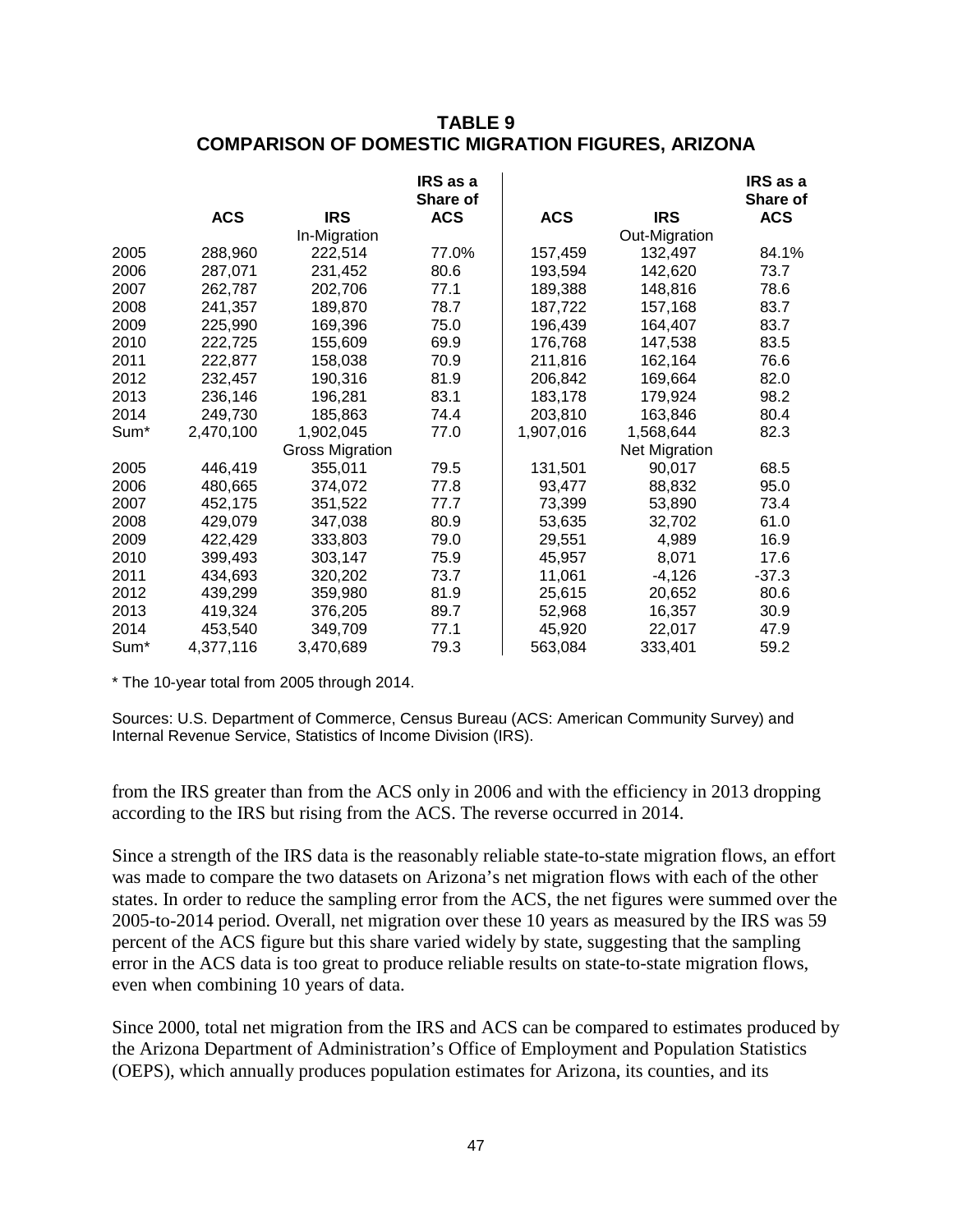

Sources: U.S. Department of Commerce, Census Bureau (ACS: American Community Survey) and Internal Revenue Service, Statistics of Income Division (IRS).

incorporated cities and towns. The timing of the OEPS estimates, which are for the period from July 1 through June 30, differs from the IRS and ACS. The estimates of total net migration are shown in Chart 16.

The OEPS estimates of total net migration were substantially higher than those from the IRS from 2001 through 2007 and since 2013, since the IRS figures do not include immigrants. The estimates were similar in 2008, 2011, and 2012, with the OEPS showing significant net outmigration in 2009 and 2010, while the IRS figures still were positive. During this period, it is believed that a substantial number of immigrants — many undocumented — returned to their native country or moved to another U.S. state. Many of those moving to another state presumably did not work as an employee and therefore did not file a tax return and were not included in the IRS database. The out-migration of immigrants from Arizona during this period was stimulated by two factors:

- The recession in Arizona was more severe than in most states and disproportionately affected the construction industry, in which many immigrants were employed.
- Arizona's employer sanctions law, which was passed in 2008, caused many undocumented immigrants to leave the state.

For the entire 2001-14 time period, the OEPS estimate of net migration was 53 percent higher than the estimate from the IRS. The differential was similar to this in Maricopa and Pinal counties, but the OEPS estimate was more than twice the IRS estimate for Pima County and only 39 percent higher for the 12 less-populous counties.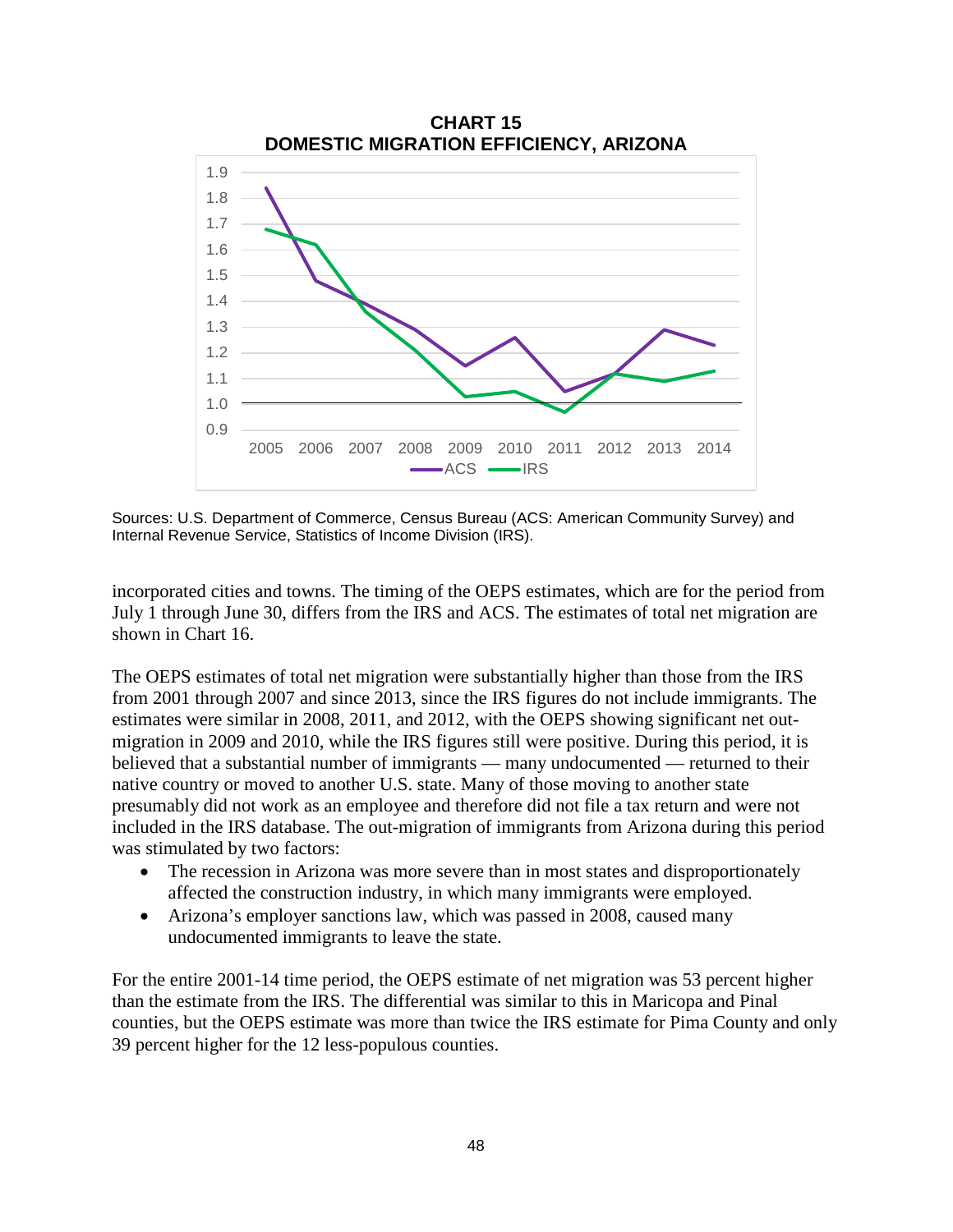

Sources: U.S. Department of Commerce, Census Bureau (ACS: American Community Survey), Internal Revenue Service, Statistics of Income Division (IRS), and Arizona Department of Administration, Office of Employment and Population Statistics (OEPS).

The comparison of the OEPS and ACS estimates is more problematic. Significant and inconsistent differences occur by year even though each source is measuring total net migration. Undocumented immigrants likely are underrepresented in the ACS, helping to explain why the OEPS figures were much lower from 2008 through 2011 when net out-migration of this group occurred. However, undocumented immigration to Arizona from 2005 through 2007 was still strong, suggesting that the OEPS estimates should have been higher than the ACS figures in those years. More generally, it is not clear why the ACS provides a greater estimate of total net migration than the OEPS in all but one year.

#### **Estimates by Decade, Arizona**

For the 1980s, 1990s, and 2000s, the estimates of net migration from the University of Wisconsin can be compared to the estimates from the IRS. Differences in timing are slight, but the IRS data do not include most international migrants. Thus, net migration reported by the IRS has been considerably less than the total reported by the University of Wisconsin, with ratios of 71 percent in the 1980s, 51 percent in the 1990s, and 63 percent in the 2000s. After the 1980s, international migration was substantially higher, particularly during the 1990s, accounting for the variation in the ratio.

In the 2000s, the estimate of net migration from the OEPS was 7 percent lower than from the University of Wisconsin. The OEPS figure was lower in every county, though the percent differential varied by county. The IRS figure for the 2000s was 68 percent of the OEPS figure.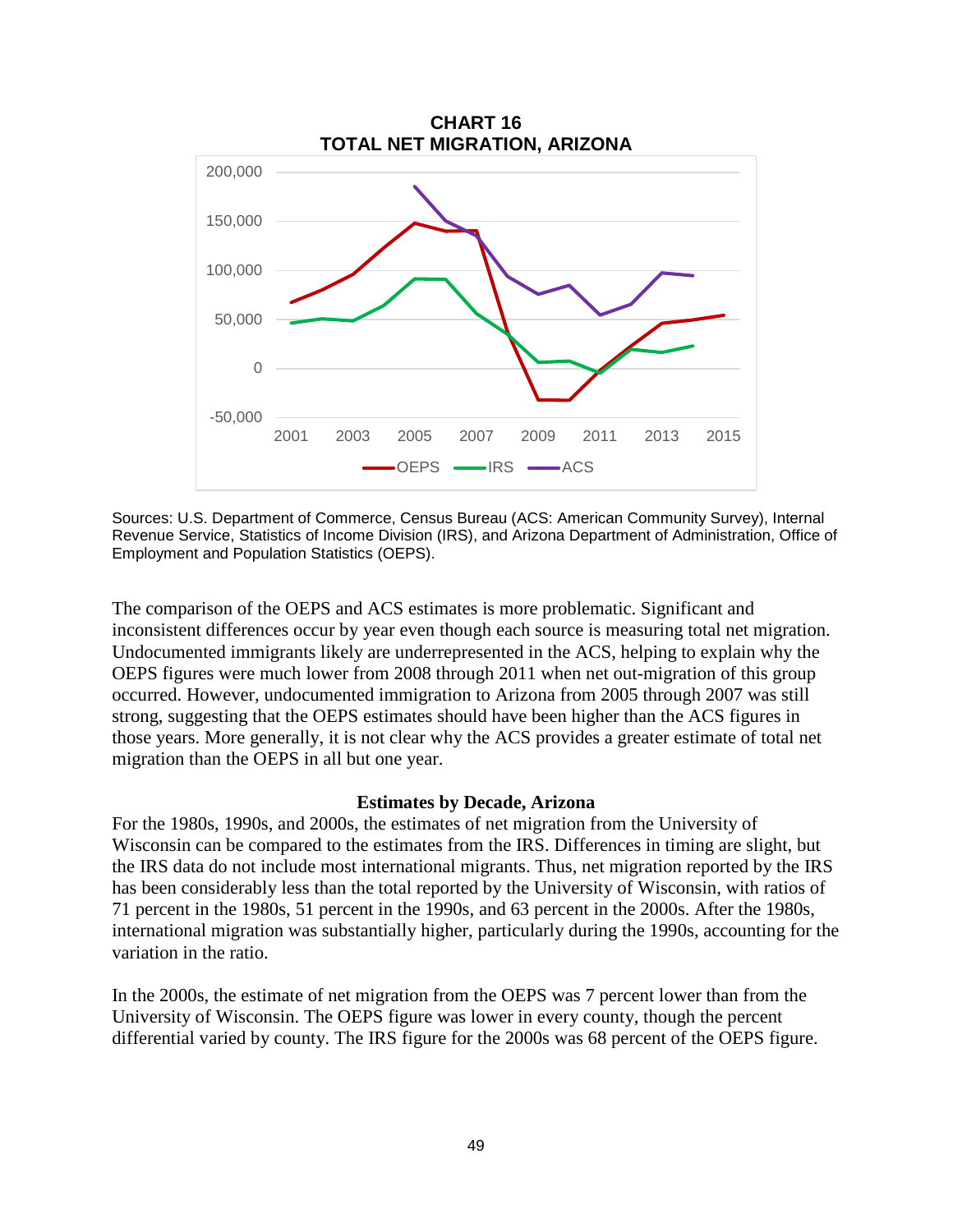# **Annual Estimates of Migration Flows, All States**

For 2014, the number of in-migrants, out-migrants, and nonmigrants by state as reported by the IRS and ACS were compared. Since the numbers of in-migrants and out-migrants are so closely tied to the state populations, it is not surprising that the correlations exceeded 0.98 for both inmigration and out-migration. The correlation for net migration was not as high at 0.86.

The correlations were relatively high on the ratios of in-migrants to nonmigrants (0.96), outmigrants to nonmigrants (0.87), and in-migrants to out-migrants (0.78). Despite these relatively high correlations, significant differences in the IRS and ACS ratios occurred in some states. Among the western states, significant discrepancies occurred in New Mexico, Texas, and Utah.

# **Income Estimates, All States**

The definition of income from the ACS and IRS datasets differs considerably:

- The IRS data are by the family units defined in the income tax returns, while the ACS data are for individuals.
- The mean is provided by the IRS, while the median is presented from the ACS.
- The IRS data are for a single year  $-2014$  was used in the comparison while the ACS data are for a five-year period (2010-14 was used).

Thus, even if the ACS data were for the entire population instead of being derived from a small sample, and if the IRS data were not limited to those filing a tax return during a calendar year, perfect correlation would not be present between the two data sources.

A further difference between the income figures from the two sources is that the income figures from the IRS are documented, while the ACS figures are based on the survey respondent, who may enter an estimate or who may not include income from all sources and from all individuals in the household. Moreover, survey respondents often refuse to answer questions regarding income. Thus, beyond the ACS sampling error, there are additional reasons why the ACS income figures may be inaccurate.

The income figures from the IRS and ACS at the state level have reasonably strong correlations of 0.85 for both the entire population and nonmigrants. However, the correlations are not as high for in-migrants (0.52) or for out-migrants (0.48). The much smaller number of migrants compared to nonmigrants results in a substantially higher sampling error in the ACS data.

The correlations in the income ratios derived from the IRS and ACS data are not statistically significant:

- 0.23 for the ratio of in-migrants to nonmigrants.
- 0.06 for the ratio of out-migrants to nonmigrants.
- 0.01 for the ratio of in-migrants to out-migrants.

The income ratios were examined more closely for the western states. In some states, the ratios derived from the ACS data and IRS data are similar, but in other states, the ratios are very different. For example, the ratio of in-to-out-migration in Texas ranked 39th based on the IRS data but 12th based on the ACS data. For Utah, the rank was seventh based on the IRS data but 48th based on the ACS data. For Arizona, the results from the two datasets were fairly similar,